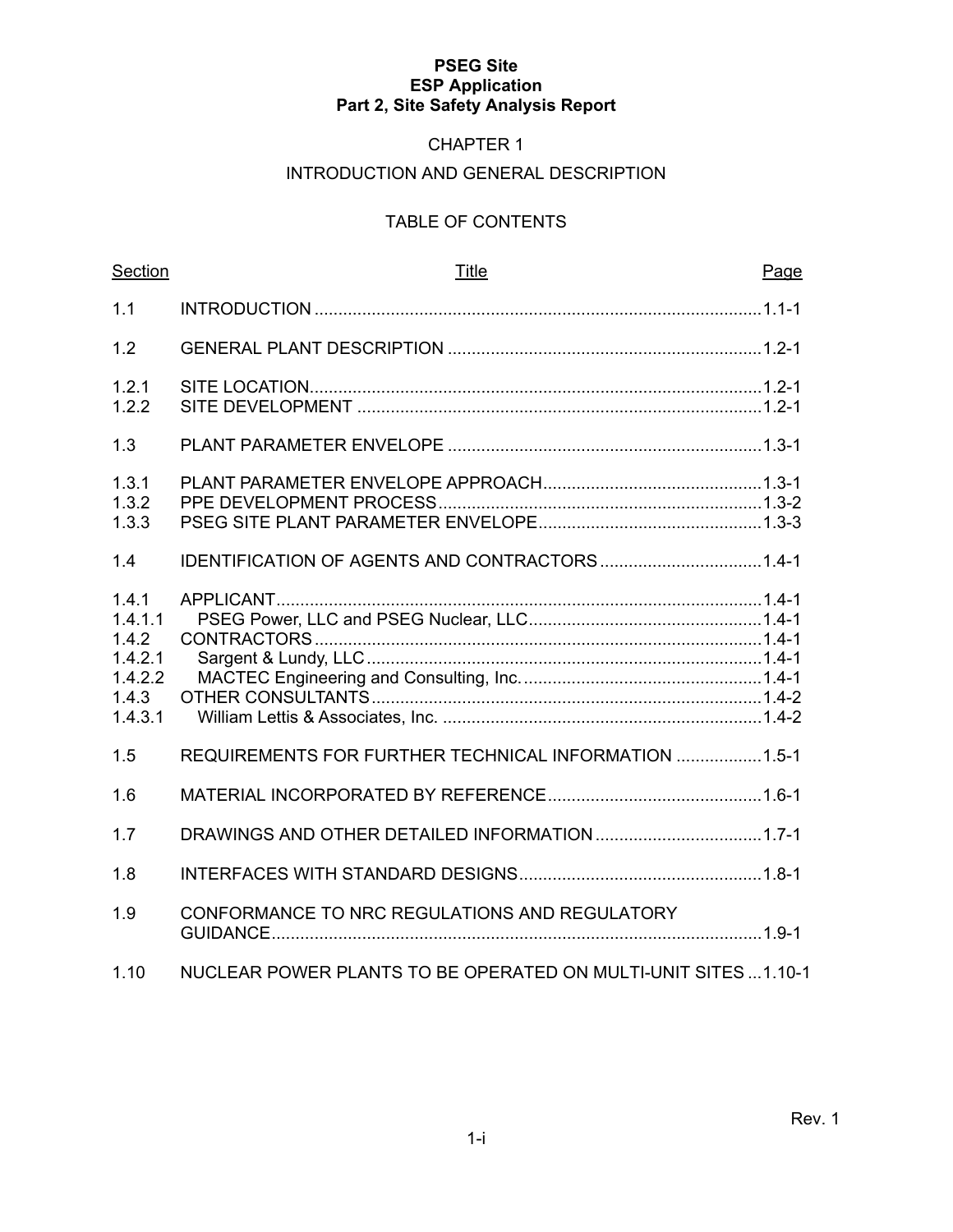#### LIST OF TABLES

| <b>Number</b> | <u>Title</u>                                                |
|---------------|-------------------------------------------------------------|
| $1.1 - 1$     | Acronyms and Abbreviations Used in the SSAR                 |
| $1.3 - 1$     | <b>Plant Parameter Envelope</b>                             |
| $1.3 - 2$     | <b>Blowdown Constituents and Concentrations</b>             |
| $1.3 - 3$     | Single Unit Principal Radionuclides in Solid Radwaste       |
| $1.3 - 4$     | <b>Emissions from Auxiliary Boilers</b>                     |
| $1.3 - 5$     | <b>Emissions from Standby Diesel Generators</b>             |
| $1.3 - 6$     | Standby Power System Gas Turbine Flue Gas Effluents         |
| $1.3 - 7$     | Single Unit Composite Average Annual Normal Gaseous Release |
| $1.3 - 8$     | Single Unit Composite Average Annual Normal Liquid Release  |
| $1.3 - 9$     | Liquid-Containing Tank Failure Radionuclide Concentrations  |
| $1.9 - 1$     | <b>Regulatory Conformance Matrix</b>                        |
| $1.9 - 2$     | <b>Regulatory Conformance Matrix Clarifications</b>         |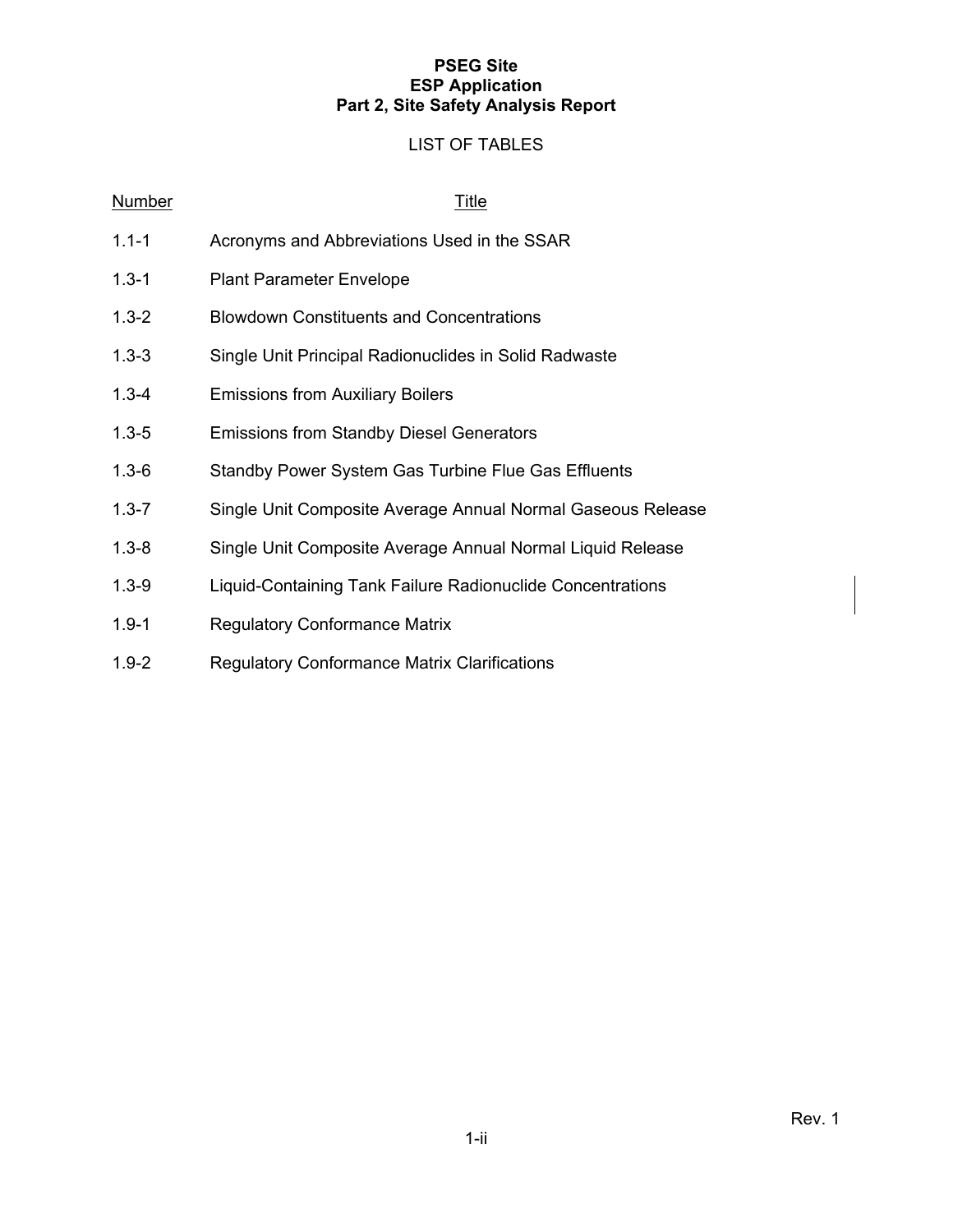#### LIST OF FIGURES

#### Number Title

- 1.2-1 PSEG Site Location 6-Mile Radius
- 1.2-2 PSEG Site Location 50-Mile Radius
- 1.2-3 Site Utilization Plan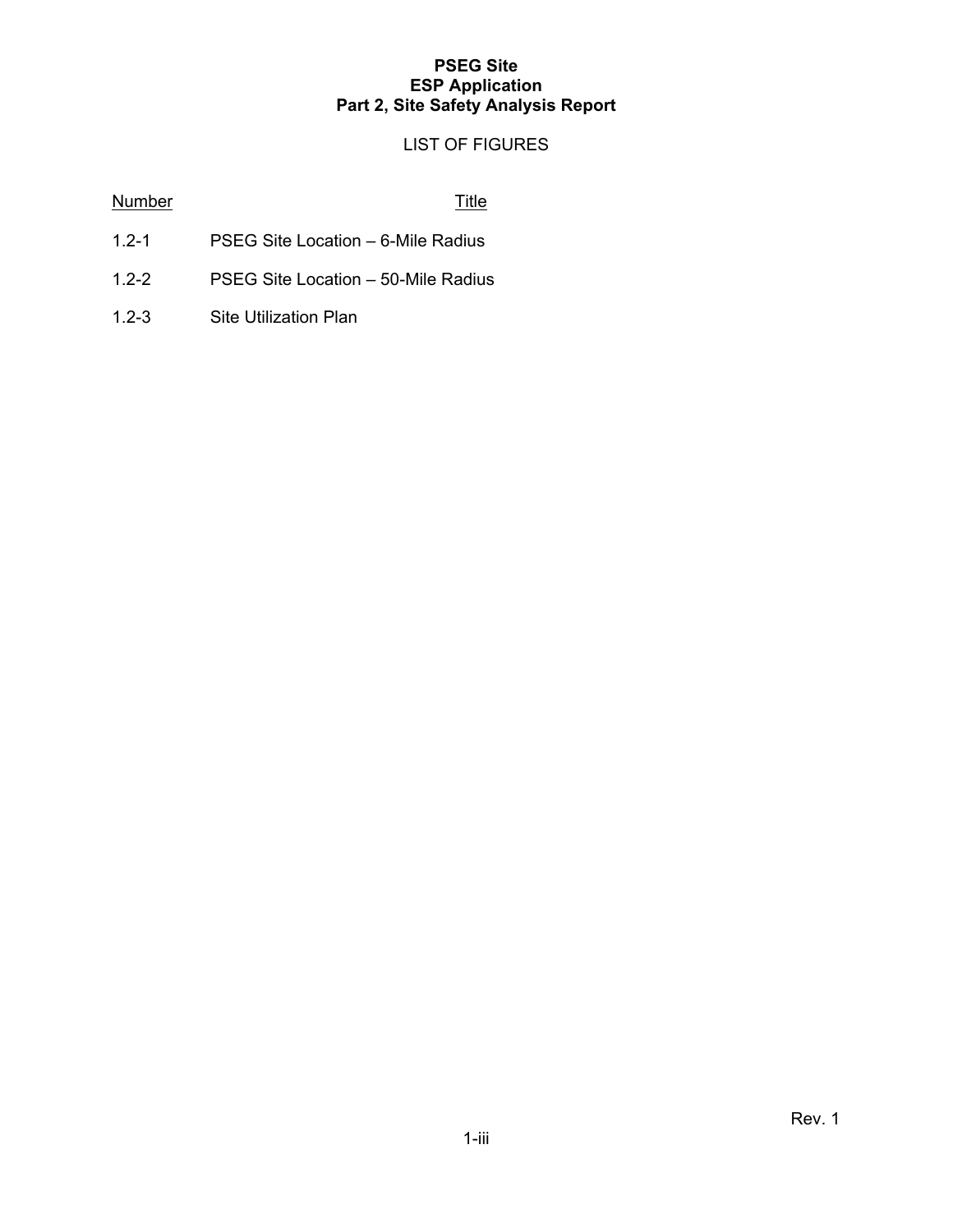## **CHAPTER 1 INTRODUCTION AND GENERAL DESCRIPTION**

#### 1.1 INTRODUCTION

This Site Safety Analysis Report (SSAR) supports PSEG Power's and PSEG Nuclear's (hereafter referred to as PSEG or Applicants) early site permit application (ESPA). The SSAR addresses site suitability issues and complies with applicable portions of Title 10, Part 52 of the Code of Federal Regulations (10 CFR 52), Subpart A, *Early Site Permits*.

The PSEG Site is located on the southern part of Artificial Island on the east bank of the Delaware River in Lower Alloways Creek Township, Salem County, New Jersey. The site is 15 miles south of the Delaware Memorial Bridge, 18 miles south of Wilmington, Delaware, 30 miles southwest of Philadelphia, Pennsylvania, and 7-1/2 miles southwest of Salem, New Jersey.

PSEG has not selected a particular reactor design to be constructed at the site. In order to provide sufficient design information to enable the NRC to determine that the site is suitable for a new plant, a surrogate design has been provided. The surrogate plant is a set of bounding parameters, the plant parameter envelope (PPE). The PPE approach has been accepted by the NRC in previous ESPAs. The combination of PPE values and site characteristics that form the permit basis for NRC's issuance of an early site permit (ESP) are identified in this SSAR and discussed further in Sections 1.3 and 2.0.

The SSAR also contains information about site characteristics, site safety, emergency preparedness, and quality assurance. The following paragraphs briefly describe the contents of the SSAR:

Chapter 1, *Introduction and General Description*, includes a general site description, an overview of reactor types, the PPE approach, and a summary of regulatory conformance.

Chapter 2, *Site Characteristics*, includes geography, demography, nearby industrial installations, transportation facilities, meteorology, hydrology, geology, and seismic characteristics of the site. It also includes descriptions of effluents, thermal discharges, and conformance with 10 CFR 100, *Reactor Site Criteria*, requirements.

Chapter 3, *Design of Structures, Components, Equipment, and Systems* contains information on aircraft hazards in the vicinity of the PSEG Site.

Chapter 11, *Radioactive Waste Management*, includes only information on liquid and gaseous radioactive releases.

Chapter 13, *Conduct of Operations*, includes only an overview of emergency planning for the site and surrounding area in case of plant accidents and of the physical security provided for the site and plant sensitive areas.

Chapter 15, *Transient and Accident Analyses*, includes a discussion of radiological consequence of bounding plant accidents and conformance with applicable 10 CFR 100, *Reactor Site Criteria* for the reactor technologies being considered.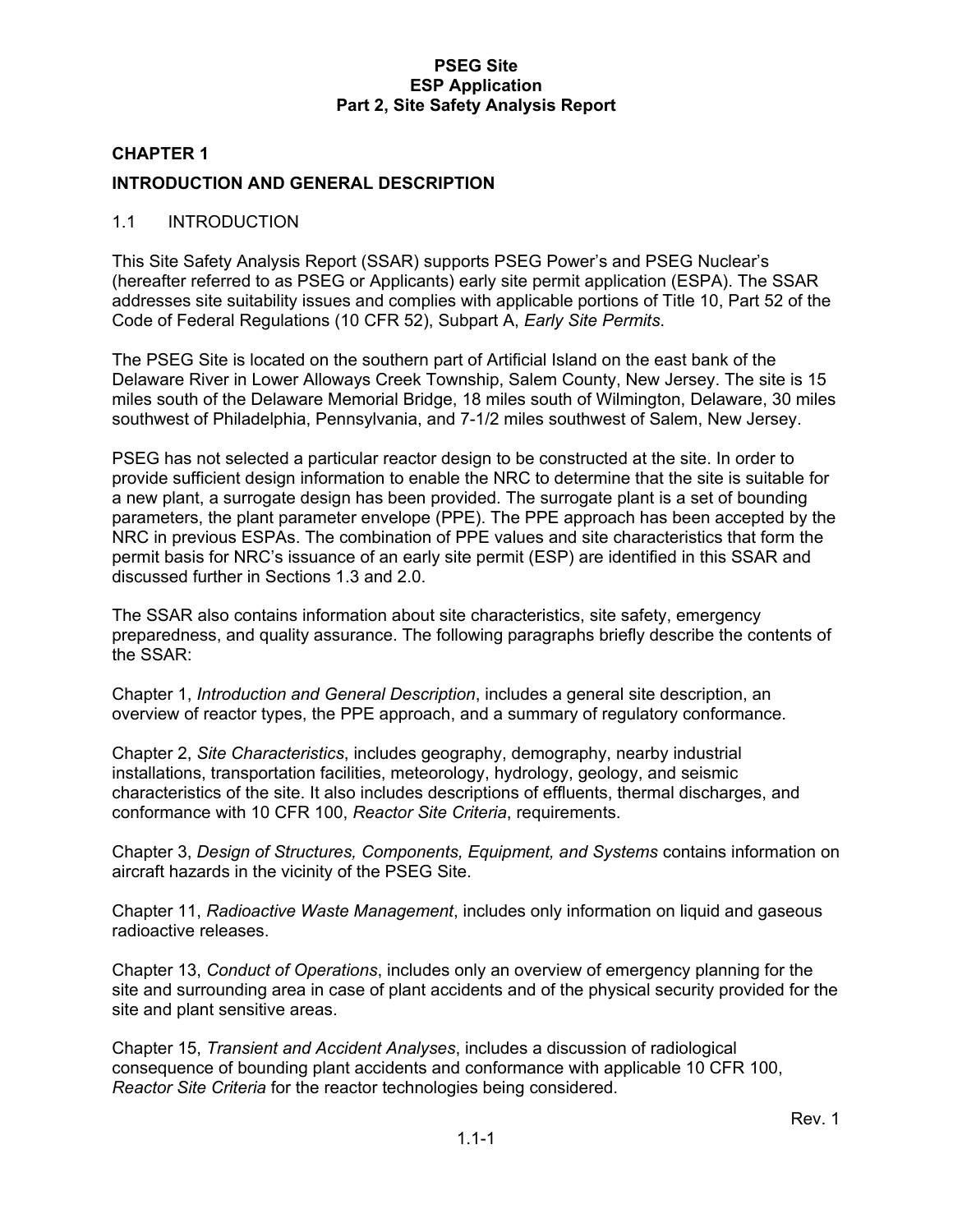Chapter 17, *Quality Assurance*, includes the Quality Assurance Program under which the ESPA was prepared.

Where possible, the SSAR section numbers correspond to the section numbers identified in NUREG-0800, *Standard Review Plan for the Review of Safety Analysis Reports for Nuclear Power Plants: LWR Edition*. Consistent with that guidance, there are some gaps in the numbering sequence. This is intentional. This approach is intended to facilitate subsequent integration of the information in this ESPA with a reactor design certification in a combined license (COL) application, in which the complete numbering sequence is used.

Table 1.1-1 provides a list of abbreviations and acronyms used in Part 2.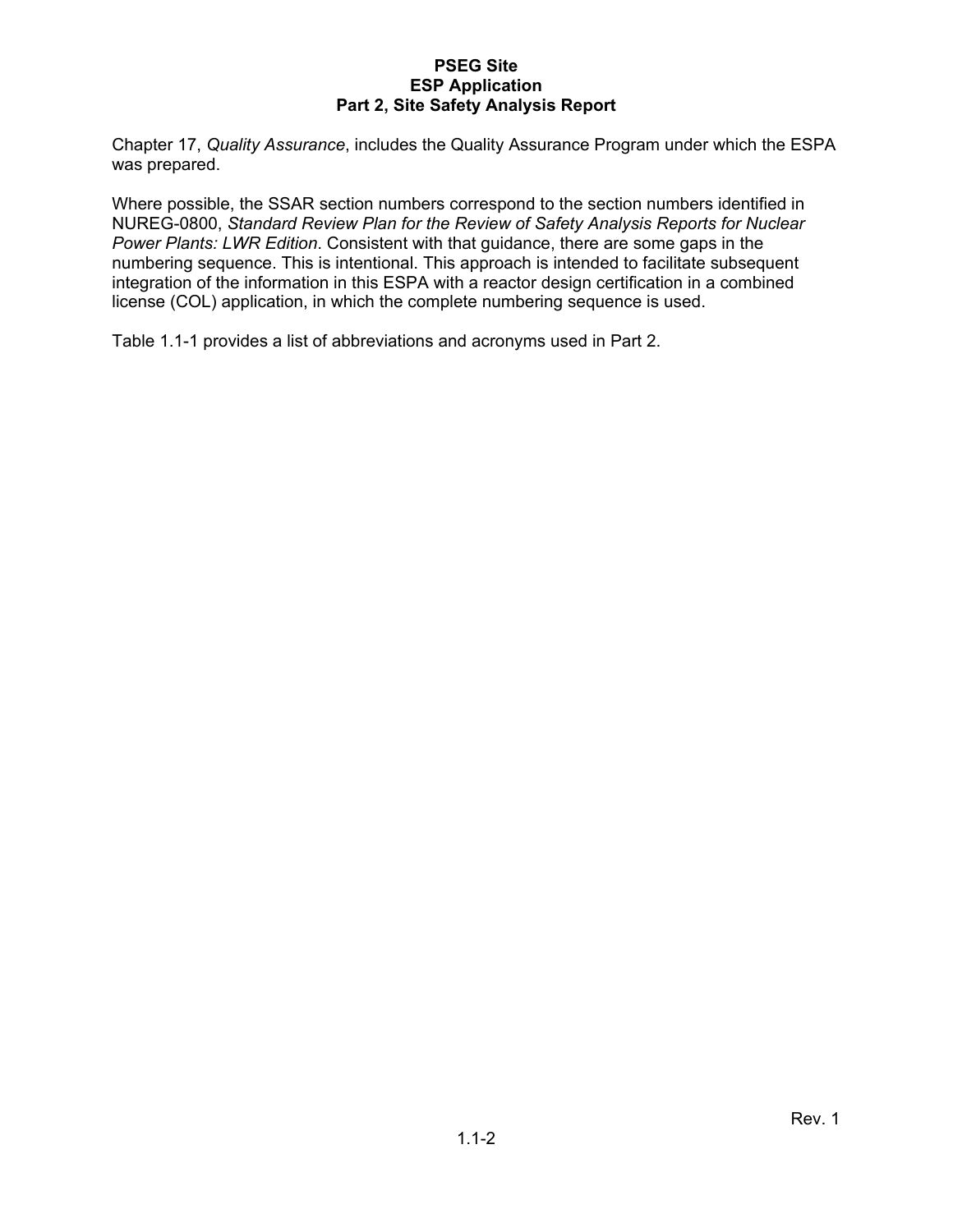#### **Table 1.1-1 Sheet (1 of 1) Acronyms and Abbreviations Used in the SSAR**

| Acronym/Abbreviation | Definition                                                                                   |
|----------------------|----------------------------------------------------------------------------------------------|
| $\overline{C}$       | degrees Celsius                                                                              |
| $\overline{F}$       | degrees Fahrenheit                                                                           |
| σv'                  | Overburden pressure                                                                          |
| μ                    | Poisson's Ratio                                                                              |
| φ                    | Total stress internal friction angle                                                         |
| $\varphi'$           | Effective stress internal friction angle                                                     |
| $\chi$ /Q            | atmospheric dispersion factor                                                                |
| <b>ABWR</b>          | <b>Advanced Boiling-Water Reactor</b>                                                        |
| ac.                  | acre                                                                                         |
| ac.-ft.              | acre-feet                                                                                    |
| acfm                 | actual cubic feet per minute                                                                 |
| <b>ACI</b>           | American Concrete Institute                                                                  |
| <b>AFB</b>           | Air Force Base                                                                               |
| <b>AFCCC</b>         | Air Force Combat Climatology Center                                                          |
| <b>ALOHA</b>         | Areal Locations of Hazardous Atmospheres                                                     |
| amax                 | foundation level acceleration due to the design earthquake and/or<br>horizontal acceleration |
| <b>AMC</b>           | antecedent moisture condition                                                                |
| <b>ANSI/ANS</b>      | American National Standards Institute/American Nuclear Society                               |
| <b>ANSS</b>          | <b>Advanced National Seismic System</b>                                                      |
| AP1000               | <b>Advanced Passive 1000</b>                                                                 |
| arc-min              | arc minute                                                                                   |
| arc-sec              | arc second                                                                                   |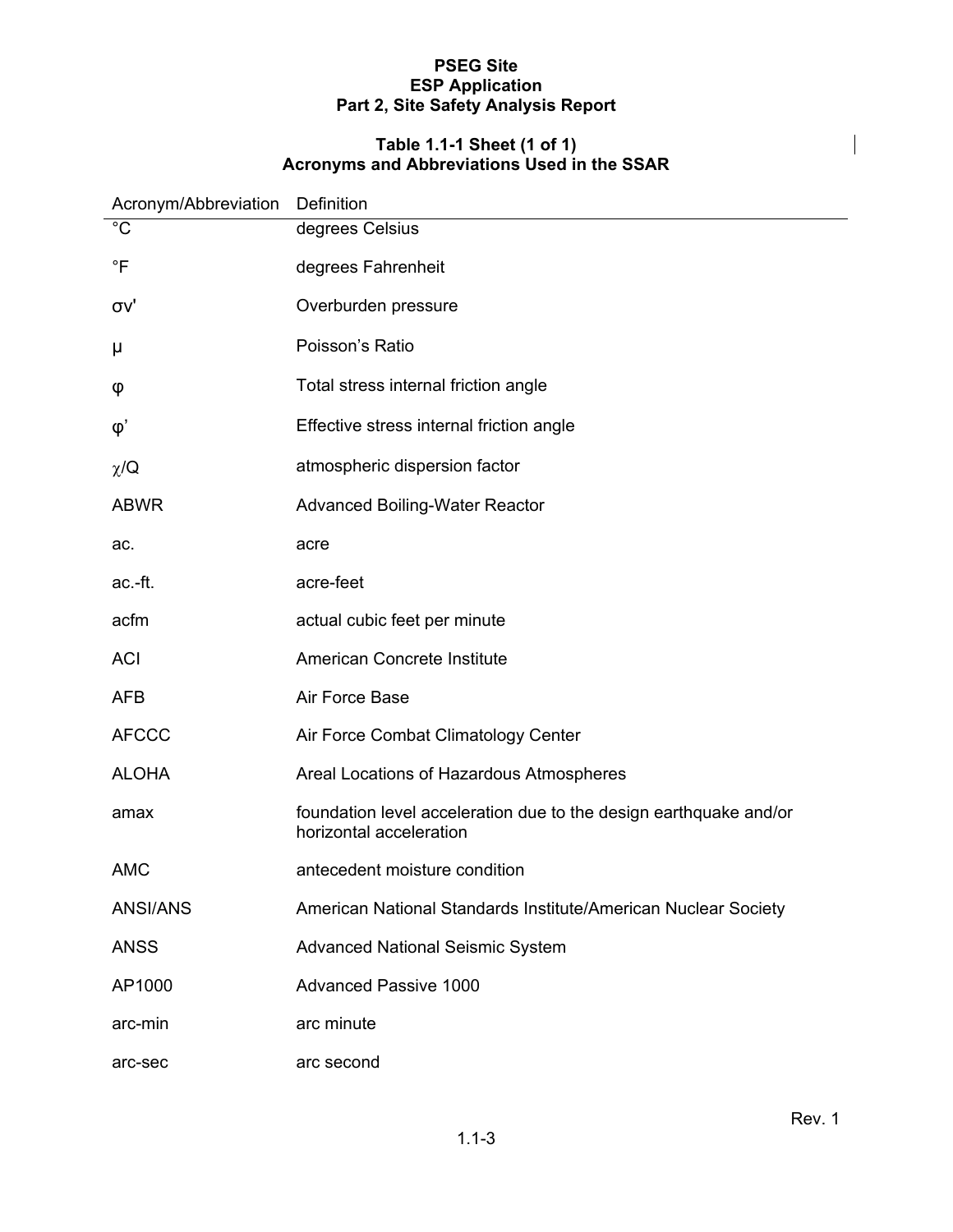#### **Table 1.1-1 Sheet (2 of 2) Acronyms and Abbreviations Used in the SSAR**

| Acronym/Abbreviation Definition |                                                                              |
|---------------------------------|------------------------------------------------------------------------------|
| <b>ASHRAE</b>                   | American Society of Heating, Refrigerating and Air-Conditioning<br>Engineers |
| <b>AST</b>                      | alternate source term                                                        |
| atm                             | atmosphere                                                                   |
| bgs                             | below ground surface                                                         |
| <b>BLEVE</b>                    | Boiling Liquid Expanding Vapor Explosion                                     |
| bpf                             | blows per foot                                                               |
| <b>BTP</b>                      | <b>Branch Technical Position</b>                                             |
| <b>Btu</b>                      | <b>British thermal units</b>                                                 |
| <b>BWR</b>                      | boiling water reactor                                                        |
| C                               | total stress cohesion intercept                                              |
| $\mathbf{c}^{\prime}$           | effective stress cohesion intercept                                          |
| CAV                             | <b>Cumulative Absolute Velocity</b>                                          |
| Cc                              | coefficient of compression                                                   |
| <b>CCW</b>                      | component cooling water                                                      |
| C&D                             | Chesapeake & Delaware                                                        |
| <b>CDF</b>                      | confined disposal facility                                                   |
| <b>CDF</b>                      | core damage frequency                                                        |
| <b>CEUS</b>                     | central and eastern United States                                            |
| <b>CFR</b>                      | <b>Code of Federal Regulations</b>                                           |
| cfs                             | cubic feet per second                                                        |
| Ci                              | Curie                                                                        |
| CL, CH                          | clay                                                                         |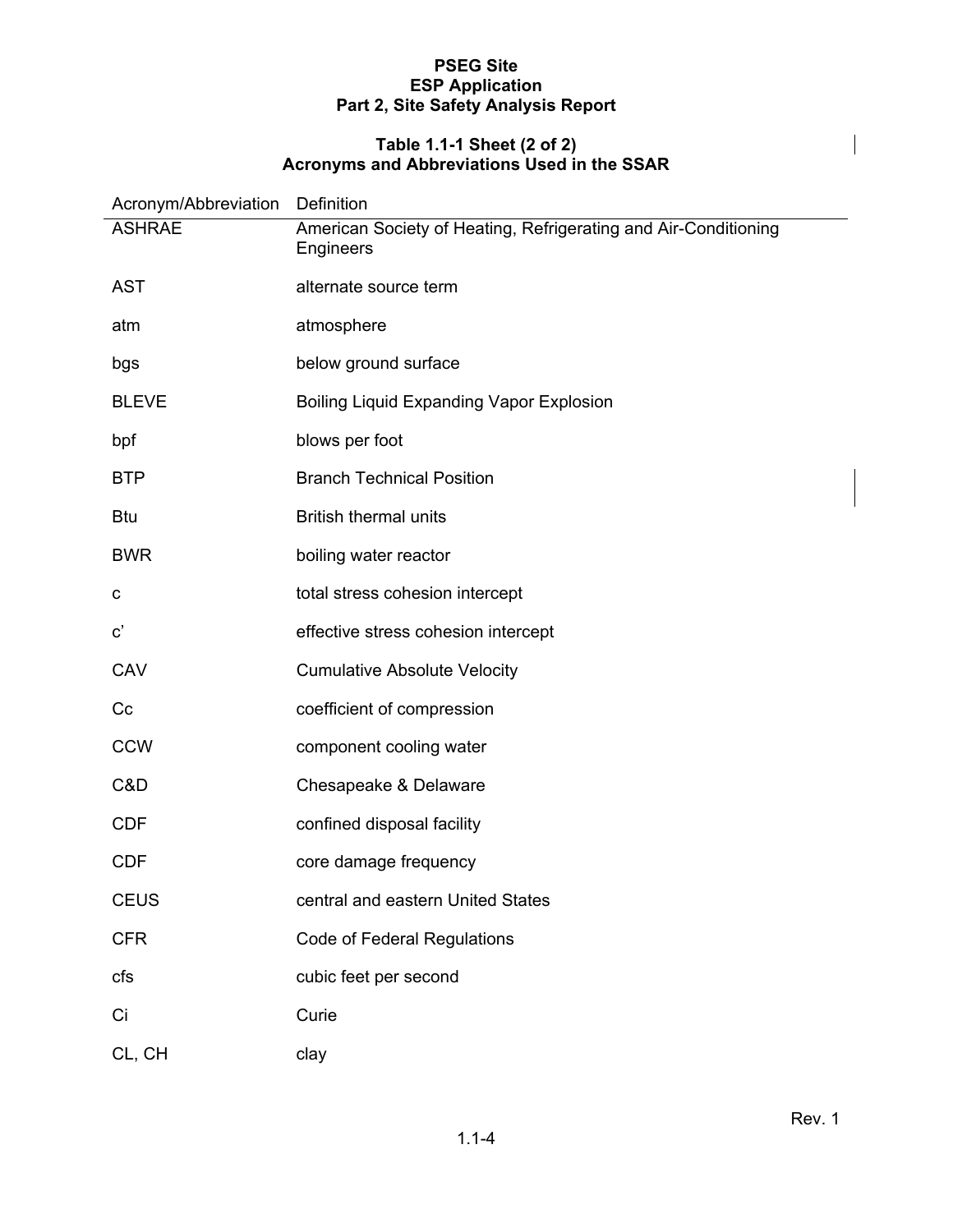#### **Table 1.1-1 Sheet (3 of 3) Acronyms and Abbreviations Used in the SSAR**

| Acronym/Abbreviation | Definition                                                 |
|----------------------|------------------------------------------------------------|
| cm/s                 | centimeters per second                                     |
| COC                  | chain-of-custody                                           |
| COL                  | <b>Combined License</b>                                    |
| <b>COLA</b>          | <b>Combined License Application</b>                        |
| CO-OPS               | Center for Operational Oceanographic Products and Services |
| COOP                 | <b>Cooperative Observing Program</b>                       |
| <b>CPT</b>           | cone penetration test                                      |
| Cr                   | coefficient of recompression                               |
| <b>CRM</b>           | <b>Coastal Relief Model</b>                                |
| <b>CRR</b>           | cyclic resistance ratio                                    |
| <b>CRREL</b>         | Cold Regions Research and Engineering Laboratory           |
| <b>CSZ</b>           | Charlevoix seismic zone                                    |
| <b>CU</b>            | Consolidated-undrained                                     |
| cu. ft.              | cubic feet                                                 |
| cu. yd.              | cubic yards                                                |
| <b>CVSZ</b>          | Central Virginia seismic zone                              |
| <b>CWS</b>           | circulating water system                                   |
| <b>DANG</b>          | Delaware Air National Guard                                |
| <b>DBF</b>           | design basis flood                                         |
| dBA                  | A-weighted decibels                                        |
| <b>DBA</b>           | design basis accident                                      |
| <b>DBT</b>           | Design Basis Tornado                                       |
| <b>DBT</b>           | dry bulb temperature                                       |

 $\overline{\phantom{a}}$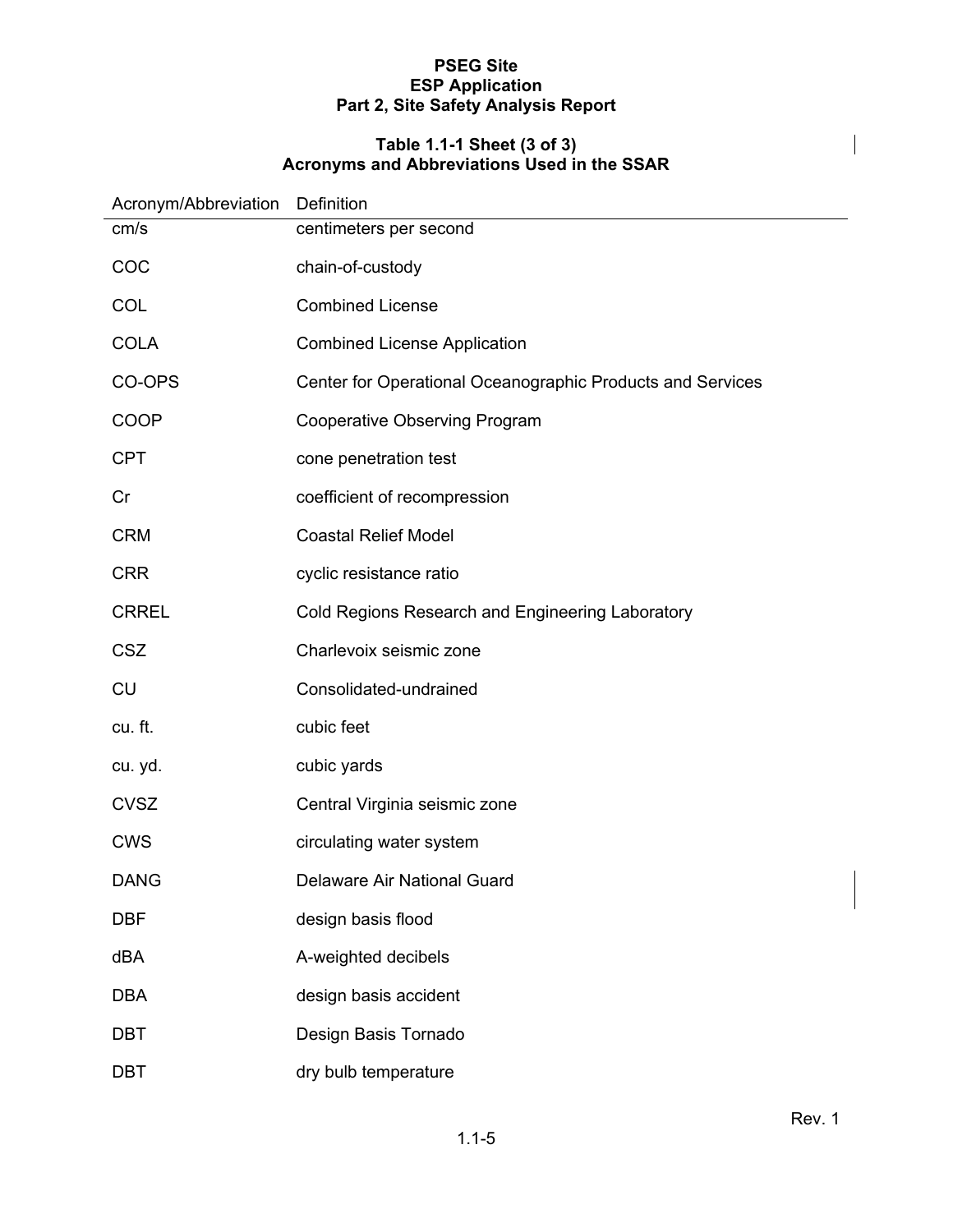#### **Table 1.1-1 Sheet (4 of 4) Acronyms and Abbreviations Used in the SSAR**

| Acronym/Abbreviation    | Definition                                              |
|-------------------------|---------------------------------------------------------|
| <b>DCD</b>              | Design Control Document                                 |
| deg                     | degrees                                                 |
| <b>Delaware DataMIL</b> | Delaware Data Mapping and Integration Laboratory        |
| delta-T                 | vertical temperature difference                         |
| <b>DEM</b>              | digital elevation model                                 |
| dia.                    | diameter                                                |
| <b>DMDS</b>             | demineralized water distribution system                 |
| <b>DNAG</b>             | Decade of North America Geology                         |
| <b>DOE</b>              | U.S. Department of Energy                               |
| D/Q                     | ground deposition factor                                |
| <b>DRBC</b>             | <b>Delaware River Basin Commission</b>                  |
| dyn-cm                  | dyne-centimeters                                        |
| EAB                     | <b>Exclusion Area Boundary</b>                          |
| EAL                     | <b>Emergency Action Level</b>                           |
| <b>ECFS</b>             | East Coast fault system                                 |
| <b>ECFS-s</b>           | East Coast fault system - south                         |
| <b>ECL</b>              | effluent concentration limit                            |
| <b>EDG</b>              | emergency diesel generator                              |
| <b>EIS</b>              | <b>Environmental Impact Statement</b>                   |
| Emb                     | estimated body wave magnitude                           |
| <b>EPA</b>              | <b>Environmental Protection Agency</b>                  |
| <b>EPRI</b>             | <b>Electric Power Research Institute</b>                |
| EPRI-SOG                | Electric Power Research Institute Seismic Owner's Group |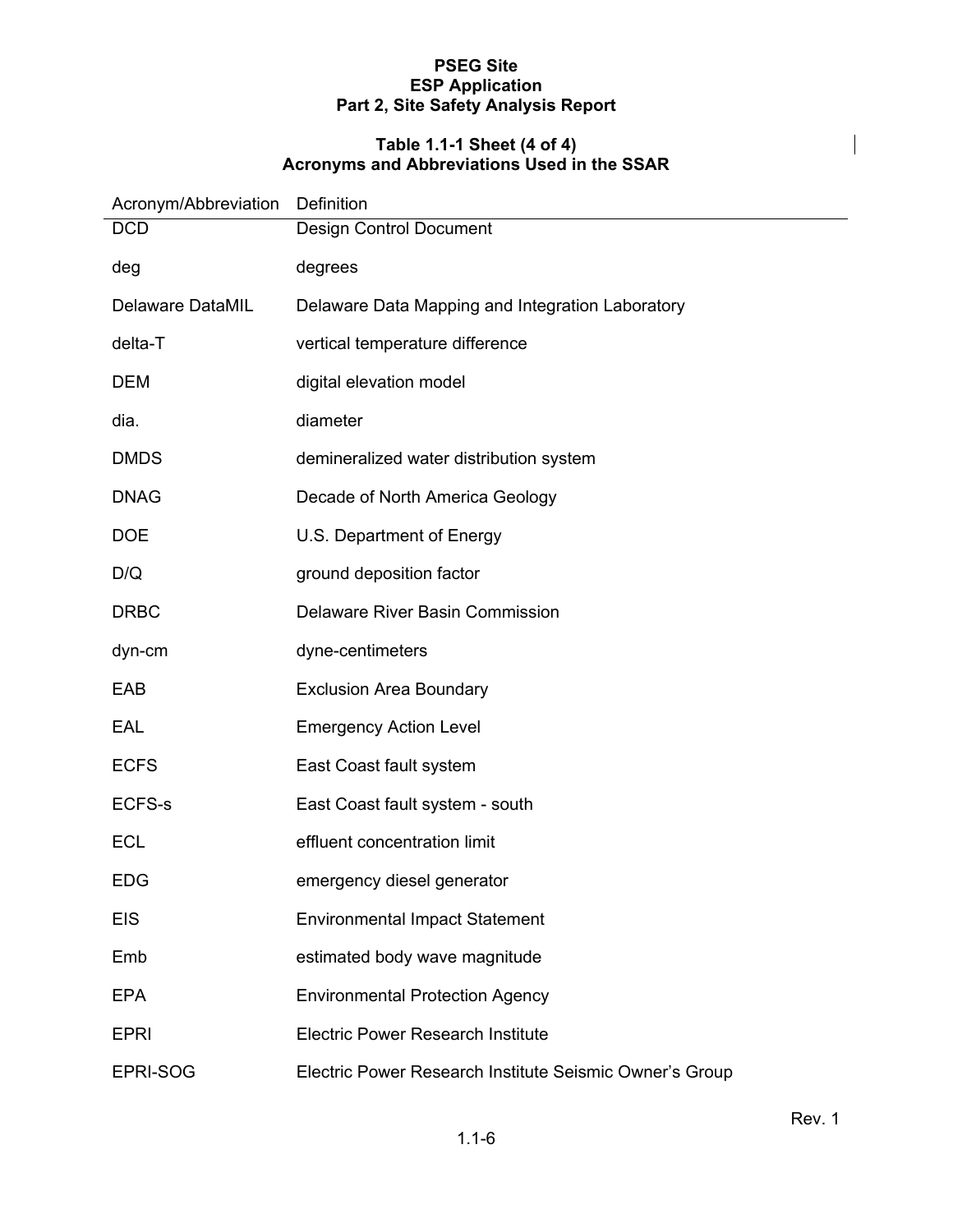#### **Table 1.1-1 Sheet (5 of 5) Acronyms and Abbreviations Used in the SSAR**

| Acronym/Abbreviation | Definition                             |  |
|----------------------|----------------------------------------|--|
| Eq.                  | equation                               |  |
| <b>ERO</b>           | emergency response organization        |  |
| <b>EPZ</b>           | <b>Emergency Planning Zone</b>         |  |
| <b>EWD</b>           | <b>Engineering Weather Data</b>        |  |
| Es                   | Elastic Modulus (psf)                  |  |
| <b>ESP</b>           | early site permit                      |  |
| <b>ESPA</b>          | early site permit application          |  |
| <b>EST</b>           | Earth Science Team                     |  |
| <b>ETE</b>           | <b>Evacuation Time Estimate</b>        |  |
| <b>FAA</b>           | <b>Federal Aviation Administration</b> |  |
| fc                   | corner frequency (units of Hertz)      |  |
| <b>FIRS</b>          | foundation input response spectra      |  |
| fpm                  | feet per minute                        |  |
| fps                  | feet per second                        |  |
| <b>FPS</b>           | fire protection system                 |  |
| <b>FS</b>            | factor of safety                       |  |
| <b>FSAR</b>          | <b>Final Safety Analysis Report</b>    |  |
| ft.                  | feet                                   |  |
| ft/day               | feet per day                           |  |
| ft/ft                | feet per foot                          |  |
| ft/mi.               | feet per mile                          |  |
| ft/s                 | feet per second                        |  |
| ft/sec               | feet per second                        |  |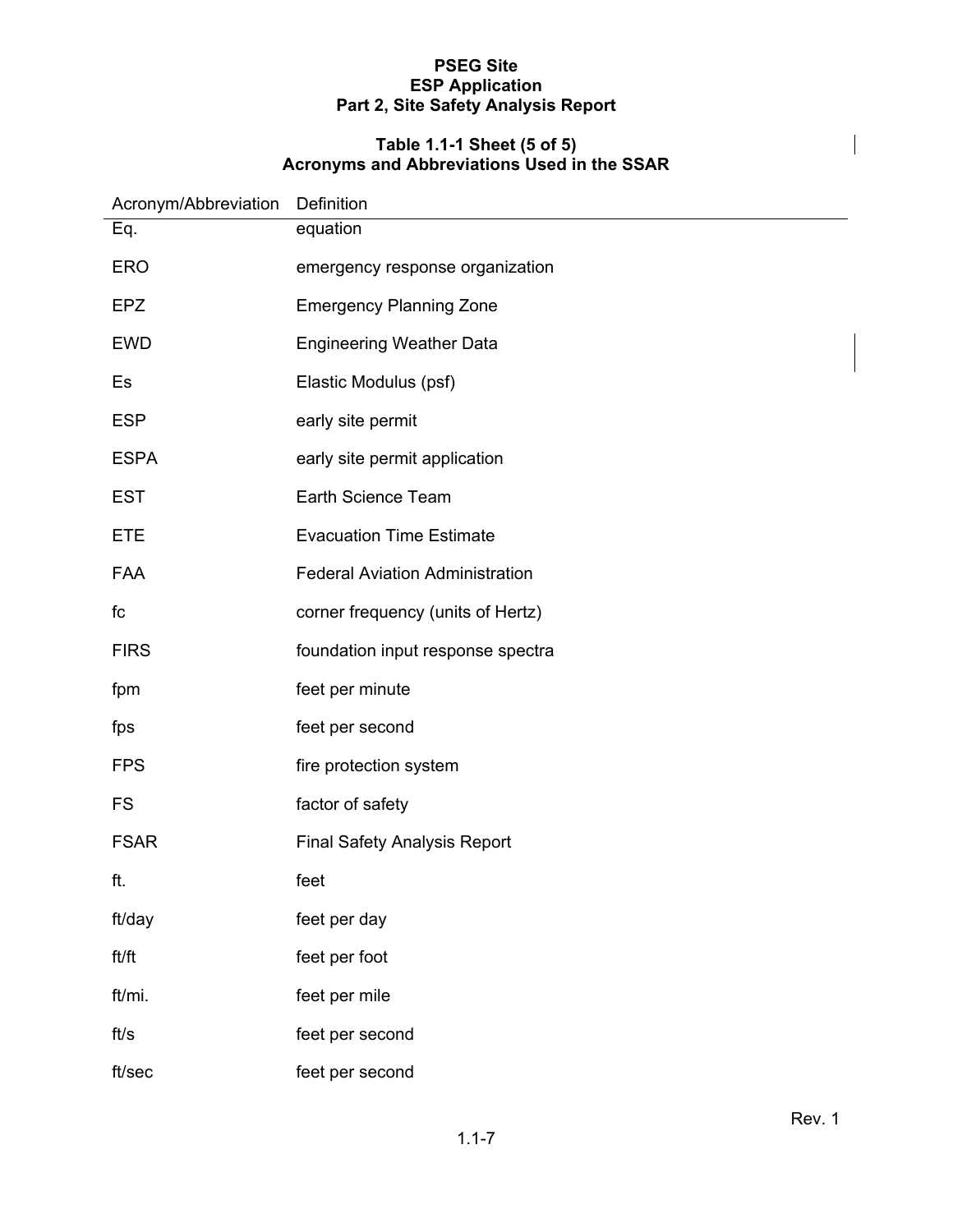#### **Table 1.1-1 Sheet (6 of 6) Acronyms and Abbreviations Used in the SSAR**

| Acronym/Abbreviation | Definition                                                                                                                                                     |
|----------------------|----------------------------------------------------------------------------------------------------------------------------------------------------------------|
| ft/yr                | feet per year                                                                                                                                                  |
| g                    | gram                                                                                                                                                           |
| g                    | acceleration due to gravity                                                                                                                                    |
| G                    | Shear Modulus (psf)                                                                                                                                            |
| G/Gmax               | shear modulus divided by the low strain shear modulus function of the<br>cyclic shear strain described by the damping ratio and the modulus<br>reduction ratio |
| Ga                   | billion years ago or Giga Annum                                                                                                                                |
| gal.                 | gallon                                                                                                                                                         |
| <b>GHB</b>           | general head boundary                                                                                                                                          |
| <b>GI-LLI</b>        | gastrointestinal tract, lower-large intestine                                                                                                                  |
| <b>GIS</b>           | Geographic Information System                                                                                                                                  |
| <b>GMRS</b>          | ground motion response spectra                                                                                                                                 |
| gpd                  | gallons per day                                                                                                                                                |
| gpm                  | gallons per minute                                                                                                                                             |
| <b>GTG</b>           | gas turbine generator                                                                                                                                          |
| Gs                   | <b>Specific Gravity</b>                                                                                                                                        |
| GWh                  | gigawatthour(s)                                                                                                                                                |
| <b>HCGS</b>          | <b>Hope Creek Generating Station</b>                                                                                                                           |
| <b>HEC-HMS</b>       | Hydrologic Engineering Center - Hydrologic Modeling System                                                                                                     |
| <b>HEC-RAS</b>       | Hydrologic Engineering Center River Analysis System                                                                                                            |
| HF                   | high-frequency                                                                                                                                                 |
| Hg                   | mercury                                                                                                                                                        |
| <b>HMR</b>           | <b>Hydrometeorological Reports</b>                                                                                                                             |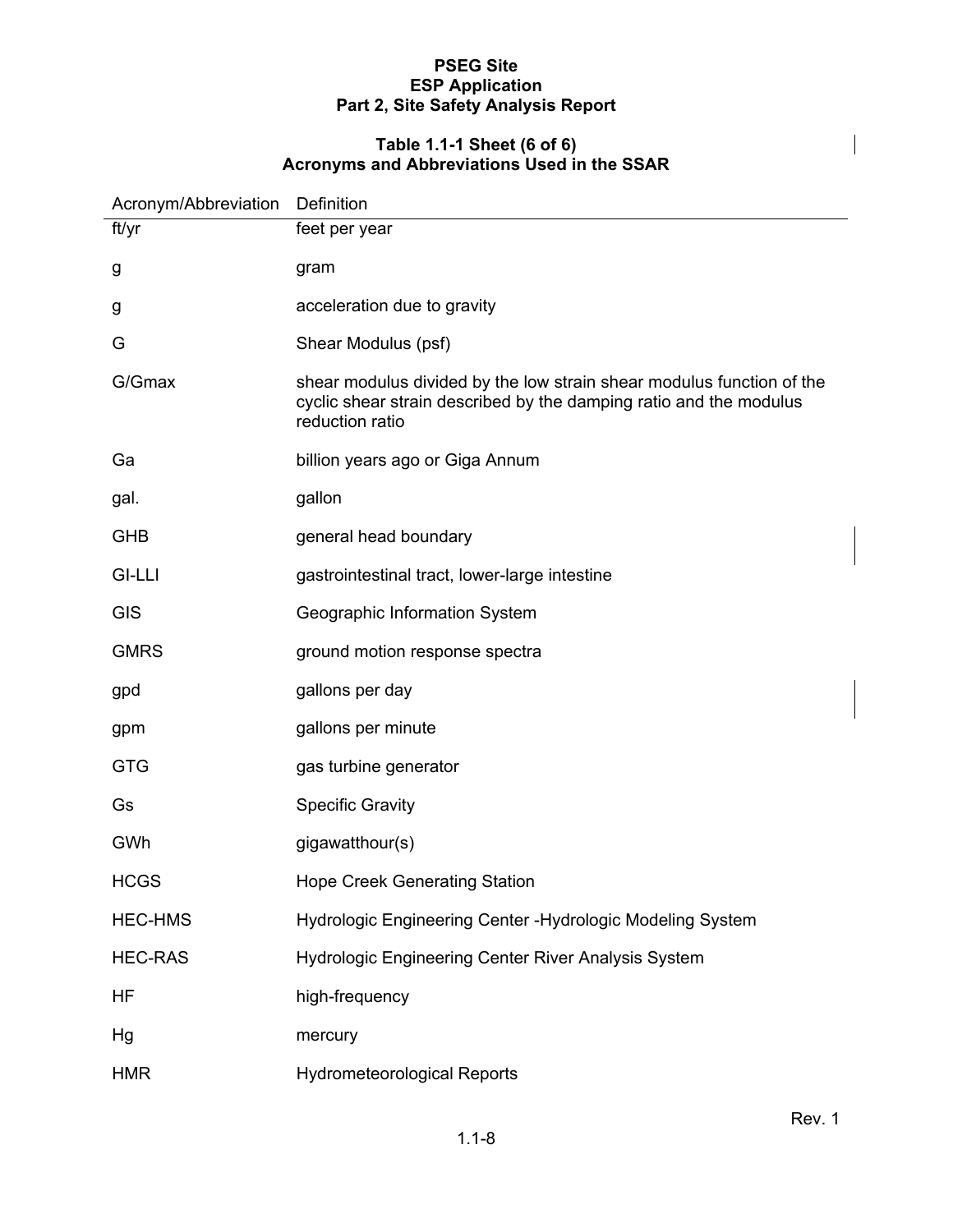#### **Table 1.1-1 Sheet (7 of 7) Acronyms and Abbreviations Used in the SSAR**

| Acronym/Abbreviation | Definition                                              |
|----------------------|---------------------------------------------------------|
| hr.                  | hour                                                    |
| HT                   | <b>Hornerstown Formation</b>                            |
| <b>HUC</b>           | hydrologic unit code                                    |
| Hz                   | hertz                                                   |
| I.D.                 | <b>Inside Diameter</b>                                  |
| <b>IDLH</b>          | Immediately Dangerous to Life and Health                |
| in.                  | inch                                                    |
| <b>ISFSI</b>         | independent spend fuel storage installation             |
| <b>ISMCS</b>         | International Surface Meteorological Climate Summary    |
| <b>ITAAC</b>         | Inspections, Test, Analysis, and Acceptance Criteria    |
| J                    | joules                                                  |
| JFD                  | Joint Frequency Distribution                            |
| JFT                  | Joint Frequency Table                                   |
| K                    | Kelvin                                                  |
| ka                   | thousand years ago                                      |
| kg                   | kilogram                                                |
| km                   | kilometer                                               |
| km <sup>3</sup>      | cubic kilometers                                        |
| Ko                   | coefficient of earth pressure at rest                   |
| ksf                  | kips per square foot and/or 1000 pounds per square foot |
| kt                   | knots                                                   |
| kW                   | kilowatts                                               |
| <b>KW</b>            | <b>Kirkwood Formation</b>                               |

 $\overline{\phantom{a}}$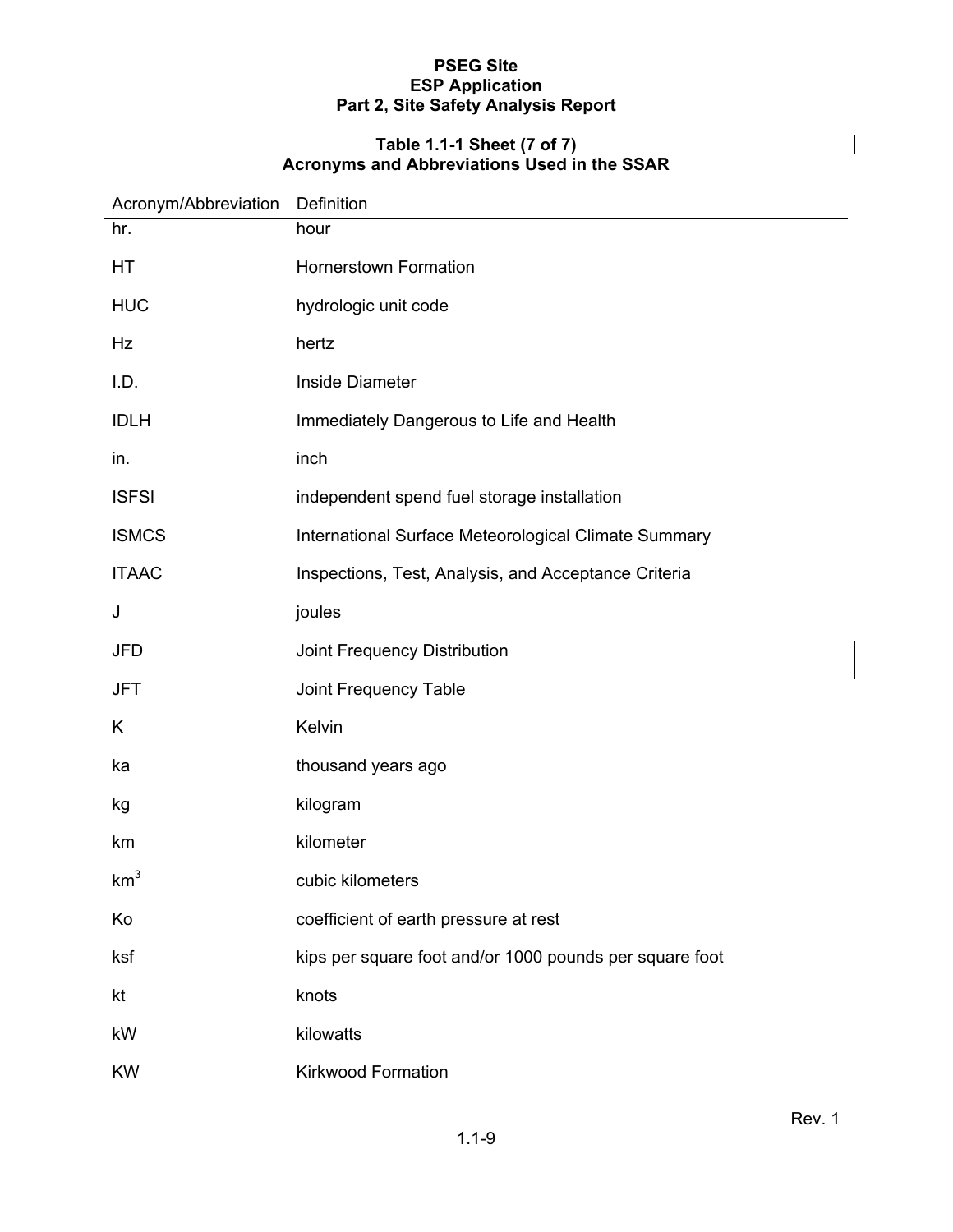#### **Table 1.1-1 Sheet (8 of 8) Acronyms and Abbreviations Used in the SSAR**

| Acronym/Abbreviation | Definition                                       |
|----------------------|--------------------------------------------------|
| Lat                  | latitude                                         |
| I or L               | liter                                            |
| L                    | Lower                                            |
| lb.                  | pounds                                           |
| <b>LCD</b>           | local climatological data                        |
| <b>LCSN</b>          | Lamont-Doherty Cooperative Seismographic Network |
| LEL                  | Lower Explosive Limit                            |
| LF                   | low-frequency                                    |
| Lidar                | resolution light detection and ranging           |
| <b>LMDCT</b>         | linear mechanical draft cooling tower            |
| <b>LOCA</b>          | loss of coolant accident                         |
| LL                   | Liquid Limit                                     |
| Long                 | longitude                                        |
| <b>LPZ</b>           | low population zone                              |
| <b>LWR</b>           | light water reactor                              |
| m                    | meter                                            |
| Ma                   | million years ago                                |
| <b>MAP</b>           | municipal airport                                |
| $m_b$                | body wave magnitude                              |
| $m_{bLg}$            | body wave magnitude                              |
| $m_c$                | coda magnitude                                   |
| <b>MCWB</b>          | mean coincident wet bulb temperature             |
| Md                   | duration magnitude                               |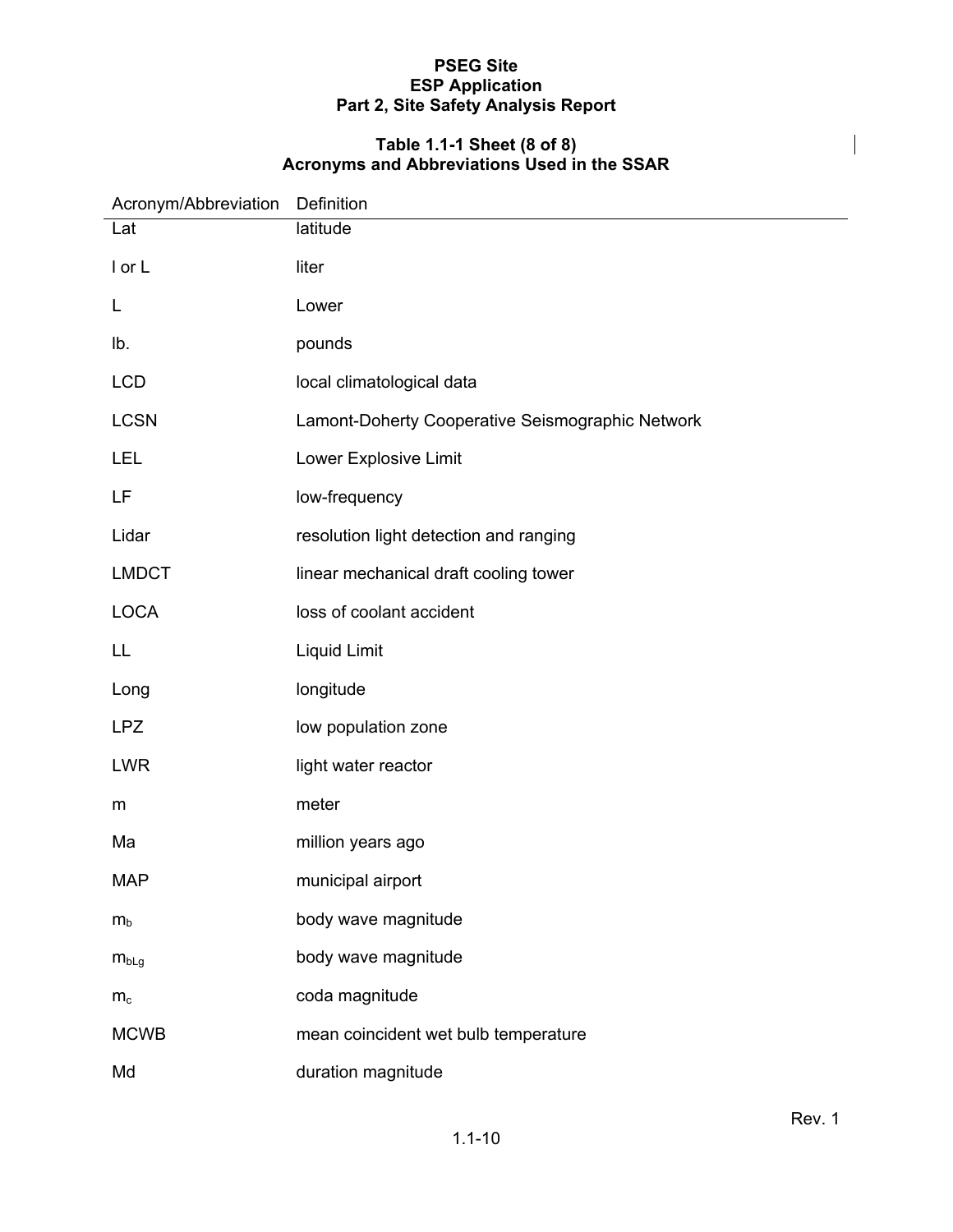#### **Table 1.1-1 Sheet (9 of 9) Acronyms and Abbreviations Used in the SSAR**

| Acronym/Abbreviation | Definition                                        |
|----------------------|---------------------------------------------------|
| <b>MEDRB</b>         | Maritime Exchange for the Delaware River and Bay  |
| <b>MEI</b>           | maximally exposed individual                      |
| mg/L                 | milligrams per liter                              |
| mGal                 | milli-Galileo                                     |
| <b>MGY</b>           | million gallons per year                          |
| mi.                  | miles                                             |
| min                  | minute                                            |
| <b>MISLE</b>         | Marine Information for Safety and Law Enforcement |
| ML                   | local magnitude                                   |
| ML, MH               | silt                                              |
| $M_{Lg}$             | body-wave magnitude                               |
| Mmax                 | maximum magnitude                                 |
| MMI                  | Modified Mercalli Intensity                       |
| <b>MORB</b>          | mid-ocean ridge basalt                            |
| <b>MOST</b>          | Method of Splitting Tsunami                       |
| MPa                  | megapascals                                       |
| mph                  | miles per hour                                    |
| <b>MPSSZ</b>         | Middleton Place-Summerville seismic zone          |
| mrad                 | millirad                                          |
| mrem                 | millirem                                          |
| <b>MTBE</b>          | Methyl Tertiary-Butyl Ether                       |
| <b>MTR</b>           | <b>Military Training Route</b>                    |
| <b>MTU</b>           | metric ton uranium                                |

 $\overline{\phantom{a}}$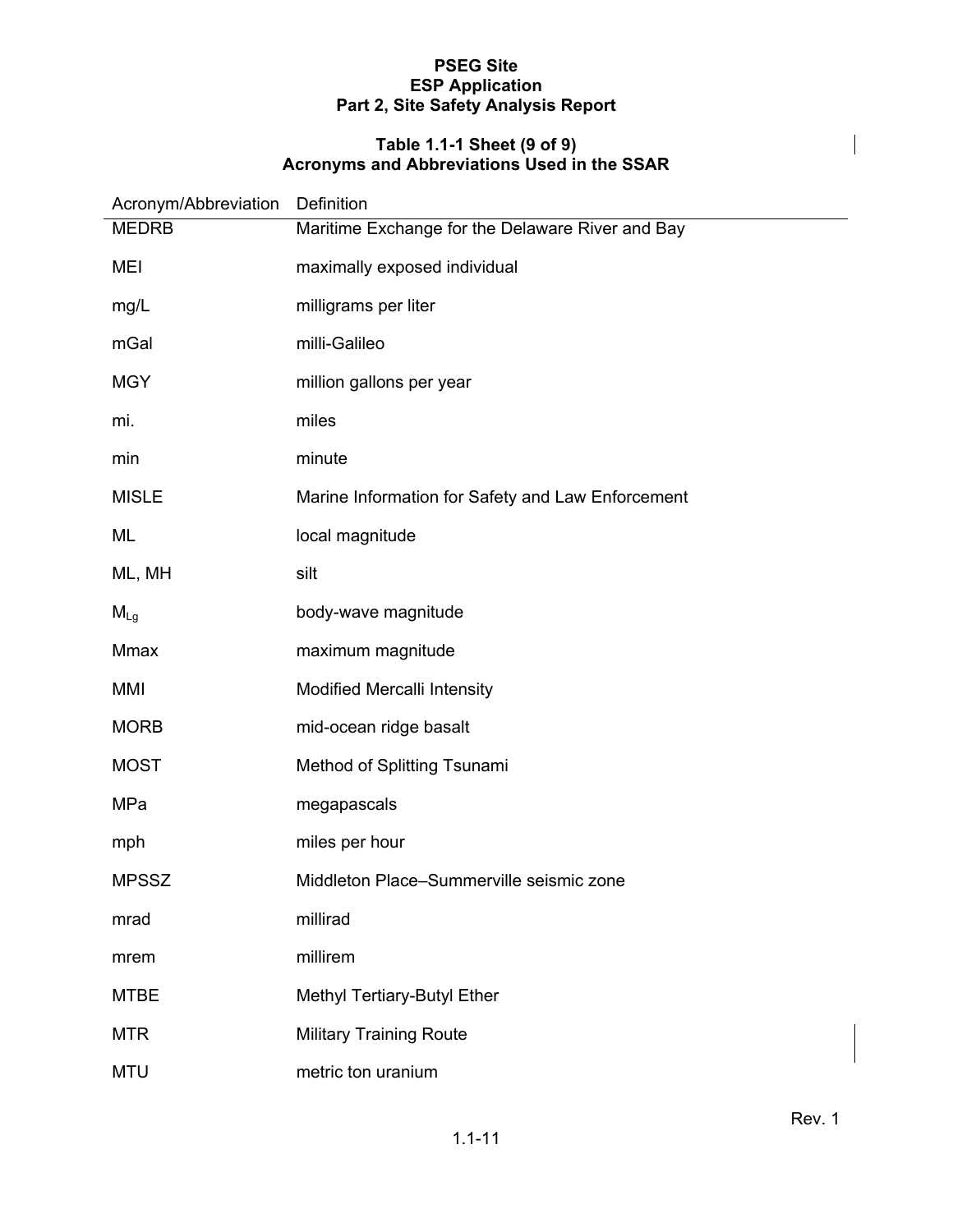#### **Table 1.1-1 Sheet (10 of 10) Acronyms and Abbreviations Used in the SSAR**

| Acronym/Abbreviation | Definition                                           |
|----------------------|------------------------------------------------------|
| msl                  | mean sea level                                       |
| $M_w$                | moment magnitude                                     |
| <b>MW</b>            | megawatt                                             |
| <b>MWD</b>           | megawatt days                                        |
| <b>MWe</b>           | megawatts electric                                   |
| <b>MWt</b>           | megawatts thermal                                    |
| <b>NAMAG</b>         | North American Magnetic Anomaly Group                |
| <b>NAVD</b>          | North American Vertical Datum 1988                   |
| <b>NCDC</b>          | <b>National Climatic Data Center</b>                 |
| <b>NDCT</b>          | natural draft cooling tower                          |
| <b>NEC</b>           | not elsewhere classified                             |
| <b>NEDB</b>          | National Earthquake Database                         |
| <b>NEI</b>           | <b>Nuclear Energy Institute</b>                      |
| Neogene              | <b>Upper Tertiary Strata</b>                         |
| <b>NESN</b>          | <b>New England Seismic Network</b>                   |
| <b>NID</b>           | National Inventory of Dams                           |
| <b>NIOSH</b>         | National Institute of Occupational Safety and Health |
| <b>NJDEP</b>         | New Jersey Department of Environmental Protection    |
| <b>NK</b>            | <b>Navesink Formation</b>                            |
| <b>NM</b>            | nautical miles                                       |
| <b>NOAA</b>          | National Oceanic and Atmospheric Administration      |
| <b>NOS</b>           | <b>National Ocean Service</b>                        |
| <b>NRC</b>           | U.S. Nuclear Regulatory Commission                   |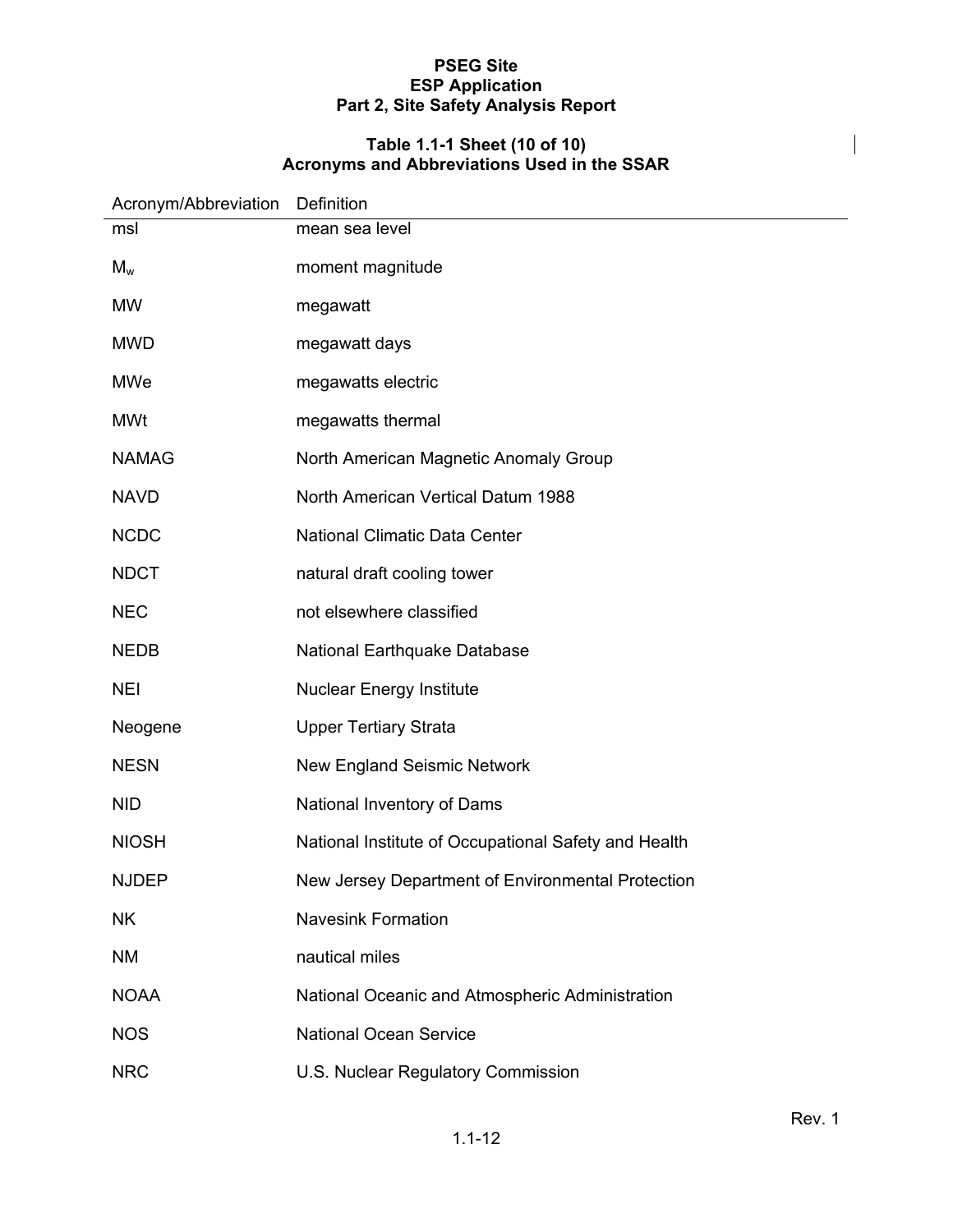#### **Table 1.1-1 Sheet (11 of 11) Acronyms and Abbreviations Used in the SSAR**

| Acronym/Abbreviation Definition |                                                         |
|---------------------------------|---------------------------------------------------------|
| <b>NRCS</b>                     | <b>Natural Resources Conservation Service</b>           |
| nT                              | nanotesla                                               |
| N-values                        | standard penetration resistance                         |
| <b>OBE</b>                      | operating basis earthquake                              |
| <b>ODCM</b>                     | <b>Offsite Dose Calculation Manual</b>                  |
| <b>OX VT</b>                    | Oxidized Portion of the Vincetown Formation             |
| P                               | suspension compressional wave                           |
| pc                              | pre-consolidation stress                                |
| <b>PHMSA</b>                    | Pipeline and Hazardous Materials Safety Administration  |
| PI                              | <b>Plasticity Index</b>                                 |
| PL                              | <b>Plastic Limit</b>                                    |
| <b>PMF</b>                      | probable maximum flood                                  |
| <b>PMH</b>                      | probable maximum hurricane                              |
| <b>PMP</b>                      | probable maximum precipitation                          |
| <b>PMS</b>                      | probable maximum surge                                  |
| <b>PMT</b>                      | probable maximum tsunami                                |
| <b>PMWP</b>                     | probable maximum winter precipitation                   |
| $PM_{10}$                       | particulate matter smaller than 10 microns in diameter  |
| PM <sub>2.5</sub>               | particulate matter smaller than 2.5 microns in diameter |
| Po                              | total overburden pressure                               |
| Po'                             | effective overburden pressure                           |
| <b>PPE</b>                      | plant parameter envelope                                |
| ppm                             | parts per million                                       |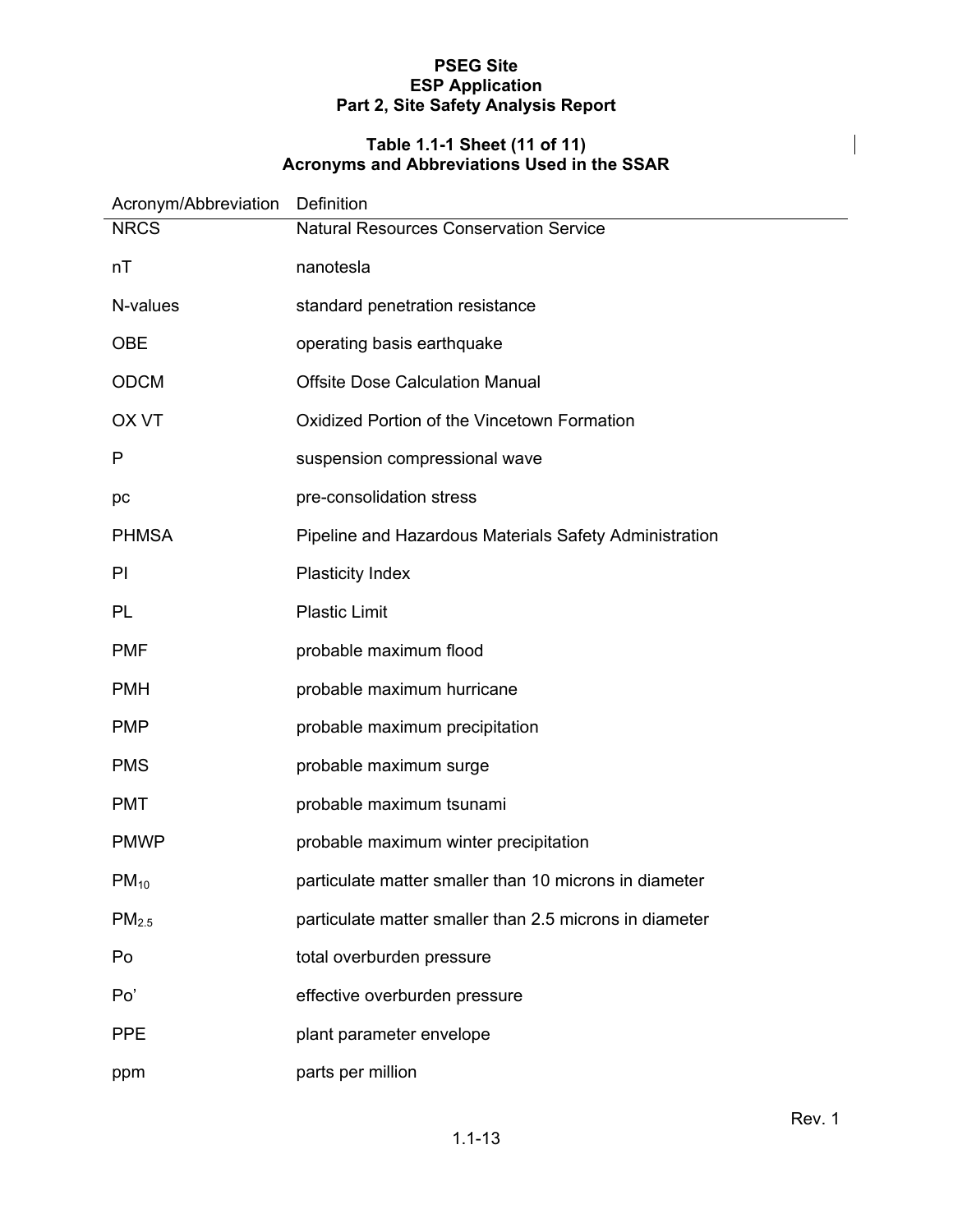#### **Table 1.1-1 Sheet (12 of 12) Acronyms and Abbreviations Used in the SSAR**

| Acronym/Abbreviation | Definition                                           |
|----------------------|------------------------------------------------------|
| ppt                  | parts per thousand                                   |
| <b>PRM</b>           | Potomac-Raritan-Magothy                              |
| <b>PS</b>            | paleoshoreline                                       |
| <b>PSAR</b>          | <b>Preliminary Safety Analysis Report</b>            |
| <b>PSEG</b>          | PSEG Power, LLC and PSEG Nuclear, LLC                |
| psf                  | pounds per square foot                               |
| psi                  | pounds per square inch                               |
| <b>PSWS</b>          | potable and sanitary water system                    |
| <b>PWR</b>           | pressurized water reactor                            |
| QAPD                 | <b>Quality Assurance Program Description</b>         |
| RAI                  | request for additional information                   |
| <b>RCC</b>           | roller-compacted concrete                            |
| <b>RCRA</b>          | Resource Conservation and Recovery Act               |
| <b>RCTS</b>          | resonant column torsional shear                      |
| rd                   | stress reduction factor due to depth                 |
| Reg. Tons            | <b>Registered Tonnage</b>                            |
| <b>RERR</b>          | Radioactive Effluent Release Report                  |
| <b>RG</b>            | <b>Regulatory Guide</b>                              |
| <b>RM</b>            | river mile                                           |
| <b>RMB</b>           | estimate of mb used in rate and b-value calculations |
| <b>RSZ</b>           | Ramapo seismic zone                                  |
| s                    | second                                               |
| S                    | shear wave                                           |

 $\overline{\phantom{a}}$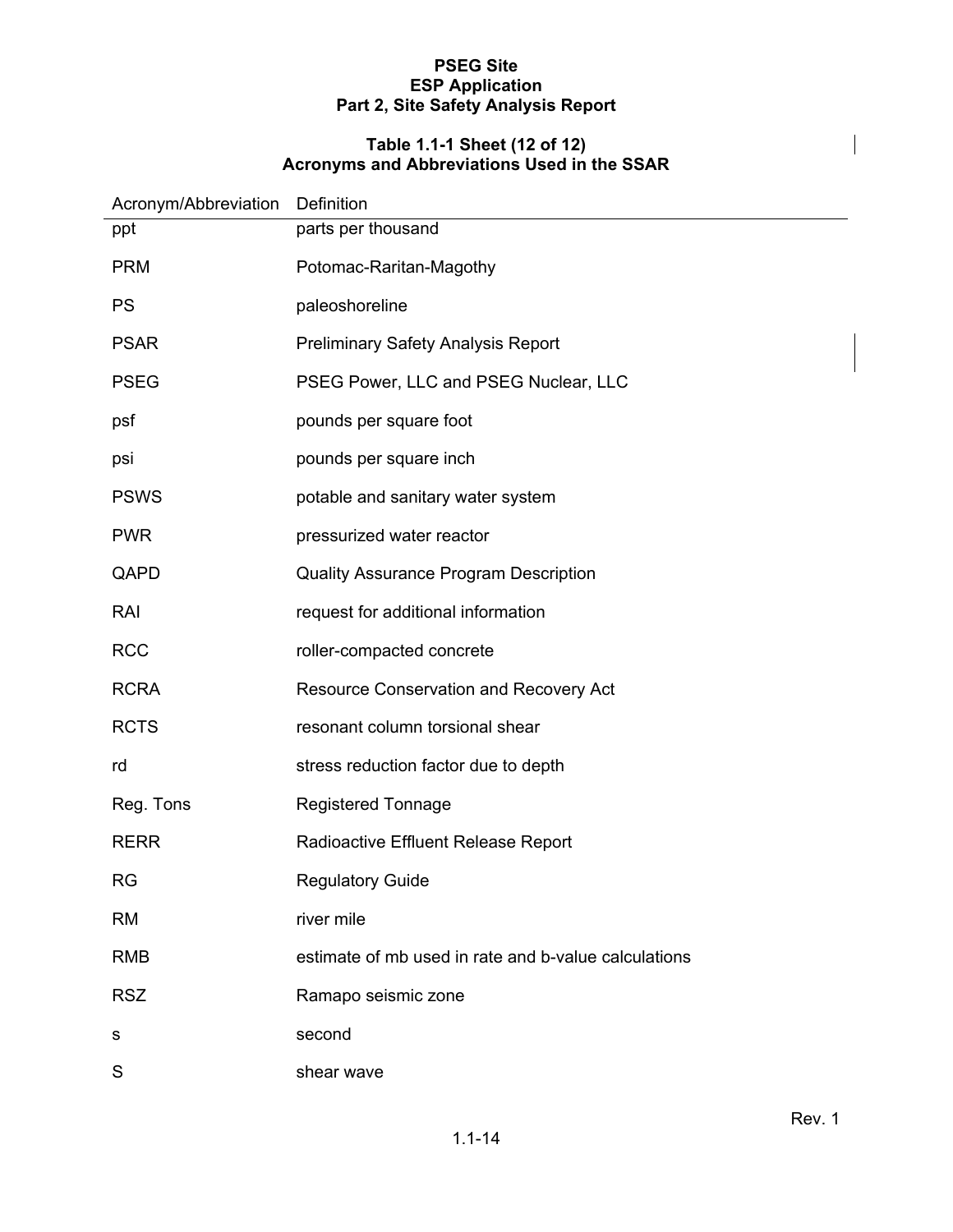#### **Table 1.1-1 Sheet (13 of 13) Acronyms and Abbreviations Used in the SSAR**

| Acronym/Abbreviation | Definition                                   |
|----------------------|----------------------------------------------|
| S/HC                 | Salem and Hope Creek                         |
| <b>SAGE</b>          | <b>SAIC Adaptive Grid Eulerian</b>           |
| <b>SARA</b>          | Superfund Amendments and Reauthorization Act |
| <b>SB</b>            | subbasin                                     |
| scf                  | standard cubic feet                          |
| <b>SCR</b>           | stable continental region                    |
| SC-SM                | sand                                         |
| <b>SCS</b>           | <b>Soil Conservation Service</b>             |
| sec.                 | second                                       |
| <b>SEIS</b>          | Supplemental Environmental Impact Statement  |
| <b>SER</b>           | <b>Safety Evaluation Report</b>              |
| <b>SGS</b>           | <b>Salem Generating Station</b>              |
| <b>SL</b>            | stream lineament                             |
| <b>SM</b>            | silty sands                                  |
| <b>SMF</b>           | submarine mass failure                       |
| SOD                  | Summary of the Day                           |
| SOG                  | <b>Seismicity Owners Group</b>               |
| <b>SPT</b>           | <b>Standard Penetration Test</b>             |
| sq.                  | square                                       |
| sq. mi.              | square miles                                 |
| <b>SRP</b>           | <b>Standard Review Plan</b>                  |
| <b>SRV</b>           | safety/relief valve                          |
| <b>SSAR</b>          | site safety analysis report                  |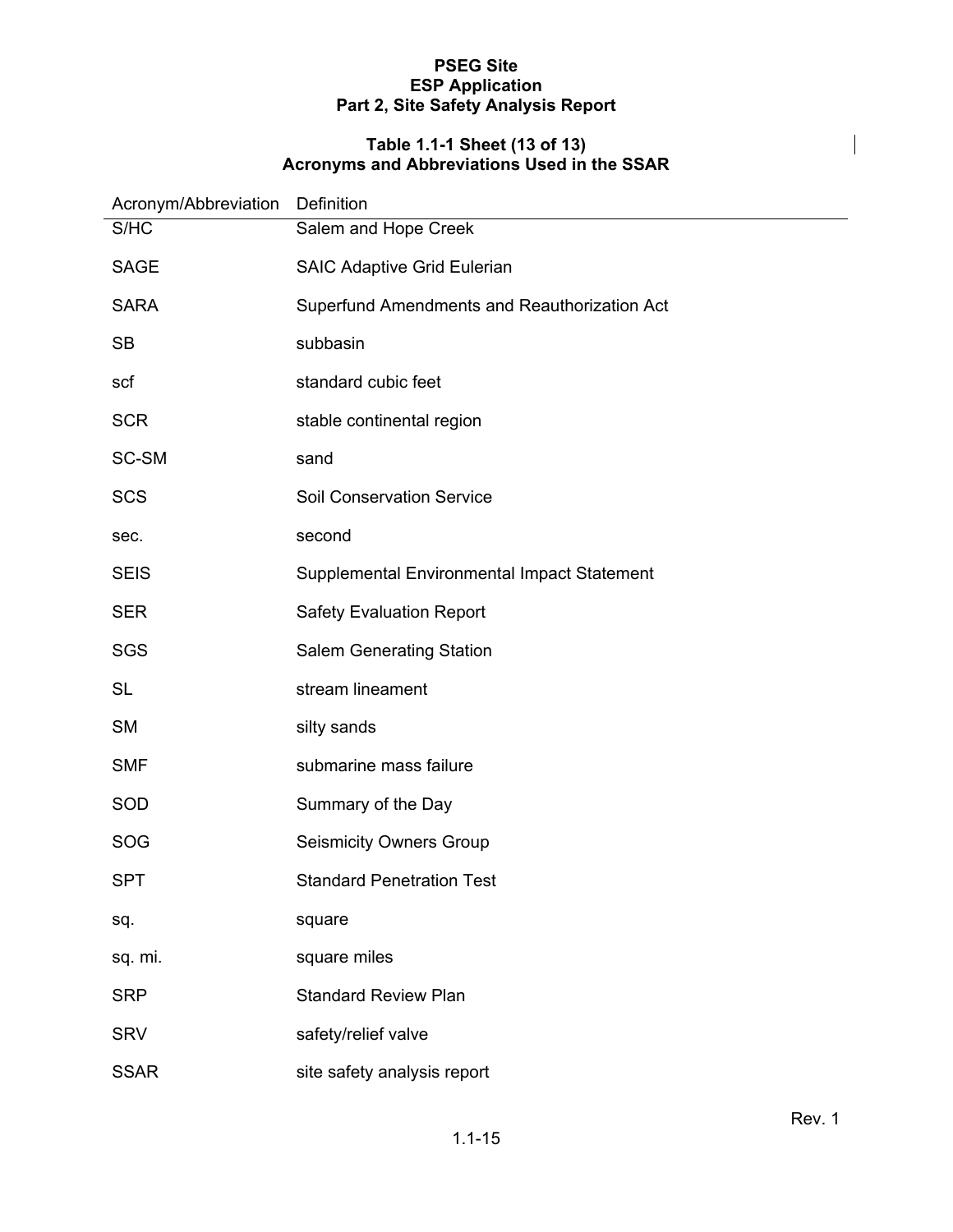#### **Table 1.1-1 Sheet (14 of 14) Acronyms and Abbreviations Used in the SSAR**

| Acronym/Abbreviation | Definition                                      |
|----------------------|-------------------------------------------------|
| <b>SSC</b>           | structures, systems and components              |
| <b>SSE</b>           | safe shutdown earthquake                        |
| SSI                  | Soil Structure Interaction                      |
| <b>STEL</b>          | Short Term Exposure Limit                       |
| <b>SWS</b>           | service water system                            |
| $T_{100}$            | 100 percent consolidation                       |
| <b>TC</b>            | Tonal contrast lineament                        |
| <b>TDS</b>           | total dissolved solids                          |
| <b>TEDE</b>          | <b>Total Effective Dose Equivalent</b>          |
| <b>TIN</b>           | Triangular Irregular Network                    |
| TL                   | Topographic lineament                           |
| <b>TNT</b>           | Trinitrotoluene                                 |
| <b>TOC</b>           | top of casing                                   |
| tsf                  | tons per square foot                            |
| <b>TSS</b>           | total suspended solids                          |
| <b>TWA</b>           | <b>Time Weighted Average</b>                    |
| <b>UEL</b>           | <b>Upper Explosive Limit</b>                    |
| <b>UFSAR</b>         | <b>Updated Final Safety Analysis Report</b>     |
| <b>UHS</b>           | <b>Ultimate Heat Sink</b>                       |
| <b>USACE</b>         | U.S. Army Corps of Engineers                    |
| US-APWR              | U.S. Advanced Passive Pressurized-Water Reactor |
| <b>USCB</b>          | U.S. Census Bureau                              |
| <b>USCG</b>          | U.S. Coast Guard                                |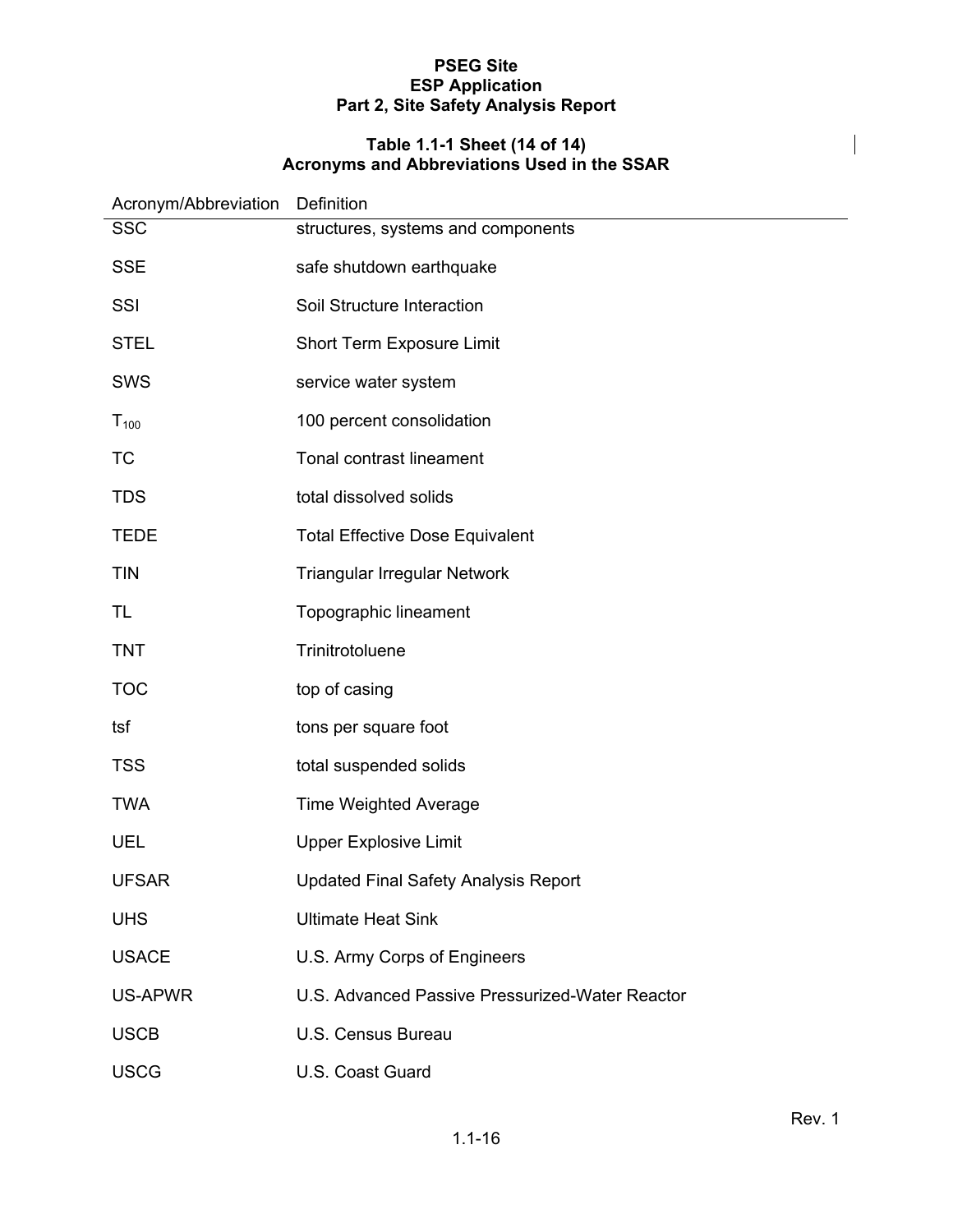#### **Table 1.1-1 Sheet (15 of 15) Acronyms and Abbreviations Used in the SSAR**

| Acronym/Abbreviation | Definition                           |  |
|----------------------|--------------------------------------|--|
| <b>USCS</b>          | Unified Soil Classification System   |  |
| <b>USGS</b>          | U.S. Geological Survey               |  |
| <b>USEPA</b>         | U.S. Environmental Protection Agency |  |
| U.S. EPR             | U.S. Evolutionary Power Reactor      |  |
| UU                   | unconsolidated-undrained             |  |
| <b>VCE</b>           | Vapor Cloud Explosion                |  |
| <b>VL</b>            | vegetation lineament                 |  |
| VT                   | <b>Vincentown Formation</b>          |  |
| W                    | watt                                 |  |
| <b>WBAN</b>          | Weather Bureau Army Navy             |  |
| <b>WBT</b>           | wet bulb temperature                 |  |
| <b>WOH</b>           | Weight-of-hammer                     |  |
| <b>WSEL</b>          | water surface elevation              |  |
| wt.                  | weight                               |  |
| <b>WWTP</b>          | <b>Waste Water Treatment Plant</b>   |  |
| Ybt                  | <b>Yellow Breaches thrust fault</b>  |  |
| yr                   | year                                 |  |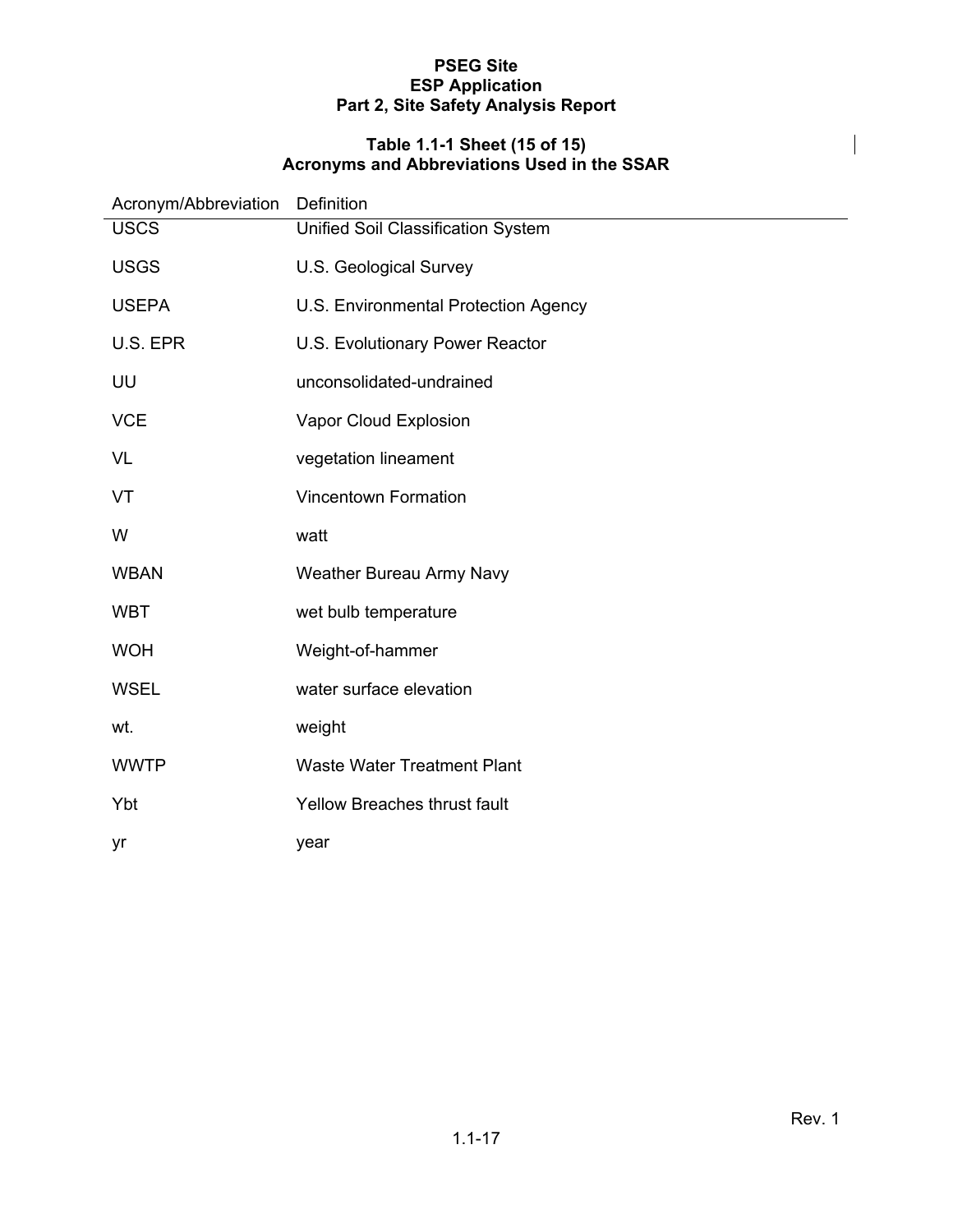#### 1.2 GENERAL PLANT DESCRIPTION

#### 1.2.1 SITE LOCATION

The existing 734 acre PSEG property is located on the southern part of Artificial Island on the east bank of the Delaware River in Lower Alloways Creek Township, Salem County New Jersey. PSEG is developing an agreement in principle with the U.S. Army Corps of Engineers (USACE) to acquire an additional 85 acres immediately to the north of Hope Creek Generating Station (HCGS). Therefore, with the land acquisition, the PSEG Site will be 819 acres. The specific timing of land acquisition is not currently known and is subject to further PSEG and USACE actions. However the agreement in principle with the USACE will serve to establish the basis for eventual land acquisition and Exclusion Area Boundary (EAB) control, necessary to support the issuance of a future COL.

Subsequent to the agreement in principle with the USACE, PSEG will develop a lease agreement for the USACE Confined Disposal Facility (CDF) land to the north of the PSEG Site, depicted on the Site Utilization Plan (Figure 1.2-3) for the concrete batch plant and temporary construction/laydown use. At the completion of construction, the leased land will be returned to the USACE, subject to any required long-term EAB control conditions.

The site is 15 miles south of the Delaware Memorial Bridge, 18 miles south of Wilmington, Delaware, 30 miles southwest of Philadelphia, Pennsylvania, and 7-1/2 miles southwest of Salem, New Jersey. The site location is shown on Figures 1.2-1 and 1.2-2, and is discussed in more detail in Section 2.1.

#### 1.2.2 SITE DEVELOPMENT

The PSEG Site currently has three operating nuclear reactors. Salem Units 1 and 2 are Westinghouse Pressurized Water Reactors (PWR), rated at 3459 MWt each. Hope Creek Unit 1 is located north of the Salem Units. Hope Creek is a General Electric Boiling Water Reactor, rated at 3840 MWt. Hope Creek Unit 2 was originally planned and partially constructed directly adjacent to Unit 1. Surrounding the Salem and Hope Creek units are many support facilities, including circulating and service water intake structures, switchyards, administration buildings, and an independent spent fuel storage installation (ISFSI).

The location selected for the new plant on the PSEG Site is north of the Salem and Hope Creek units, and is shown on the Site Utilization Plan, Figure 1.2-3. Site layouts for each of the four reactor technology configurations considered for the PSEG Site were established. The primary power generation areas (power block area, switchyard, cooling tower area, etc.) are located in the same general area on the PSEG Site for each layout considered. Once the layouts were established, the bounding footprint for each specific area (e.g., power block area) was developed. This approach provides a bounding depiction of overall land usage on the PSEG Site. In addition to the land acquired from the USACE, as noted above, PSEG will also obtain the right to temporarily use approximately 45 additional acres of USACE property north of the current PSEG property boundary for temporary construction use.

No specific plant design has been chosen for the PSEG Site. Instead, a set of bounding plant parameters is presented to envelop future PSEG Site development. This PPE is based on the addition of power generation from either a single or dual unit light water reactor (LWR) plant.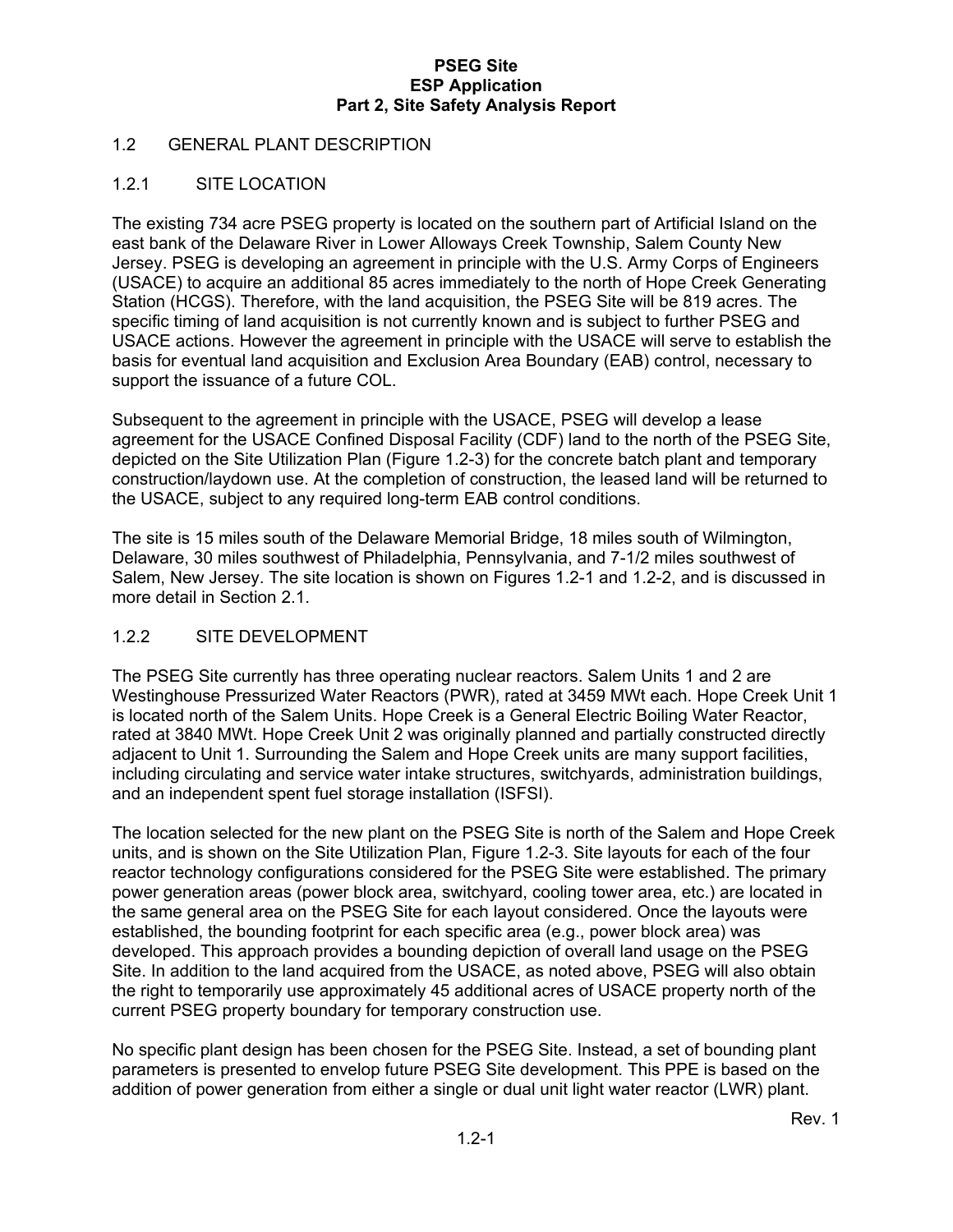PSEG used design parameter information from the following reactor designs in development of the PPE.

- Single Unit U.S. Evolutionary Power Reactor (U.S. EPR)
- Single Unit Advanced Boiling Water Reactor (ABWR)
- Single Unit U.S. Advanced Pressurized-Water Reactor (US-APWR)
- Dual Unit Advanced Passive 1000 (AP1000)

The new plant on the PSEG Site may be any of the reactor designs identified or a different design that falls within the range of the information developed to characterize the new plant. The bounding new plant consists of a reactor design with a maximum thermal power that does not exceed 4614 MWt for a single unit or 6830 MWt for a dual unit. The new plant on the PSEG Site is capable of producing up to approximately 2200 MWe net of electrical power.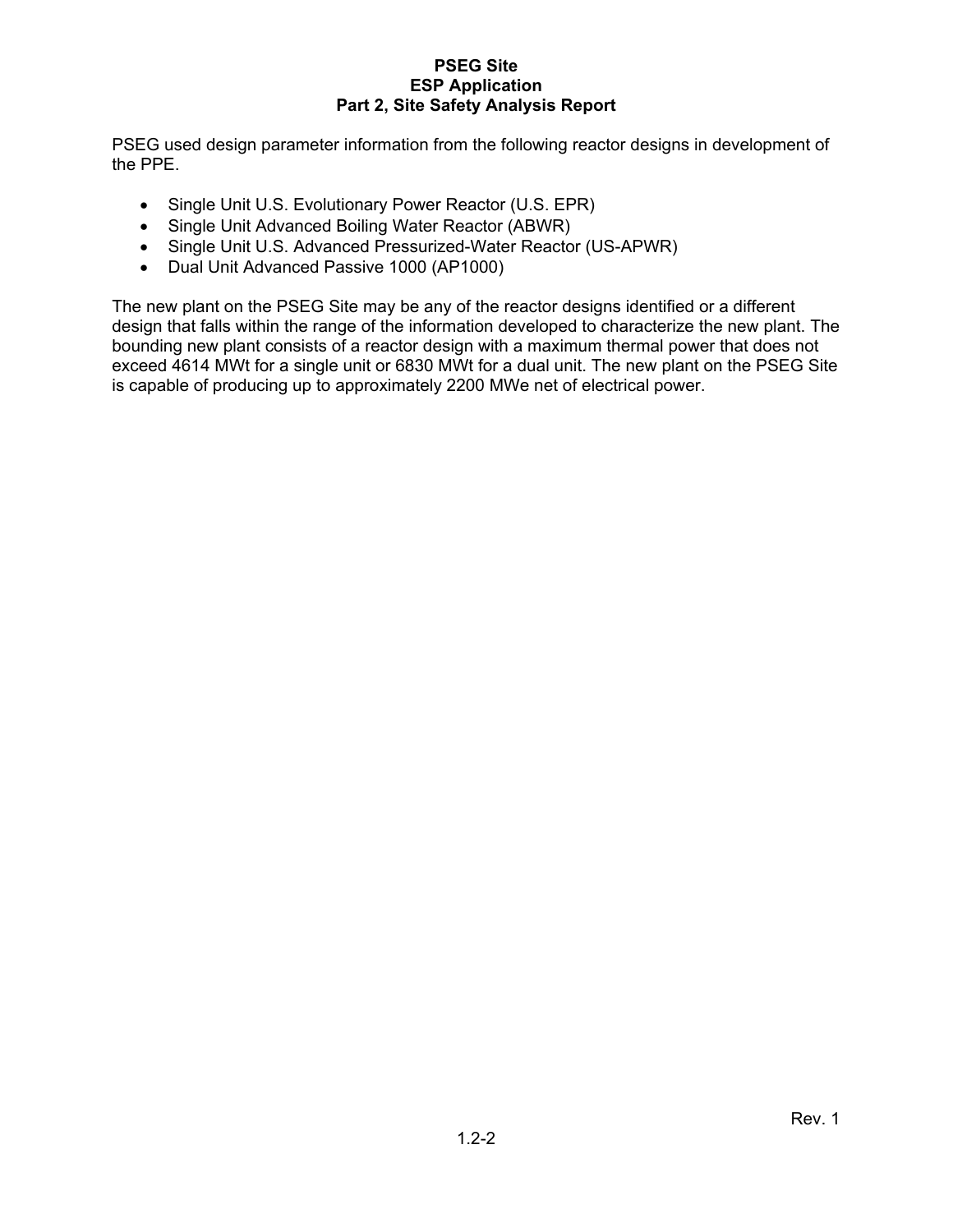#### 1.3 PLANT PARAMETER ENVELOPE

The required contents of an ESPA are specified in 10 CFR 52.17. As detailed in 10 CFR 52.17(a)(1), the SSAR portion of the application is required to specify, among other things:

- The number, type, and thermal power level of the facilities
- Boundaries of the site and proposed general location of each facility
- Type of cooling systems, intakes, and outflows
- Anticipated maximum levels of radiological and thermal effluents
- Site seismic, meteorological, hydrologic, and geologic characteristics
- Existing and projected future population profile of the area surrounding the site

The PSEG approach to providing this information is presented in the following subsections.

#### 1.3.1 PLANT PARAMETER ENVELOPE APPROACH

A list of plant parameters necessary to define the plant-site interface was developed in the early 1990s based on work sponsored by the U.S. Department of Energy (DOE) and the nuclear industry, which included reactor vendors and utilities. The effort was intended to provide a comprehensive list of plant parameters to accurately characterize a plant at a site. The original list was reduced to identify information needed to support development of an ESPA, including the SSAR and the Environmental Report (ER).

The PPE is a set of postulated parameters that bound the parameters of a reactor or reactors that might be deployed at a site. This includes site parameters specified by the reactor vendor which must be met by the selected site.

- In terms of safety reviews, design characteristics of potential plant designs are no more demanding from a site suitability perspective than the bounding design parameters in the PPE.
- In terms of environmental reviews, impacts of the selected design are not significantly greater than impacts evaluated in the ESPA using the bounding design parameters in the PPE.

For the purposes of preparing ESPAs, the PPE serves as a surrogate for actual facility information. For example, values for maximum building height, acreage for plant facilities, ponds, etc., and cooling water requirements, are among the design parameters specified in the PPE.

PPE parameters, along with information established by features of the site itself (i.e., "site characteristics"), support the 10 CFR Part 52.17 analyses required to demonstrate site suitability. These analyses are provided in this SSAR and in the environmental impact assessments reported in the ER included with this application.

Prior to the submittal of the first three ESPAs, the PPE concept was discussed in several public meetings involving the NRC and nuclear industry representatives as part of the resolution of Generic Topic ESP-6 (*Use of Plant Parameters Envelope Approach for ESP*) and was the subject of associated correspondence between the NRC and the Nuclear Energy Institute (NEI).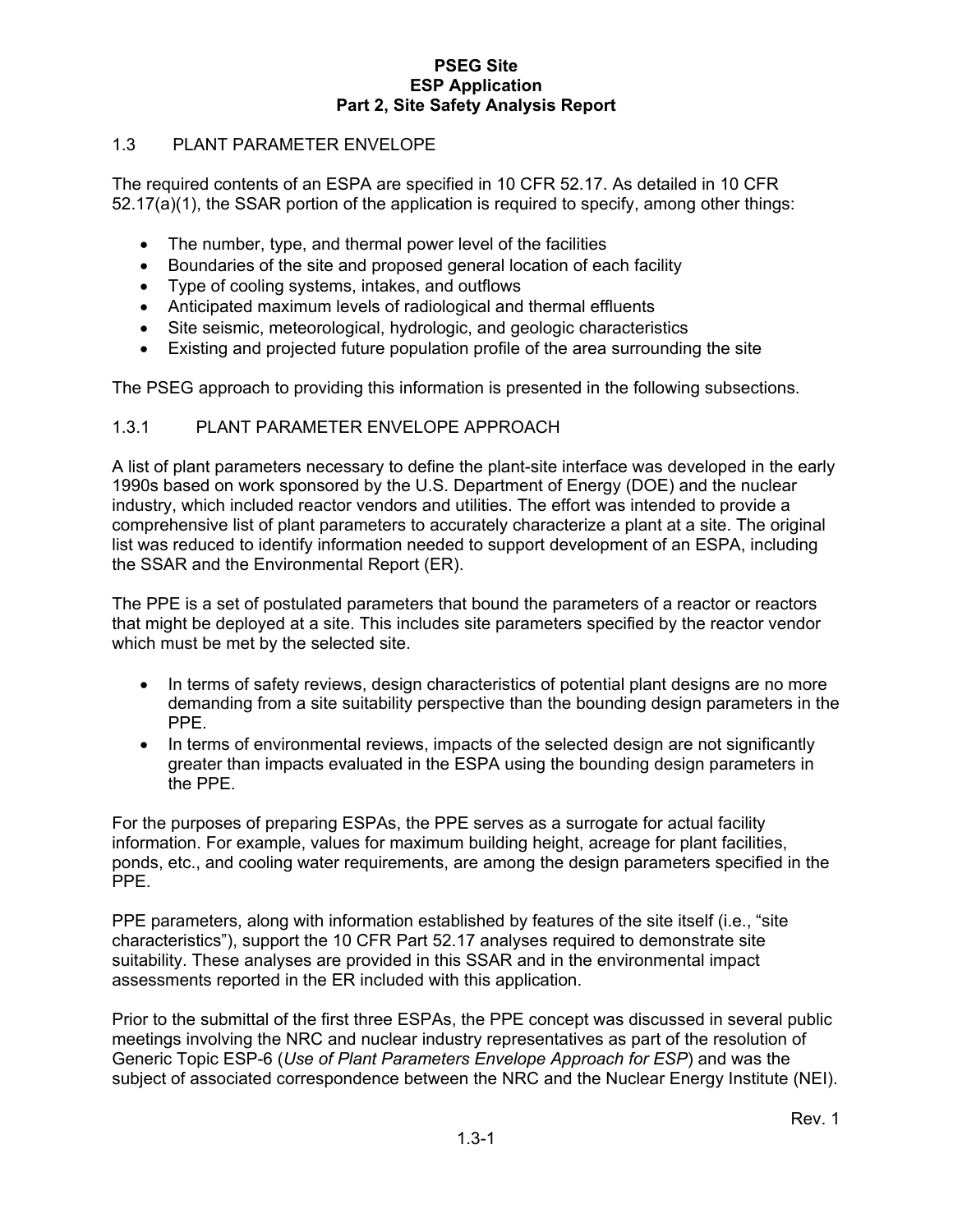Agreement on the PPE concept was attained and the SRP updated in 2007 to incorporate the concept.

In developing and refining the PPE concept, the industry and the NRC worked to establish a number of definitions for key terms to facilitate discussion and understanding of the PPE approach. These definitions are incorporated into the NRC regulations (10 CFR 52) and are provided below:

- **Site characteristics** are the actual physical, environmental and demographic features of a site. Site characteristics are specified in an early site permit or in a Final Safety Analysis Report for a combined license.
- **Site parameters** are the postulated physical, environmental and demographic features of an assumed site. Site parameters are specified in a standard design approval, standard design certification, or manufacturing license.
- **Design characteristics** are the actual features of a reactor or reactors. Design characteristics are specified in a standard design approval, a standard design certification, a combined license application, or a manufacturing license.
- **Design parameters** are the postulated features of a reactor or reactors that could be built at a proposed site. Design parameters are specified in an early site permit.

In a COL application, the site-specific engineering and design features of the selected reactor design are compared with the ESP basis to demonstrate they are bounded.

#### 1.3.2 PPE DEVELOPMENT PROCESS

The PPE developed for the PSEG ESPA was prepared by reviewing the information developed by the industry prior to the submittal of the Grand Gulf, Clinton and North Anna ESPAs, reviewing the correspondence between the NRC and industry on the PPE subject, and reviewing safety evaluation reports (SER), environmental impact statements (EIS) and requests for additional information (RAIs) associated with the first three ESPA. Based upon these document reviews, the PSEG PPE includes only those parameters needed to support the issuance of an ESP.

The PPE tables are based on information supplied by the reactor vendors for the plant designs listed previously. Site-dependent PPE data was either based on a typical site as provided by the vendors (not a specific site and not the PSEG Site) or was modified to take into account site specific conditions, as appropriate. An example of adapting the vendor provided data to site specific conditions is in the design of the circulating water system, which is based on sitespecific water supplies and meteorological conditions. The listed circulating water designs, which include mechanical, fan-assisted natural draft and natural draft towers, are based on a bounding plant design and location, and would be modified to meet the selected reactor design and site characteristics during preparation of a COL application.

The design parameter data included in the PPE was developed considering the values provided by various reactor vendors to characterize the surrogate facility. As applicable, the most limiting (maximum or minimum) bounding value is selected. The complete set of plant parameter values characterizes a new plant at the PSEG Site. This type of facility characterization is considered sufficient to assess the future use of the site for a nuclear electric generating facility from both a safety and environmental perspective.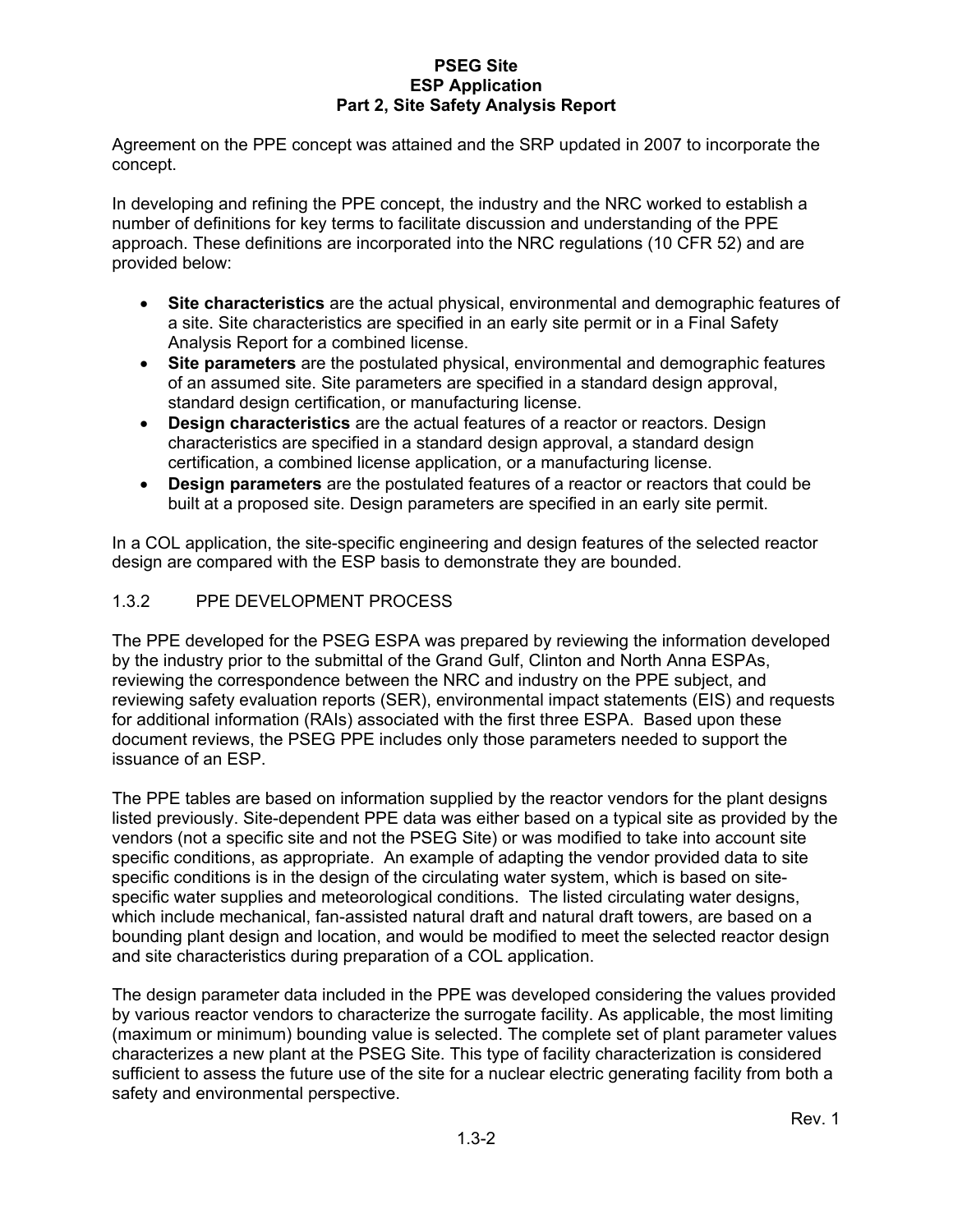#### 1.3.3 PSEG SITE PLANT PARAMETER ENVELOPE

Tables 1.3-1 through 1.3-8 present the listing of the PPE values used in assessing the safety and environmental impact of constructing and operating the new plant on the PSEG Site. The numbering of the PPE listing is not meant to be sequential, and was compiled from and is consistent with the list developed by the industry and refined for the PSEG Site ESPA. Table 1.3-1 also provides a description or definition for the plant parameters used in evaluating the safety and/or environmental impact of locating the new plant at the PSEG Site.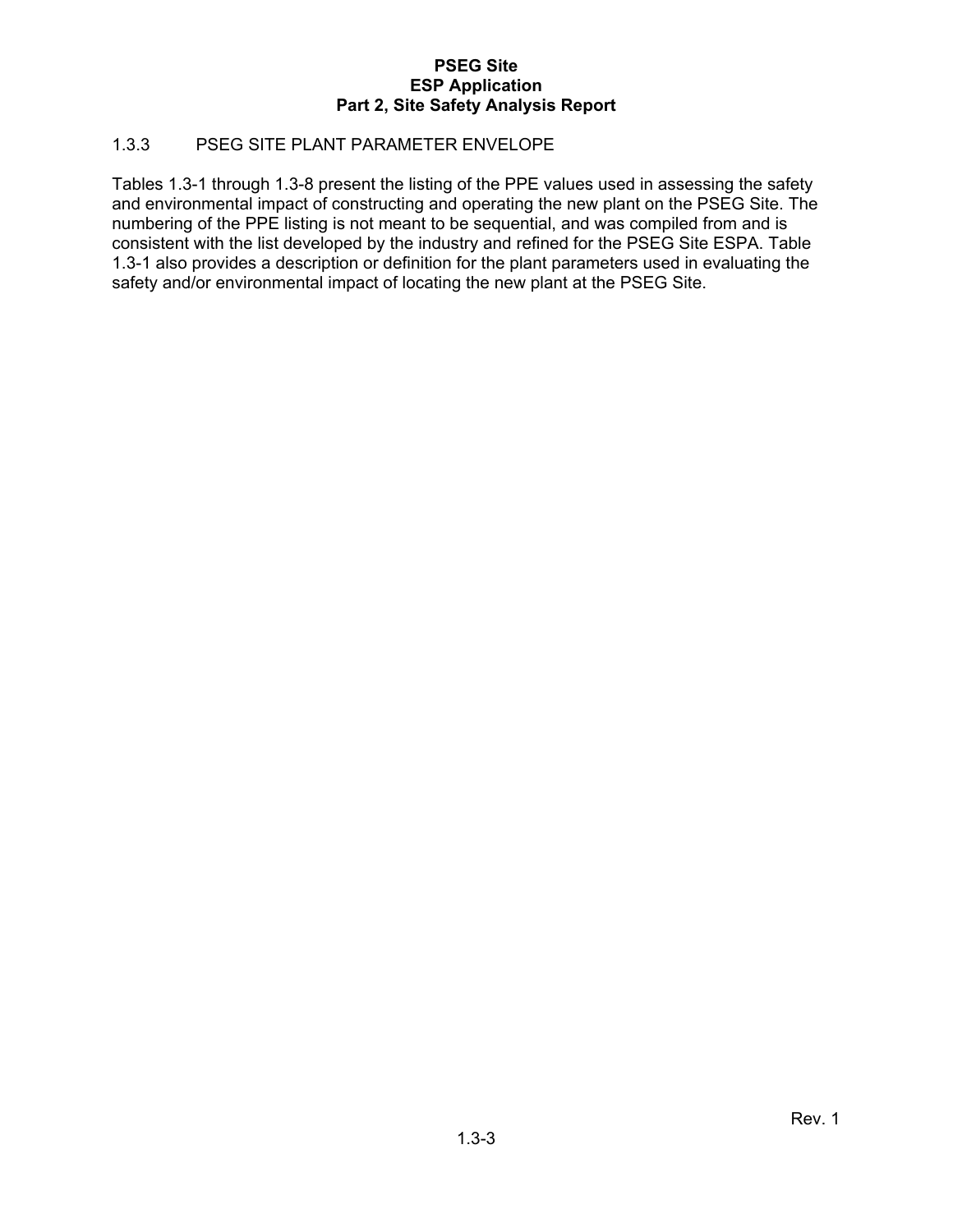#### **Table 1.3-1 (Sheet 1 of 14) Plant Parameter Envelope**

| <b>PPE Item</b> |                                                                                       | <b>Design Parameter</b> | <b>Definition</b>                                                                                                                         |
|-----------------|---------------------------------------------------------------------------------------|-------------------------|-------------------------------------------------------------------------------------------------------------------------------------------|
| 1               | <b>Structure</b>                                                                      |                         |                                                                                                                                           |
| 1.1             | <b>Building Characteristics</b>                                                       |                         |                                                                                                                                           |
| 1.1.1           | Height                                                                                | $234$ ft.               | The height from finished grade to the top of the tallest power block<br>structure, excluding cooling towers.                              |
| 1.1.2           | <b>Foundation Embedment</b>                                                           | 39 ft. to 84.3 ft.      | The depth from finished grade to the bottom of the basemat for the<br>most deeply embedded power block structure.                         |
| $\mathbf{2}$    | <b>Normal Plant Heat Sink</b>                                                         |                         |                                                                                                                                           |
| 2.3             | <b>Condenser</b>                                                                      |                         |                                                                                                                                           |
| 2.3.1           | Max Inlet Temp Condenser                                                              | $91^\circ$ F            | Design assumption for the maximum acceptable circulating water<br>temperature at the inlet to the condenser.                              |
| 2.3.2           | <b>Condenser Heat Rejection</b>                                                       | 1.508E+10 Btu/hr        | Design value for the waste heat rejected to the circulating water system<br>across the condensers.                                        |
| 2.3.3           | Maximum Cooling Water Flow<br>Rate Across Condenser                                   | 1,200,000 gpm           | Design value for the maximum flow rate of the circulating water system<br>through the condenser tubes.                                    |
| 2.3.4           | Maximum Cooling Water<br><b>Temperature Rise Across</b><br>Condenser                  | $25.2^{\circ}$ F        | Design value for the maximum temperature differential across the<br>condenser.                                                            |
| 2.4             | <b>Mechanical Draft Cooling</b><br><b>Towers - Circulating Water</b><br><b>System</b> |                         |                                                                                                                                           |
| 2.4.1           | Acreage                                                                               | 50 ac.                  | The land required for cooling towers, including support facilities.                                                                       |
| 2.4.2           | Approach Temperature                                                                  | 14.4° F                 | The difference between the cold water temperature and the ambient<br>wet bulb temperature.                                                |
| 2.4.3           | <b>Blowdown Constituents and</b><br>Concentrations                                    | Table 1.3-2             | The maximum expected concentrations for anticipated constituents in<br>the circulating water system blowdown to the receiving water body. |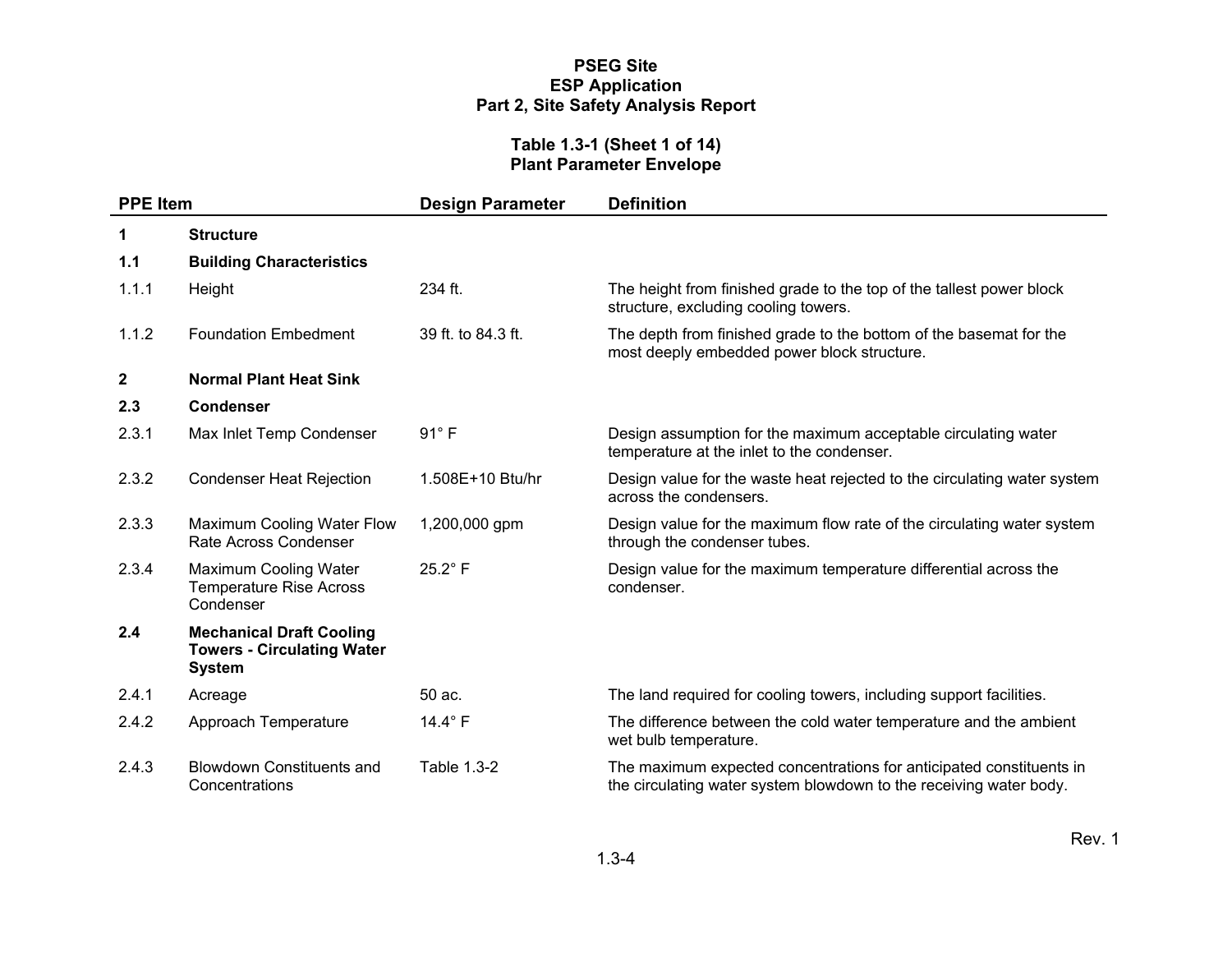#### **Table 1.3-1 (Sheet 2 of 14) Plant Parameter Envelope**

| <b>PPE Item</b> |                                                    | <b>Design Parameter</b> | <b>Definition</b>                                                                                                                                                   |
|-----------------|----------------------------------------------------|-------------------------|---------------------------------------------------------------------------------------------------------------------------------------------------------------------|
| 2.4.4           | Blowdown Flow Rate (Normal)                        | 50,516 gpm              | The normal flow rate of the blowdown stream from the circulating water<br>system to the receiving water body for closed system designs during<br>normal operations. |
| 2.4.5           | <b>Blowdown Temperature</b><br>(Normal)            | $91^\circ$ F            | The maximum expected blowdown temperature at the point of<br>discharge to the receiving water body during normal operations.                                        |
| 2.4.6           | <b>Cycles of Concentration</b>                     | 1.5                     | The ratio of total dissolved solids in the circulating water system<br>blowdown to the total dissolved solids in the make-up water.                                 |
| 2.4.7           | Evaporation Rate (Normal)                          | 25,264 gpm              | The expected 1 percent exceedance design rate at which water is lost<br>by evaporation from the circulating water system during normal<br>operations.               |
| 2.4.9           | Makeup Flow Rate (Normal)                          | 75,792 gpm              | The expected rate of removal of water from a natural source to replace<br>water losses from a closed circulating water system during normal<br>operations.          |
| 2.4.10          | <b>Noise</b>                                       | 58 dBA at 1000 ft.      | The maximum expected sound level produced by operation of cooling<br>towers, measured in feet from the noise source.                                                |
| 2.4.11          | <b>Cooling Tower Temperature</b><br>Range (Normal) | $25.2^\circ$ F          | The temperature difference between the cooling water entering and<br>leaving the towers during normal operations.                                                   |
| 2.4.12          | <b>Cooling Water Flow Rate</b><br>(Normal)         | 1,200,000 gpm           | The total cooling water flow rate through the condenser/heat<br>exchangers during normal operations.                                                                |
| 2.4.13          | Heat Rejection Rate (Normal)                       | 1.508E+10 Btu/hr        | The expected heat rejection rate to a receiving water body during<br>normal operations.                                                                             |
| 2.4.17          | Drift                                              | 12 gpm                  | Rate of water lost from the tower as liquid droplets entrained in the<br>vapor exhaust air stream.                                                                  |
| 2.4.18          | <b>Exhaust Stack exit velocity</b>                 | 1730 fpm                | The exit velocity of water vapor through the cooling tower exhaust<br>stack.                                                                                        |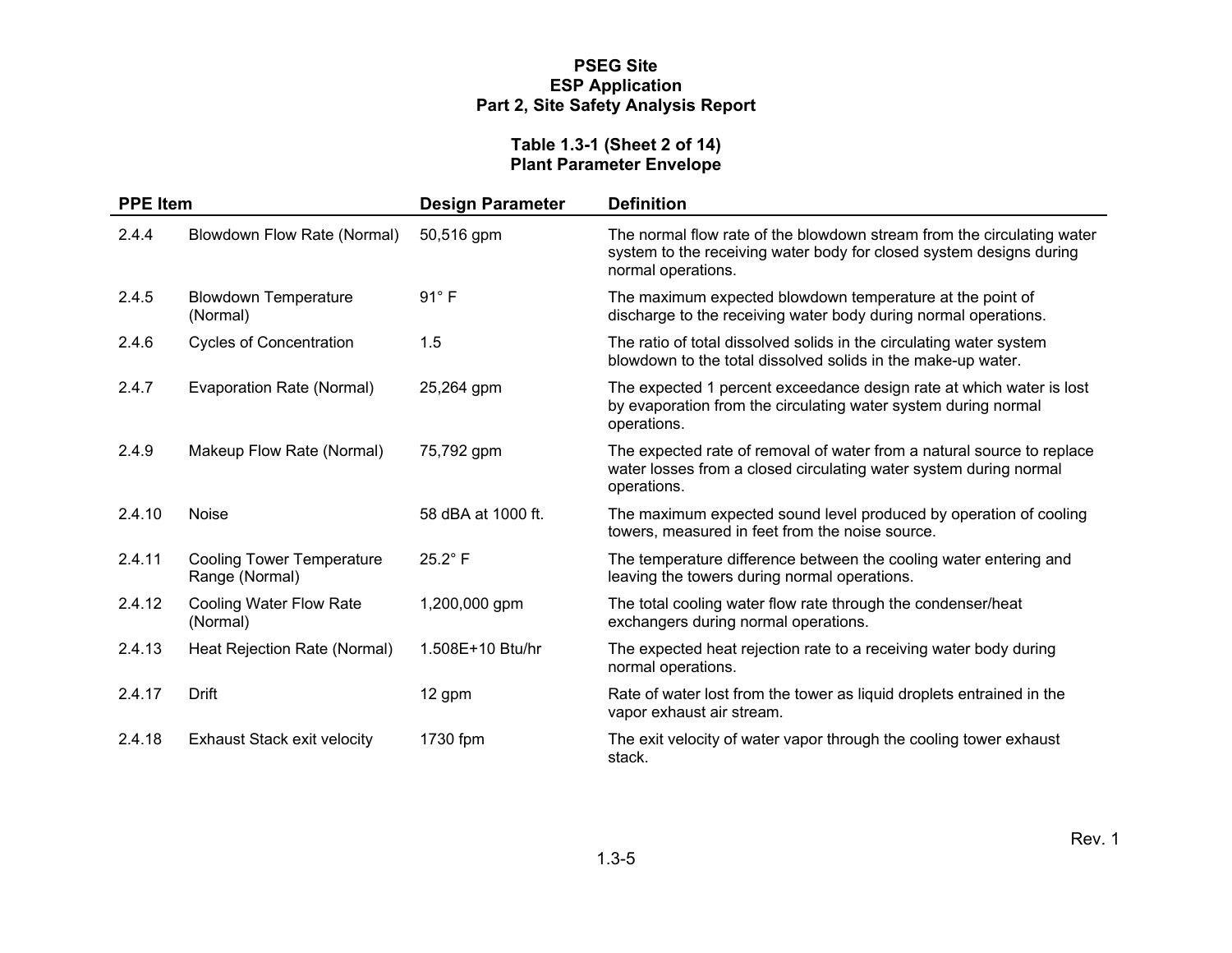#### **Table 1.3-1 (Sheet 3 of 14) Plant Parameter Envelope**

| <b>PPE Item</b> |                                                                   | <b>Design Parameter</b>   | <b>Definition</b>                                                                                                                                                   |
|-----------------|-------------------------------------------------------------------|---------------------------|---------------------------------------------------------------------------------------------------------------------------------------------------------------------|
| 2.4.19          | Exhaust Stack exit diameter                                       | 68 cells at 31.6 ft. each | The diameter of the cooling tower exhaust stack.                                                                                                                    |
| 2.4.20          | <b>Exhaust Stack Height</b>                                       | 46 ft.                    | The vertical height above finished grade of cooling towers associated<br>with the circulating water system.                                                         |
| 2.5             | <b>Natural Draft Cooling Towers</b><br>- Circulating Water System |                           |                                                                                                                                                                     |
| 2.5.1           | Acreage                                                           | 50 ac.                    | The land required for cooling towers, including support facilities.                                                                                                 |
| 2.5.2           | Approach Temperature                                              | 14.4° F                   | The difference between the cold water temperature and the ambient<br>wet bulb temperature.                                                                          |
| 2.5.3           | <b>Blowdown Constituents and</b><br>Concentrations                | Table 1.3-2               | The maximum expected concentrations for anticipated constituents in<br>the circulating water system blowdown to the receiving water body.                           |
| 2.5.4           | Blowdown Flow Rate (Normal)                                       | 50,516 gpm                | The normal flow rate of the blowdown stream from the circulating<br>water system to the receiving water body for closed system designs<br>during normal operations. |
| 2.5.5           | <b>Blowdown Temperature</b><br>(Normal)                           | $91^\circ$ F              | The maximum expected blowdown temperature at the point of<br>discharge to the receiving water body during normal operations.                                        |
| 2.5.6           | <b>Cycles of Concentration</b>                                    | 1.5                       | The ratio of total dissolved solids in the circulating water system<br>blowdown to the total dissolved solids in the make-up water.                                 |
| 2.5.7           | Evaporation Rate (Normal)                                         | 25,264 gpm                | The expected 1 percent exceedance design rate at which water is lost<br>by evaporation from the circulating water system during normal<br>operations.               |
| 2.5.9           | Makeup Flow Rate (Normal)                                         | 75,792 gpm                | The expected rate of removal of water from a natural source to replace<br>water losses from a closed circulating water system during normal<br>operations.          |
| 2.5.10          | <b>Noise</b>                                                      | 50 dBA at 1000 ft.        | The maximum expected sound level produced by operation of cooling<br>towers, measured in feet from the noise source.                                                |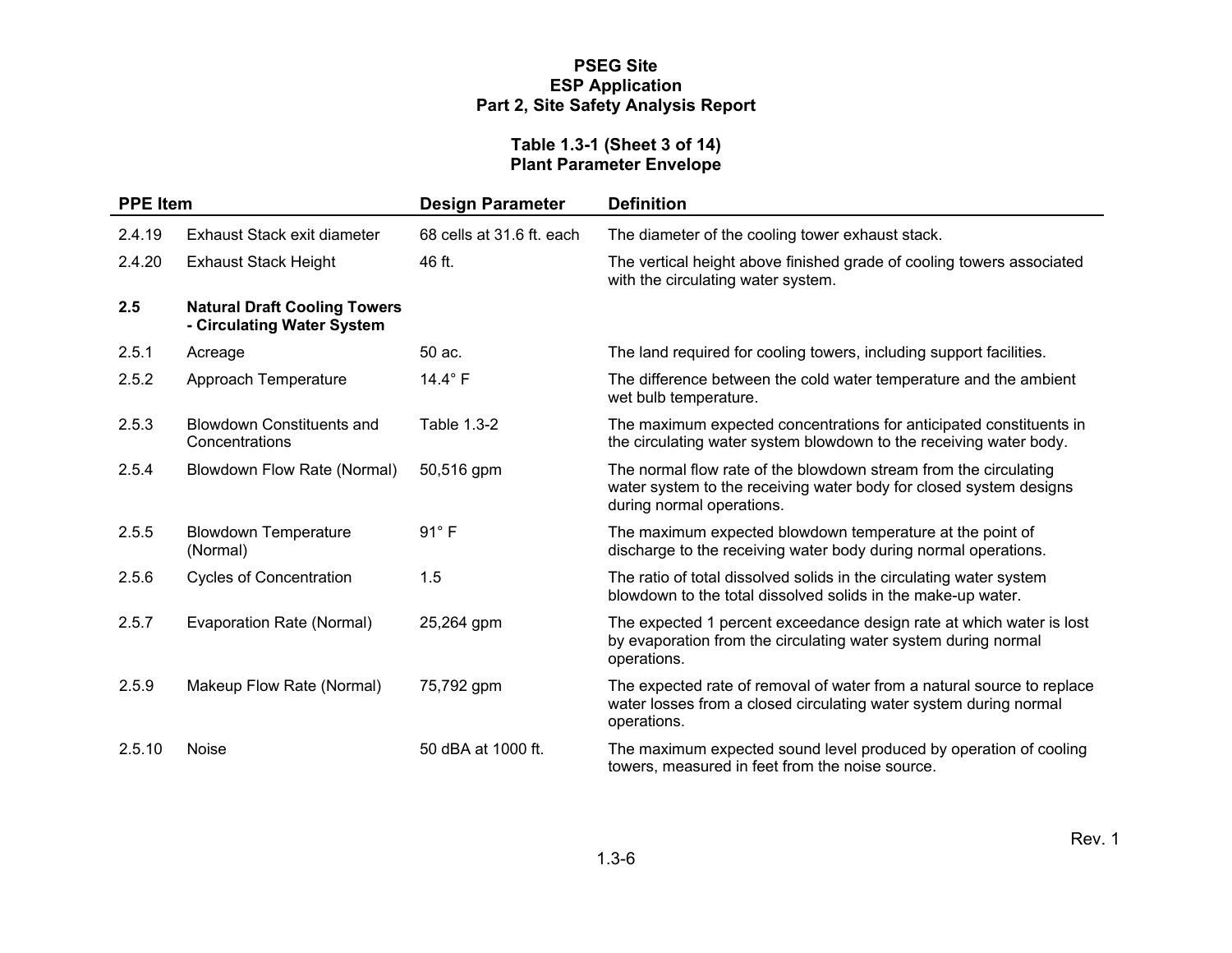#### **Table 1.3-1 (Sheet 4 of 14) Plant Parameter Envelope**

| <b>PPE Item</b> |                                                                                                 | <b>Design Parameter</b> | <b>Definition</b>                                                                                                                                                   |
|-----------------|-------------------------------------------------------------------------------------------------|-------------------------|---------------------------------------------------------------------------------------------------------------------------------------------------------------------|
| 2.5.11          | <b>Cooling Tower Temperature</b><br>Range (Normal)                                              | $25.2^{\circ}$ F        | The temperature difference between the cooling water entering and<br>leaving the towers during normal operations.                                                   |
| 2.5.12          | Cooling Water Flow Rate<br>(Normal)                                                             | 1,200,000 gpm           | The total cooling water flow rate through the condenser/heat<br>exchangers during normal operations.                                                                |
| 2.5.13          | Heat Rejection Rate (Normal)                                                                    | 1.508E+10 Btu/hr        | The expected heat rejection rate to a receiving water body during<br>normal operations.                                                                             |
| 2.5.17          | Drift                                                                                           | 12 gpm                  | Rate of water lost from the tower as liquid droplets entrained in the<br>vapor exhaust air stream.                                                                  |
| 2.5.18          | <b>Exhaust Stack exit velocity</b>                                                              | 995 fpm                 | The exit velocity of water vapor through the cooling tower exhaust<br>stack.                                                                                        |
| 2.5.19          | Exhaust Stack exit diameter                                                                     | 242 ft.                 | The diameter of the cooling tower exhaust stack.                                                                                                                    |
| 2.5.20          | <b>Exhaust Stack Height</b>                                                                     | 590 ft.                 | The vertical height above finished grade of cooling towers associated<br>with the circulating water system.                                                         |
| 2.6             | <b>Fan Assisted Natural Draft</b><br><b>Cooling Towers - Circulating</b><br><b>Water System</b> |                         |                                                                                                                                                                     |
| 2.6.1           | Acreage                                                                                         | 50 ac.                  | The land required for cooling towers, including support facilities.                                                                                                 |
| 2.6.2           | Approach Temperature                                                                            | 14.4° F                 | The difference between the cold water temperature and the ambient<br>wet bulb temperature.                                                                          |
| 2.6.3           | <b>Blowdown Constituents and</b><br>Concentrations                                              | Table 1.3-2             | The maximum expected concentrations for anticipated constituents in<br>the circulating water system blowdown to the receiving water body.                           |
| 2.6.4           | Blowdown Flow Rate (Normal)                                                                     | 50,516 gpm              | The normal flow rate of the blowdown stream from the circulating water<br>system to the receiving water body for closed system designs during<br>normal operations. |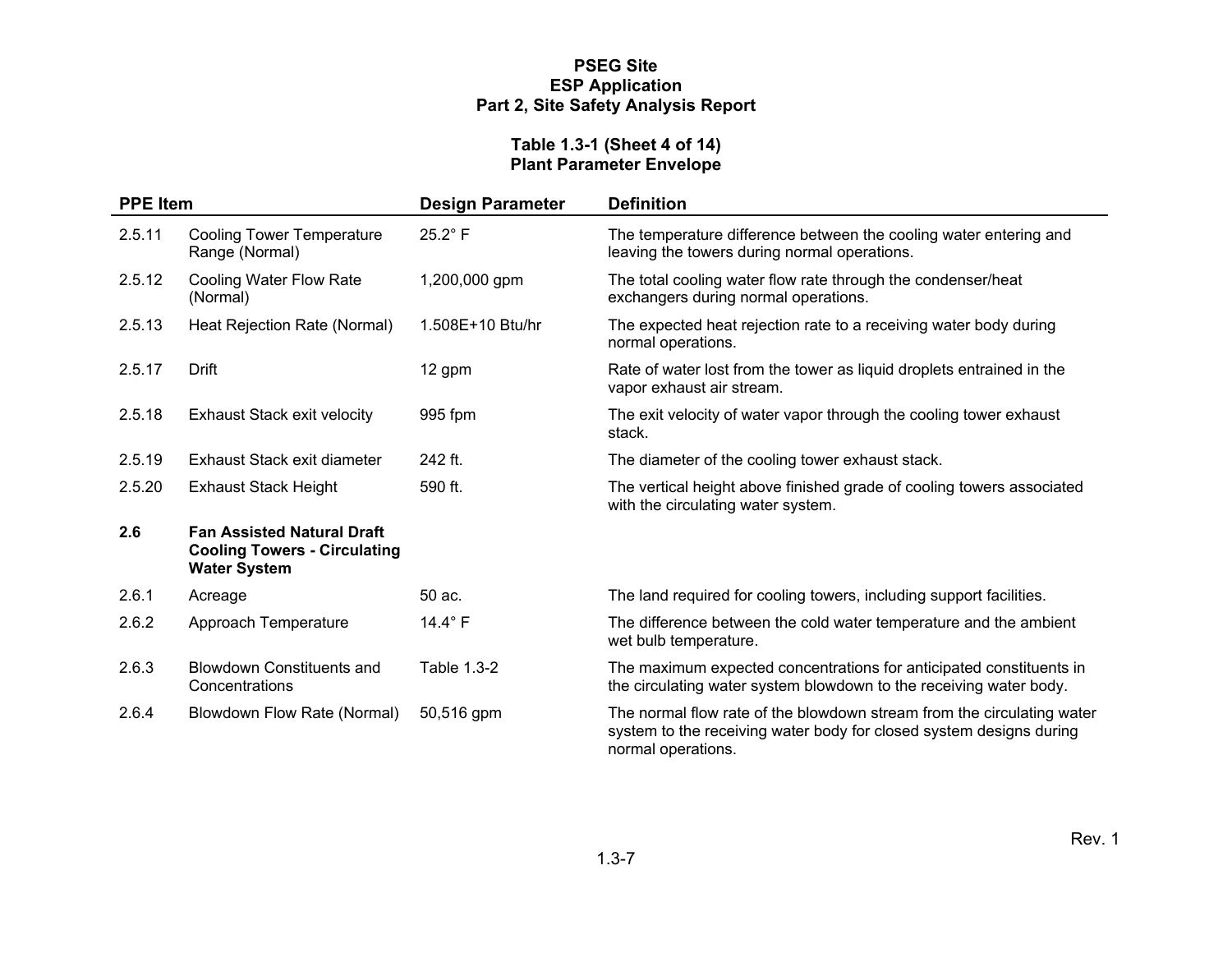#### **Table 1.3-1 (Sheet 5 of 14) Plant Parameter Envelope**

| <b>PPE Item</b> |                                                    | <b>Design Parameter</b> | <b>Definition</b>                                                                                                                                          |
|-----------------|----------------------------------------------------|-------------------------|------------------------------------------------------------------------------------------------------------------------------------------------------------|
| 2.6.5           | <b>Blowdown Temperature</b><br>(Normal)            | $91^\circ$ F            | The maximum expected blowdown temperature at the point of<br>discharge to the receiving water body during normal operations.                               |
| 2.6.6           | <b>Cycles of Concentration</b>                     | 1.5                     | The ratio of total dissolved solids in the circulating water system<br>blowdown to the total dissolved solids in the make-up water.                        |
| 2.6.7           | Evaporation Rate (Normal)                          | 25,264 gpm              | The expected 1 percent exceedance design rate at which water is lost<br>by evaporation from the circulating water system during normal<br>operations.      |
| 2.6.9           | Makeup Flow Rate (Normal)                          | 75,792 gpm              | The expected rate of removal of water from a natural source to replace<br>water losses from a closed circulating water system during normal<br>operations. |
| 2.6.10          | <b>Noise</b>                                       | 60 dBA at 1000 ft.      | The maximum expected sound level produced by operation of cooling<br>towers, measured in feet from the noise source.                                       |
| 2.6.11          | <b>Cooling Tower Temperature</b><br>Range (Normal) | $25.2^\circ$ F          | The temperature difference between the cooling water entering and<br>leaving the towers during normal operations.                                          |
| 2.6.12          | Cooling Water Flow Rate<br>(Normal)                | 1,200,000 gpm           | The total cooling water flow rate through the condenser/heat<br>exchangers during normal operations.                                                       |
| 2.6.13          | Heat Rejection Rate (Normal)                       | 1.508E+10 Btu/hr        | The expected heat rejection rate to a receiving water body during<br>normal operations.                                                                    |
| 2.6.17          | <b>Drift</b>                                       | 12 gpm                  | Rate of water lost from the tower as liquid droplets entrained in the<br>vapor exhaust air stream.                                                         |
| 2.6.18          | <b>Exhaust Stack exit velocity</b>                 | 902 fpm                 | The exit velocity of water vapor through the cooling tower exhaust<br>stack.                                                                               |
| 2.6.19          | Exhaust Stack exit diameter                        | 255 ft.                 | The diameter of the cooling tower exhaust stack.                                                                                                           |
| 2.6.20          | <b>Exhaust Stack Height</b>                        | 224 ft.                 | The vertical height above finished grade of cooling towers associated<br>with the circulating water system.                                                |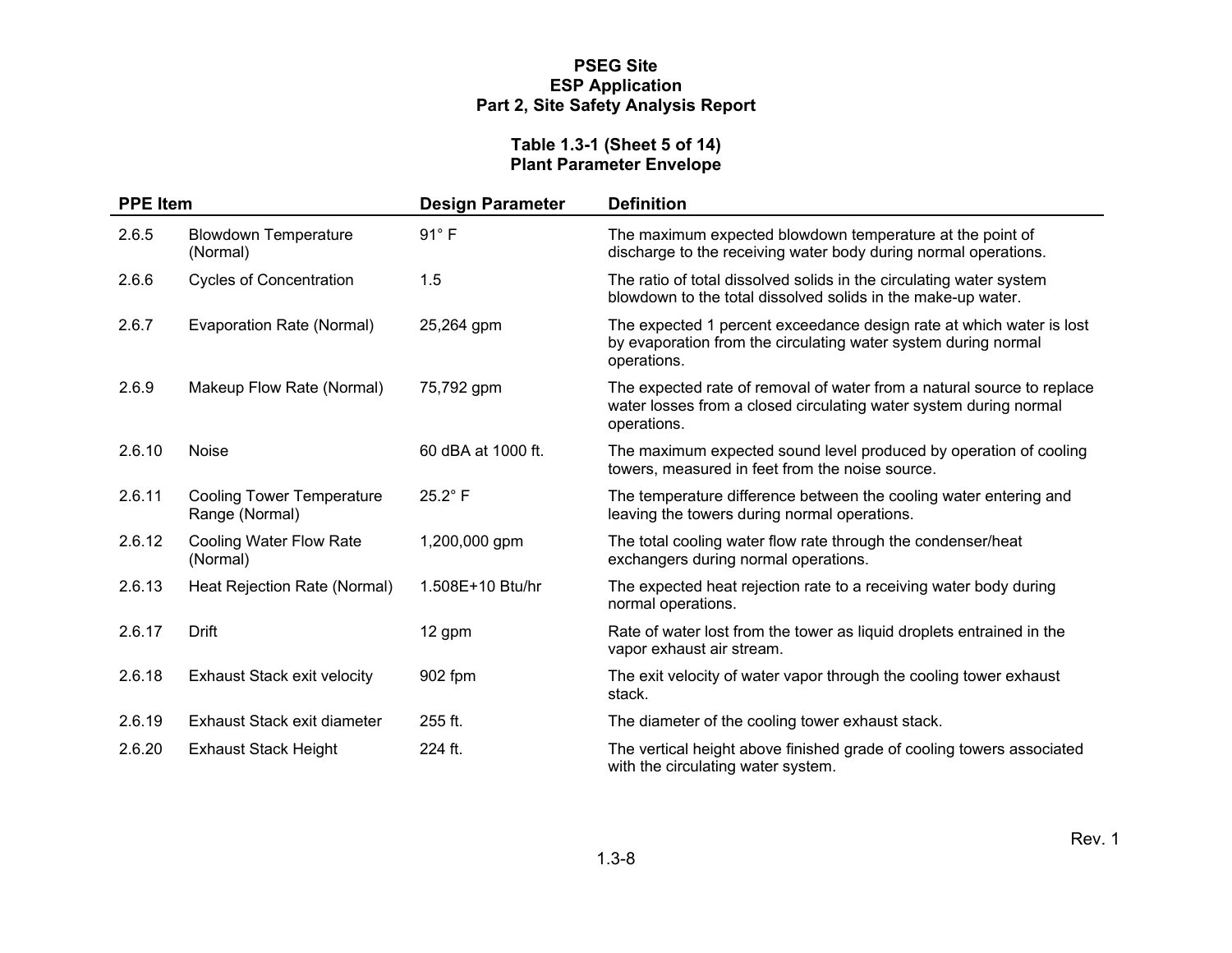#### **Table 1.3-1 (Sheet 6 of 14) Plant Parameter Envelope**

| <b>PPE Item</b>    |                                                           | <b>Design Parameter</b>                          | <b>Definition</b>                                                                                                                                    |
|--------------------|-----------------------------------------------------------|--------------------------------------------------|------------------------------------------------------------------------------------------------------------------------------------------------------|
| 3                  | <b>Ultimate Heat Sink (UHS)</b>                           |                                                  |                                                                                                                                                      |
| 3.2                | <b>Heat Exchangers</b>                                    |                                                  |                                                                                                                                                      |
| 3.2.1              | Maximum Inlet Temperature to<br><b>CCW Heat Exchanger</b> | $95^\circ$ F                                     | The maximum temperature of safety-related service water at the inlet<br>of the UHS component cooling water heat exchanger.                           |
| 3.2.2              | <b>CCW Heat Exchanger Duty</b>                            | 2.06E+8 Btu/hr (Normal)<br>4.72E+8 Btu/hr (Peak) | The heat transferred to the safety-related service water system for<br>rejection to the environment in UHS heat removal devices.                     |
| 3.3                | <b>UHS Cooling Towers</b>                                 |                                                  |                                                                                                                                                      |
| 3.3.3              | <b>Blowdown Constituents and</b><br>Concentrations        | Table 1.3-2                                      | The maximum expected concentrations for anticipated constituents in<br>the UHS blowdown to the receiving water body.                                 |
| 3.3.4a             | Blowdown Flow Rate (Normal)                               | 1140 gpm                                         | The maximum flow rate of the blowdown stream from the UHS system<br>to receiving water body for closed system designs during normal<br>operations.   |
| 3.3.4 <sub>b</sub> | <b>Blowdown Flow Rate</b><br>(Accident)                   | 2280 gpm                                         | The maximum flow rate of the blowdown stream from the UHS system<br>to receiving water body for closed system designs during accident<br>conditions. |
| 3.3.5a             | <b>Blowdown Temperature</b><br>(Normal)                   | $<$ 95 $^{\circ}$ F                              | The maximum expected UHS blowdown temperature at the point of<br>discharge to the receiving water body during normal operations.                     |
| 3.3.5 <sub>b</sub> | <b>Blowdown Temperature</b><br>(Accident)                 | 95°F                                             | The maximum expected UHS blowdown temperature at the point of<br>discharge to the receiving water body during accident conditions.                   |
| 3.3.6              | <b>Cycles of Concentration</b>                            | $\overline{2}$                                   | The ratio of total dissolved solids in the UHS system blowdown<br>streams to the total dissolved solids in the make-up water streams.                |
| 3.3.7a             | Evaporation Rate (Normal)                                 | 1142 gpm                                         | The maximum rate at which water is lost by evaporation from the UHS<br>system during normal operations.                                              |
| 3.3.7 <sub>b</sub> | Evaporation Rate (Accident)                               | 2284 gpm                                         | The maximum rate at which water is lost by evaporation from the UHS<br>system during accident conditions.                                            |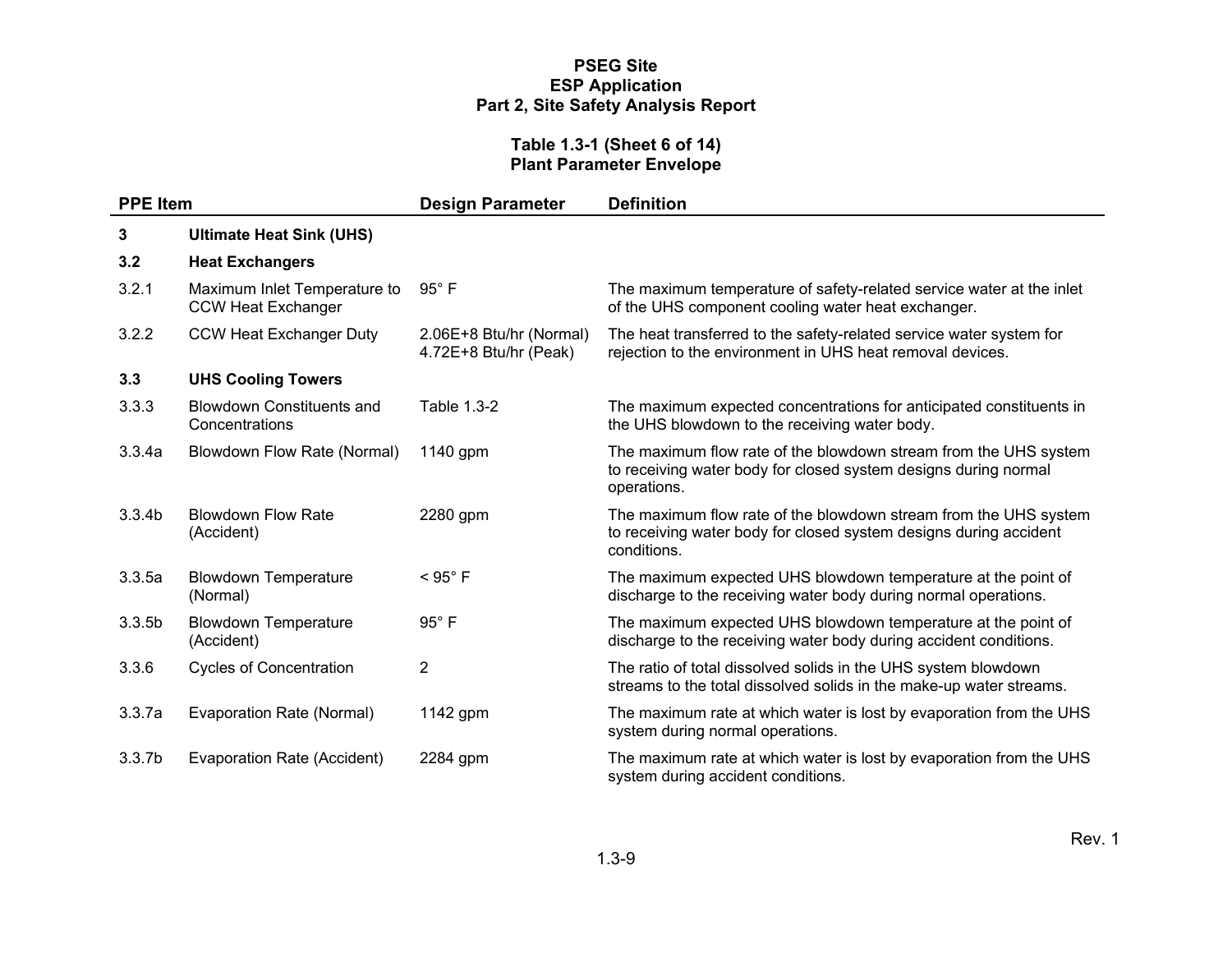#### **Table 1.3-1 (Sheet 7 of 14) Plant Parameter Envelope**

| <b>PPE Item</b>     |                                | <b>Design Parameter</b>           | <b>Definition</b>                                                                                                                            |
|---------------------|--------------------------------|-----------------------------------|----------------------------------------------------------------------------------------------------------------------------------------------|
| 3.3.8a              | Cooling Tower Deck Height      | 63 ft.                            | The height of the cooling tower deck above grade.                                                                                            |
| 3.3.8 <sub>b</sub>  | <b>Exhaust Stack Height</b>    | 35 ft.                            | The height of the exhaust stacks above the deck.                                                                                             |
| 3.3.9a              | Makeup Flow Rate (Normal)      | 2404 gpm                          | The maximum rate of removal of water from a natural source to<br>replace water losses from the UHS system during normal operations.          |
| 3.3.9 <sub>b</sub>  | Makeup Flow Rate (Accident)    | 4808 gpm                          | The maximum rate of removal of water from a natural source to<br>replace water losses from the UHS system during accident conditions.        |
| 3.3.10              | Noise                          | 57 dBA at 200 ft.                 | The maximum expected sound level produced by operation of<br>mechanical draft UHS cooling towers, measured in feet from the noise<br>source. |
| 3.3.12              | Cooling Water Flow Rate        | 26,125 gpm (normal)               | The total cooling water flow rate through the UHS system.                                                                                    |
|                     |                                | 52,250 gpm<br>(shutdown/accident) |                                                                                                                                              |
| 3.3.13a             | Heat Rejection Rate (Normal)   | 2.06E+8 Btu/hr                    | The maximum expected heat rejection rate to the atmosphere during<br>normal operations.                                                      |
| 3.3.13 <sub>b</sub> | Heat Rejection Rate (Accident) | 3.95E+8 Btu/hr                    | The maximum expected heat rejection rate to the atmosphere during<br>accident conditions.                                                    |
| 3.3.16              | <b>Stored Water Volume</b>     | 30,600,000 gal.                   | The quantity of water stored in UHS impoundments.                                                                                            |
| 3.3.17              | Drift                          | 2 gpm                             | Rate of water lost from the tower as liquid droplets entrained in the<br>vapor exhaust air stream.                                           |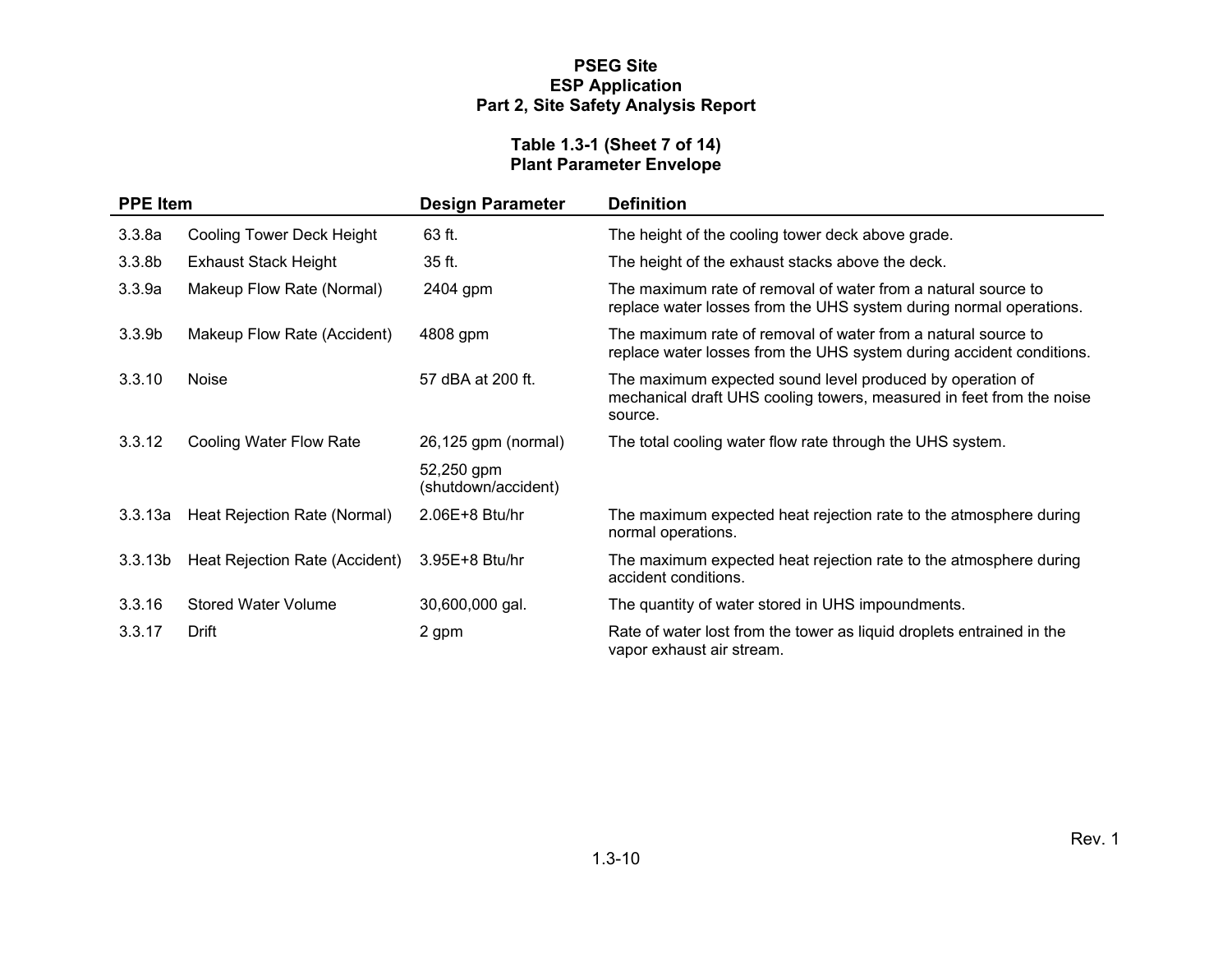#### **Table 1.3-1 (Sheet 8 of 14) Plant Parameter Envelope**

| <b>PPE Item</b> |                                                 | <b>Design Parameter</b> | <b>Definition</b>                                                                                                    |
|-----------------|-------------------------------------------------|-------------------------|----------------------------------------------------------------------------------------------------------------------|
| 5               | <b>Potable/Sanitary Water</b><br>System         |                         |                                                                                                                      |
| 5.1             | <b>Discharge to Site Water</b><br><b>Bodies</b> |                         |                                                                                                                      |
| 5.1.1           | Flow Rate (Normal)                              | 93 gpm                  | The expected effluent flow rate from the potable and sanitary water<br>systems to the receiving water body.          |
| 5.1.2           | Flow Rate (Maximum)                             | 93 gpm                  | The maximum effluent flow rate from the potable and sanitary water<br>systems to the receiving water body.           |
| 5.2             | <b>Raw Water Requirements</b>                   |                         |                                                                                                                      |
| 5.2.1           | Maximum Use                                     | $216$ gpm               | The maximum short-term rate of withdrawal from the water source for<br>the potable and sanitary waste water systems. |
| 5.2.2           | Monthly Average Use                             | 93 gpm                  | The average rate of withdrawal from the water source for the potable<br>and sanitary waste water systems.            |
| 6               | <b>Demineralized Water System</b>               |                         |                                                                                                                      |
| 6.1             | <b>Discharge to Site Water</b><br><b>Bodies</b> |                         |                                                                                                                      |
| 6.1.1           | <b>Flow Rate</b>                                | 27 gpm                  | The expected (and maximum) effluent flow rate from the demineralized<br>system to the receiving water body.          |
| 6.2             | <b>Raw Water Requirements</b>                   |                         |                                                                                                                      |
| 6.2.1           | Maximum Use                                     | $107$ gpm               | The maximum short-term rate of withdrawal from the water source for<br>the demineralized water system.               |
| 6.2.2           | Monthly Average Use                             | $107$ gpm               | The average rate of withdrawal from the water source for the<br>demineralized water system.                          |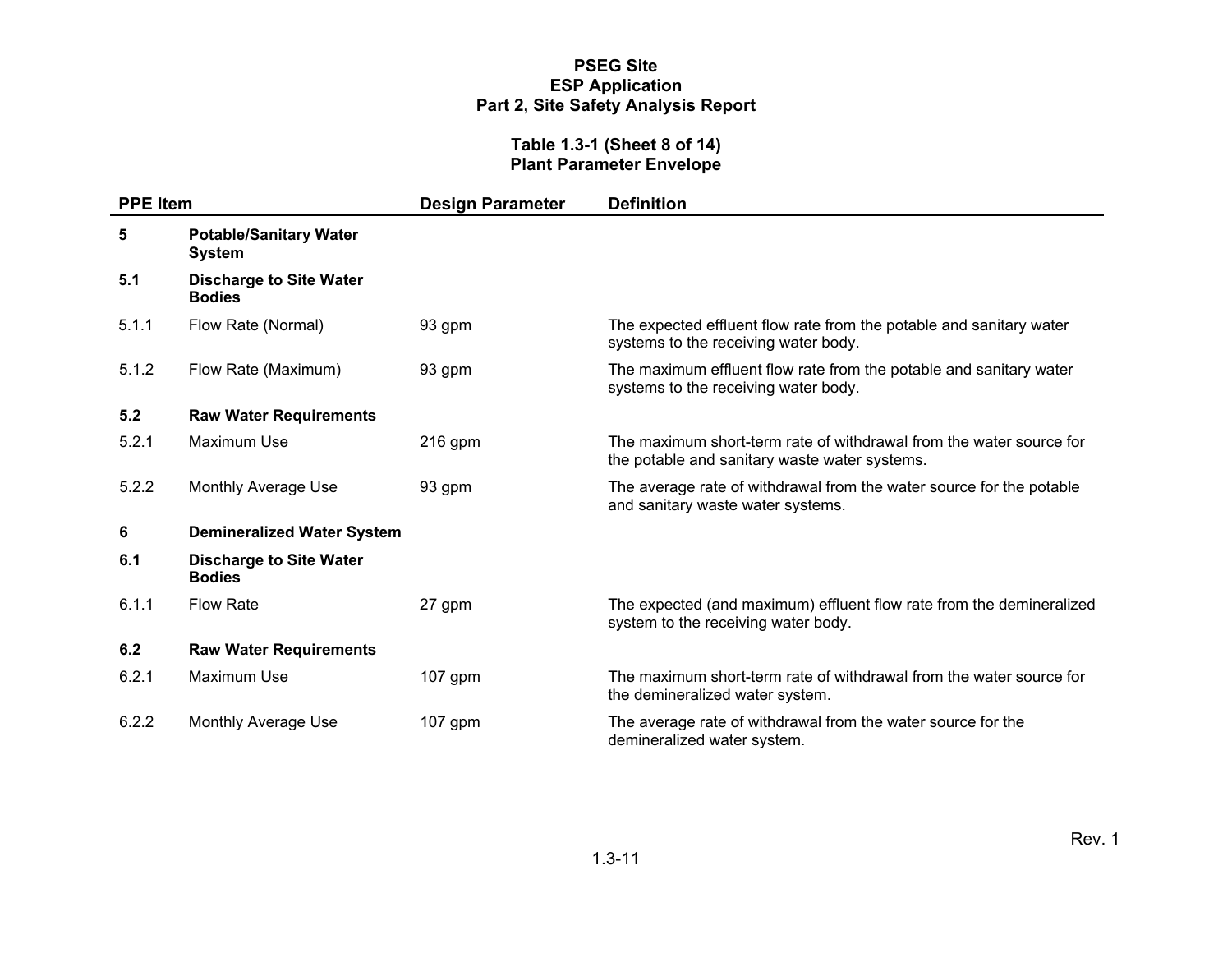#### **Table 1.3-1 (Sheet 9 of 14) Plant Parameter Envelope**

| <b>PPE Item</b> |                                                                                                                                                     | <b>Design Parameter</b> | <b>Definition</b>                                                                                                       |  |  |
|-----------------|-----------------------------------------------------------------------------------------------------------------------------------------------------|-------------------------|-------------------------------------------------------------------------------------------------------------------------|--|--|
| $\overline{7}$  | <b>Fire Protection System</b>                                                                                                                       |                         |                                                                                                                         |  |  |
| 7.1             | <b>Raw Water Requirements</b>                                                                                                                       |                         |                                                                                                                         |  |  |
| 7.1.1           | <b>Maximum Use</b>                                                                                                                                  | 625 gpm                 | The maximum short-term rate of withdrawal from the water source for<br>the fire protection water system.                |  |  |
| 7.1.2           | <b>Monthly Average Use</b><br>5 gpm                                                                                                                 |                         | The average rate of withdrawal from the water source for the fire<br>protection water system.                           |  |  |
| 8               | <b>Miscellaneous Drain</b>                                                                                                                          |                         |                                                                                                                         |  |  |
| 8.1             | <b>Discharge to Site Water</b><br><b>Bodies</b>                                                                                                     |                         |                                                                                                                         |  |  |
| 8.1.1           | Flow Rate (Expected)                                                                                                                                | 39 gpm                  | The expected effluent flow rate from miscellaneous drains to the<br>receiving water body.                               |  |  |
| 8.1.2           | Flow Rate (Maximum)                                                                                                                                 | 55 gpm                  | The maximum effluent flow rate from miscellaneous drains to the<br>receiving water body.                                |  |  |
| 8.2             | <b>Raw Water Requirements</b>                                                                                                                       |                         |                                                                                                                         |  |  |
| 8.2.1           | <b>Maximum Use</b>                                                                                                                                  | 5 gpm                   | The maximum short-term rate of withdrawal from the water source for<br>miscellaneous activities, such as floor washing. |  |  |
| 8.2.2           | <b>Monthly Average Use</b><br>The average rate of withdrawal from the water source for<br>5 gpm<br>miscellaneous activities, such as floor washing. |                         |                                                                                                                         |  |  |
| 9               | Unit Vent/Airborne Effluent<br><b>Release Point</b>                                                                                                 |                         |                                                                                                                         |  |  |
| 9.4             | <b>Release Point</b>                                                                                                                                |                         |                                                                                                                         |  |  |
| 9.4.2           | Elevation (Normal)                                                                                                                                  | <b>Ground Level</b>     | The elevation above finished grade of the release point for routine<br>operational releases.                            |  |  |
| 9.4.3           | Elevation (Post Accident)                                                                                                                           | <b>Ground Level</b>     | The elevation above finished grade of the release point for accident<br>sequence releases.                              |  |  |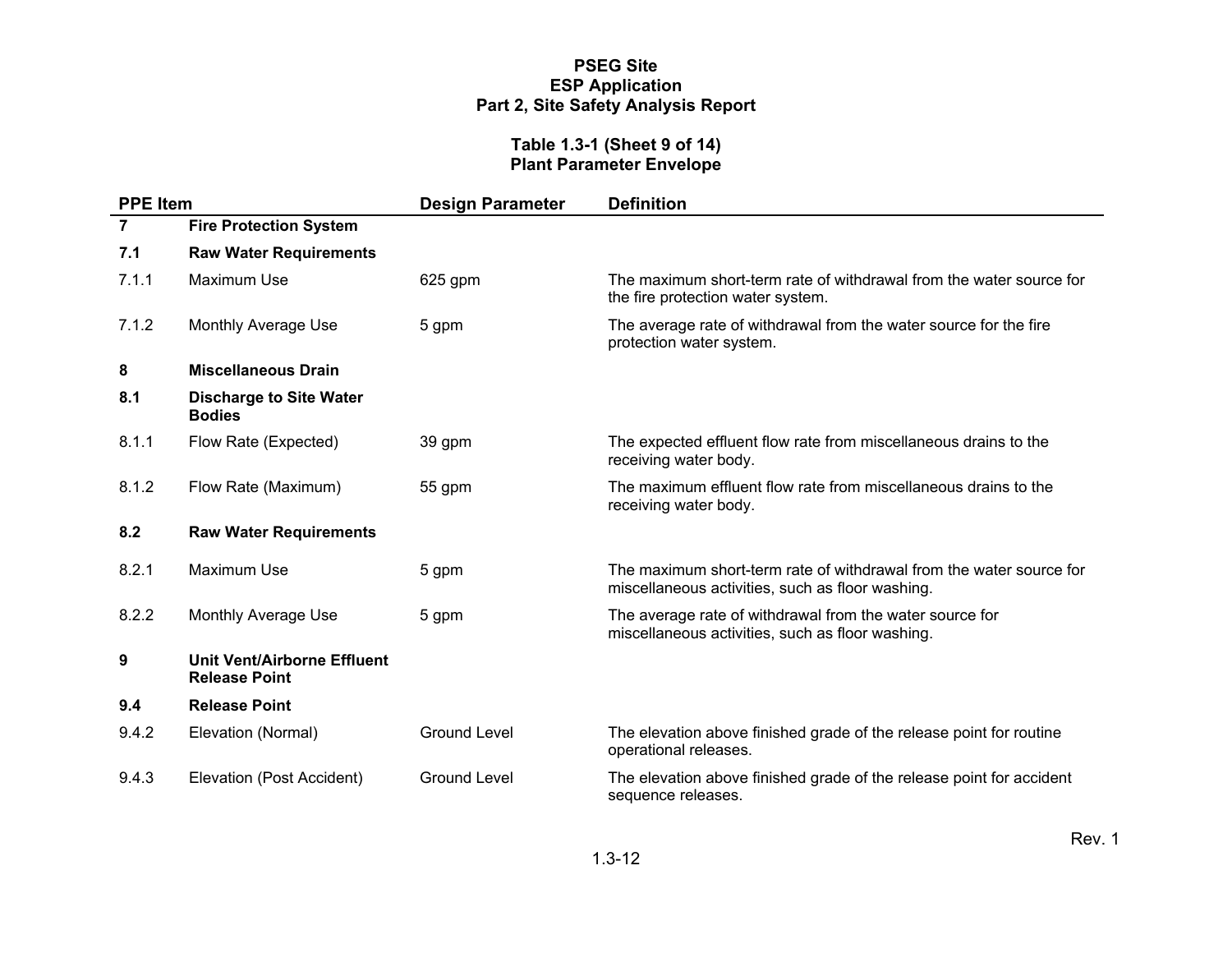#### **Table 1.3-1 (Sheet 10 of 14) Plant Parameter Envelope**

| <b>PPE Item</b> |                                | <b>Design Parameter</b> | <b>Definition</b>                                                                                                                                        |
|-----------------|--------------------------------|-------------------------|----------------------------------------------------------------------------------------------------------------------------------------------------------|
| 9.5             | <b>Source Term</b>             |                         |                                                                                                                                                          |
| 9.5.1           | Gaseous (Normal)               | Table 1.3-7             | The expected annual activity, by isotope, contained in routine plant<br>airborne effluent streams.                                                       |
| 9.5.2           | Gaseous (Post-Accident)        | See Section 15.3        | The activity, by isotope, contained in post-accident airborne effluents.                                                                                 |
| 9.5.3           | Tritium                        | Table 1.3-7             | The expected annual activity of tritium contained in routine plant<br>airborne effluent streams.                                                         |
| 10              | <b>Liquid Radwaste System</b>  |                         |                                                                                                                                                          |
| 10.2            | <b>Release Point</b>           |                         |                                                                                                                                                          |
| 10.2.1          | <b>Flow Rate</b>               | 11 gpm                  | The discharge flow rate of potentially radioactive liquid effluent<br>streams from plant systems to the receiving waterbody.                             |
| 10.2.2          | Minimum Blowdown Rate          | 20,000 gpm              | Minimum flow rate of the effluent stream discharging potentially<br>radioactive liquid effluent to the receiving water body during normal<br>operations. |
| 10.3            | <b>Source Term</b>             |                         |                                                                                                                                                          |
| 10.3.1          | Liquid                         | Table 1.3-8             | The annual activity, by isotope, contained in routine plant liquid effluent<br>streams.                                                                  |
| 10.3.2          | Tritium                        | Table 1.3-8             | The annual activity of tritium contained in routine plant liquid effluent<br>streams.                                                                    |
| 11              | <b>Solid Radwaste System</b>   |                         |                                                                                                                                                          |
| 11.2            | <b>Solid Radwaste</b>          |                         |                                                                                                                                                          |
| 11.2.1          | Activity                       | Table 1.3-3             | The annual activity, by isotope, contained in solid radioactive wastes<br>generated during routine plant operations.                                     |
| 11.2.2          | <b>Principal Radionuclides</b> | Table 1.3-3             | The principal radionuclides contained in solid radioactive wastes<br>generated during routine plant operations.                                          |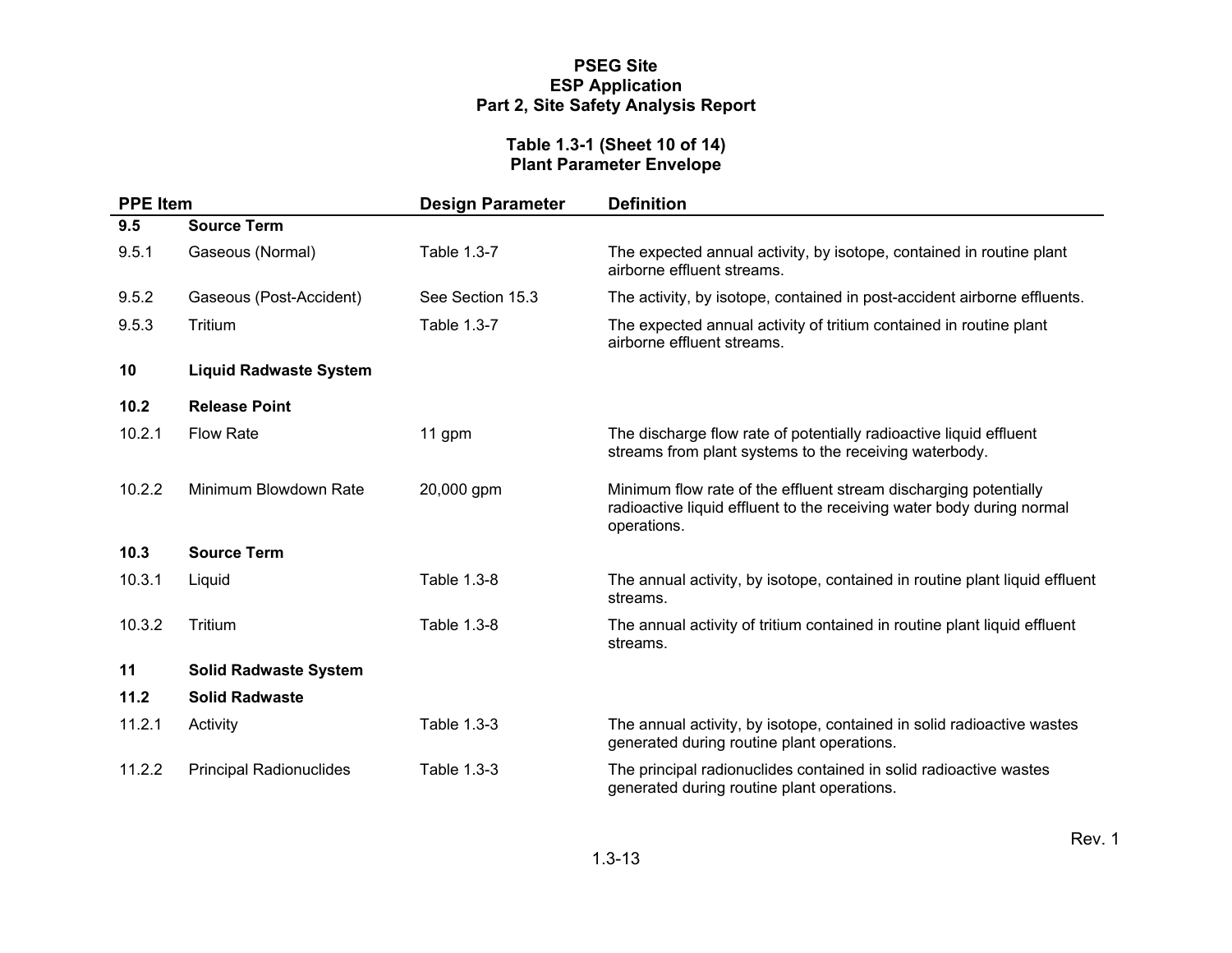#### **Table 1.3-1 (Sheet 11 of 14) Plant Parameter Envelope**

| <b>PPE Item</b> |                                                         | <b>Design Parameter</b>                    | <b>Definition</b>                                                                                                                                          |  |  |
|-----------------|---------------------------------------------------------|--------------------------------------------|------------------------------------------------------------------------------------------------------------------------------------------------------------|--|--|
| 11.2.3          | Volume                                                  | 16,721.5 ft $\sqrt[3]{yr}$                 | The expected volume of solid radioactive wastes generated during<br>routine plant operations.                                                              |  |  |
| 13              | <b>Auxiliary Boiler System</b>                          |                                            |                                                                                                                                                            |  |  |
| 13.1            | <b>Exhaust Elevation</b>                                | 150 ft.                                    | The height above finished plant grade at which the flue gas effluents<br>are released to the environment.                                                  |  |  |
| 13.2            | <b>Flue Gas Effluents</b>                               | Table 1.3-4                                | The expected combustion products and anticipated quantities released<br>to the environment due to operation of the auxiliary boilers.                      |  |  |
| 13.3            | Fuel Type                                               | No. 2 Fuel Oil                             | The type of fuel required for proper operation of the auxiliary boilers.                                                                                   |  |  |
| 13.4            | Heat Input Rate (Btu/hr)                                | 1.56E+8 Btu/hr                             | The average heat input rate (fuel consumption rate).                                                                                                       |  |  |
| 15              | <b>Onsite/Offsite Electrical</b><br><b>Power System</b> |                                            |                                                                                                                                                            |  |  |
| 15.1            | Acreage                                                 |                                            |                                                                                                                                                            |  |  |
| 15.1.1          | Switchyard                                              | 63 ac.                                     | The land usage required for the high voltage switchyard used to<br>connect the plant to the transmission grid.                                             |  |  |
| 16              | <b>Standby Power System</b>                             |                                            |                                                                                                                                                            |  |  |
| 16.1            | <b>Diesel</b>                                           |                                            |                                                                                                                                                            |  |  |
| 16.1.1          | Diesel Capacity (kW)                                    | 10,130 kW/unit (EDG)<br>5000 kW/unit (SBO) | The total generating capacity of the diesel generating system.                                                                                             |  |  |
| 16.1.2          | <b>Diesel Exhaust Elevation</b>                         | 50 ft.                                     | The elevation above finished grade of the release point for standby<br>diesel exhaust releases.                                                            |  |  |
| 16.1.3          | <b>Diesel Flue Gas Effluents</b>                        | Table 1.3-5                                | The expected combustion products and anticipated quantities released<br>to the environment due to operation of the emergency standby diesel<br>generators. |  |  |
| 16.1.4          | Diesel Noise                                            | 55 dBA at 1000 ft.                         | The maximum expected sound level produced by operation of diesel<br>generators, measured in feet from the noise source.                                    |  |  |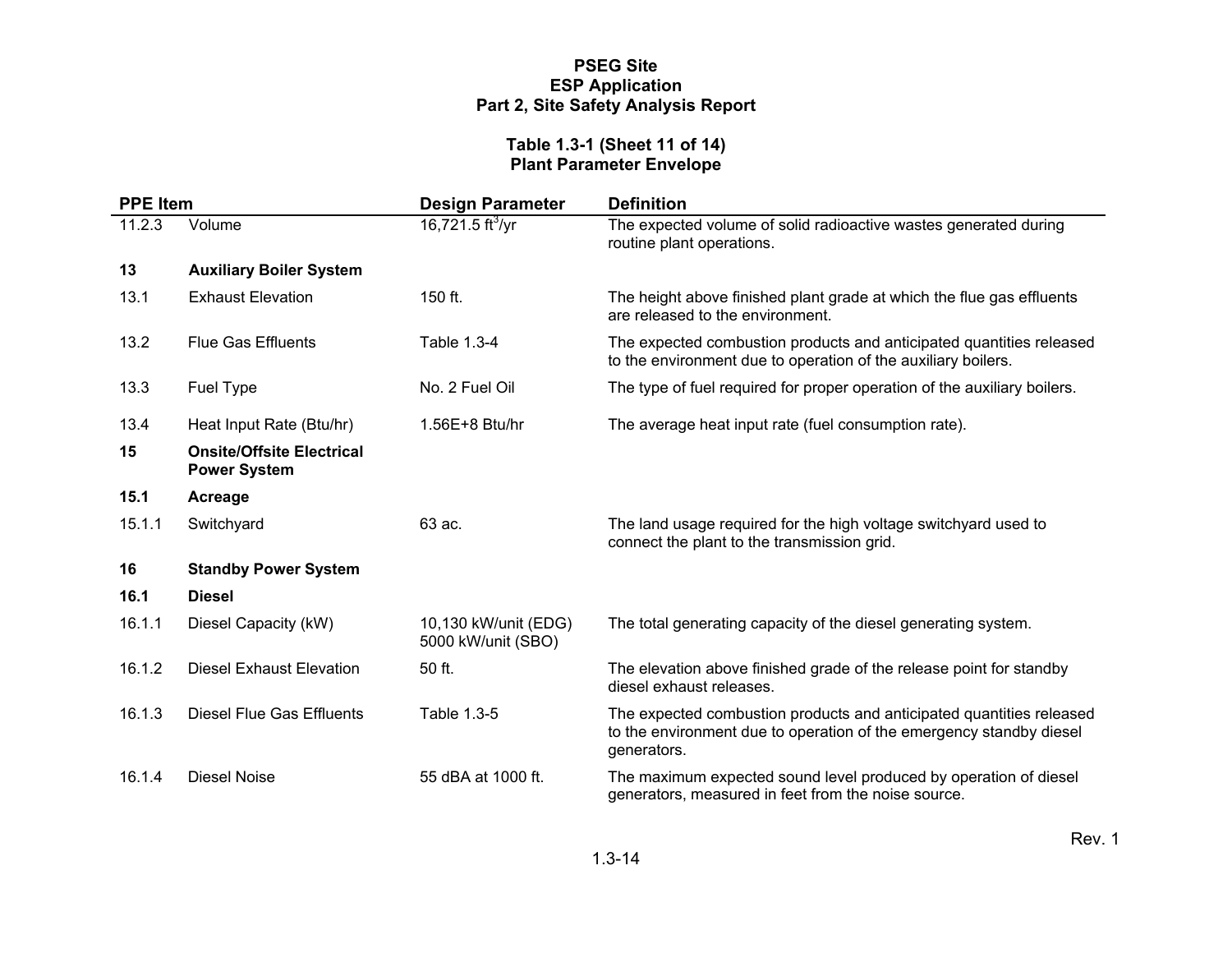#### **Table 1.3-1 (Sheet 12 of 14) Plant Parameter Envelope**

| <b>PPE Item</b> |                                                 | <b>Design Parameter</b>                      | <b>Definition</b>                                                                                                                                    |  |  |
|-----------------|-------------------------------------------------|----------------------------------------------|------------------------------------------------------------------------------------------------------------------------------------------------------|--|--|
| 16.1.5          | Diesel Fuel Type                                | No. 2                                        | The type of diesel fuel required for proper operation of the diesel<br>generator.                                                                    |  |  |
| 16.1.6          | <b>Exhaust Stack Diameter</b>                   | 68 in.                                       | The nominal diameter of the exhaust stack.                                                                                                           |  |  |
| 16.1.7          | <b>Flue Gas Flow Rate</b>                       | 68,960 acfm                                  | The maximum flue gas flow rate exiting the exhaust stack.                                                                                            |  |  |
| 16.1.8          | Flue Gas Temperature                            | 665 °F                                       | The temperature of the flue gas exiting the exhaust stack.                                                                                           |  |  |
| 16.1.10         | Number of Units                                 | $EDG - 4$<br>$SBO - 2$                       | The number of generator units.                                                                                                                       |  |  |
| 16.1.11         | Diesel Usage                                    | 150 hr/yr/unit (EDG)<br>100 hr/yr/unit (SBO) | The expected duration of usage for each diesel.                                                                                                      |  |  |
| 16.1.12         | Heat Input Rate (Btu/hr)                        | 77,384,160 Btu/hr                            | The average heat input rate (fuel consumption rate).                                                                                                 |  |  |
| 16.2            | <b>Gas-Turbine</b>                              |                                              |                                                                                                                                                      |  |  |
| 16.2.1          | Gas-Turbine Capacity (kW)                       | 26,000 kW                                    | The total generating capacity of the gas turbine generating system.                                                                                  |  |  |
| 16.2.2          | <b>Gas-Turbine Exhaust</b><br>Elevation         | 50 ft.                                       | The elevation above finished grade of the release point for standby<br>gas-turbine exhaust releases.                                                 |  |  |
| 16.2.3          | <b>Gas-Turbine Flue Gas</b><br><b>Effluents</b> | Table 1.3-6                                  | The expected combustion products and anticipated quantities released<br>to the environment due to operation of the standby gas-turbine<br>generators |  |  |
| 16.2.4          | <b>Gas-Turbine Noise</b>                        | 64.3 dBA at 1000 ft.                         | The maximum expected sound level produced by operation of gas-<br>turbines, measured in feet from the noise source.                                  |  |  |
| 16.2.5          | Gas-Turbine Fuel Type                           | Diesel Oil                                   | The type of fuel required for proper operation of the gas-turbines.                                                                                  |  |  |
| 16.2.6          | <b>Exhaust Stack Diameter</b>                   | 59.1 in.                                     | The nominal diameter of the exhaust stack.                                                                                                           |  |  |
| 16.2.7          | <b>Flue Gas Flow Rate</b>                       | 128,899 acfm                                 | The maximum flue gas flow rate exiting the exhaust stack.                                                                                            |  |  |
| 16.2.8          | Flue Gas Temperature                            | 940 °F                                       | The temperature of the flue gas exiting the exhaust stack.                                                                                           |  |  |
| 16.2.10         | <b>Number of Units</b>                          | 4/2                                          | The number of generator units (Class 1E / Non-Class 1E)                                                                                              |  |  |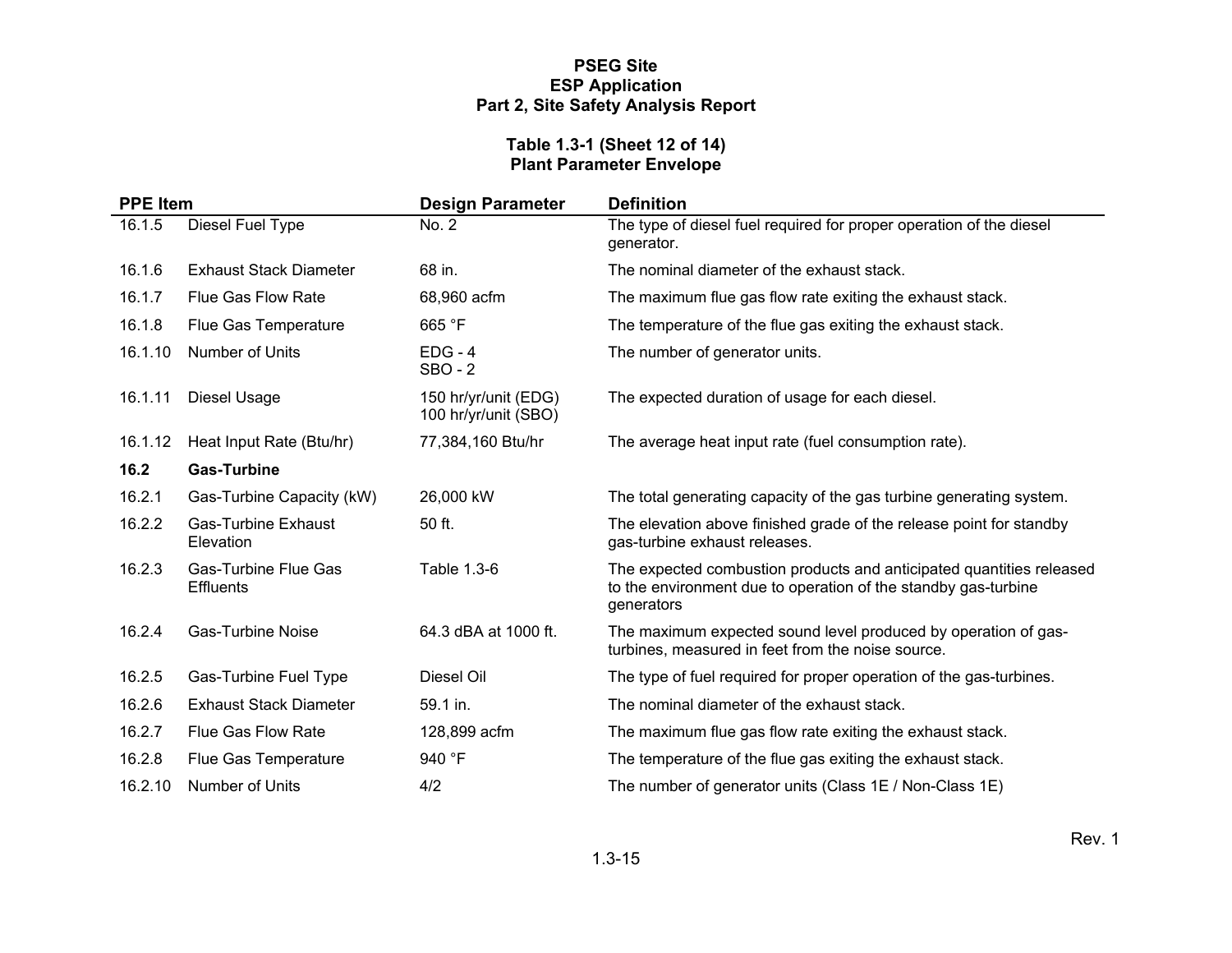#### **Table 1.3-1 (Sheet 13 of 14) Plant Parameter Envelope**

| <b>PPE Item</b> |                                     | <b>Design Parameter</b>                        | <b>Definition</b>                                                                                                                                                                                                                                                                                                                                                                                                          |  |  |
|-----------------|-------------------------------------|------------------------------------------------|----------------------------------------------------------------------------------------------------------------------------------------------------------------------------------------------------------------------------------------------------------------------------------------------------------------------------------------------------------------------------------------------------------------------------|--|--|
| 16.2.11         | <b>Gas-Turbine Usage</b>            | 48 hr/yr                                       | The expected duration of usage for each gas-turbine.                                                                                                                                                                                                                                                                                                                                                                       |  |  |
| 16.2.12         | Heat Input Rate (Btu/hr)            | 71,513,906 Btu/hr                              | The average heat input rate (fuel consumption rate).                                                                                                                                                                                                                                                                                                                                                                       |  |  |
| 17              | <b>Plant Characteristics</b>        |                                                |                                                                                                                                                                                                                                                                                                                                                                                                                            |  |  |
| 17.2            | <b>Permanent Acreage</b>            |                                                |                                                                                                                                                                                                                                                                                                                                                                                                                            |  |  |
| 17.2.2          | Parking Lots                        | 8 ac.                                          | The land area required to provide space for parking lots.                                                                                                                                                                                                                                                                                                                                                                  |  |  |
| 17.2.3          | <b>Permanent Support Facilities</b> | 8 ac.                                          | The land area required to provide space for permanent support<br>facilities.                                                                                                                                                                                                                                                                                                                                               |  |  |
| 17.2.4          | Power Block                         | 70 ac.                                         | The land area required to provide space for Power Block facilities.<br>Power Block is defined as all structures, systems and components<br>which perform a direct function in the production of, transport of, or<br>storage of heat energy, electrical energy or radioactive wastes. Also<br>included are structures, systems, and components that monitor,<br>control, protect or otherwise support the above equipment. |  |  |
| 17.2.6          | <b>Other Areas</b>                  | 26.4 ac.                                       | The land area required to provide space for plant facilities not provided<br>in Parameters 17.2.2 - 17.2.4.                                                                                                                                                                                                                                                                                                                |  |  |
| 17.3            | <b>Megawatts Thermal</b>            | 4614 MWt (single unit)<br>6830 MWt (dual unit) | The thermal power generated by the nuclear steam supply system.                                                                                                                                                                                                                                                                                                                                                            |  |  |
| 17.4            | Plant Design Life                   | 60 years                                       | The operational life for which the plant is designed.                                                                                                                                                                                                                                                                                                                                                                      |  |  |
| 17.5            | <b>Plant Population</b>             |                                                |                                                                                                                                                                                                                                                                                                                                                                                                                            |  |  |
| 17.5.1          | Operation                           | 600 people                                     | The number of people required to operate the plant.                                                                                                                                                                                                                                                                                                                                                                        |  |  |
| 17.5.2          | Refueling/Major Maintenance         | 1000 people                                    | The additional number of temporary staff required to conduct refueling<br>and major maintenance activities.                                                                                                                                                                                                                                                                                                                |  |  |
| 17.6            | <b>Station Capacity Factor</b>      | 96.3 percent                                   | The percentage of time that a plant is capable of providing power to<br>the grid.                                                                                                                                                                                                                                                                                                                                          |  |  |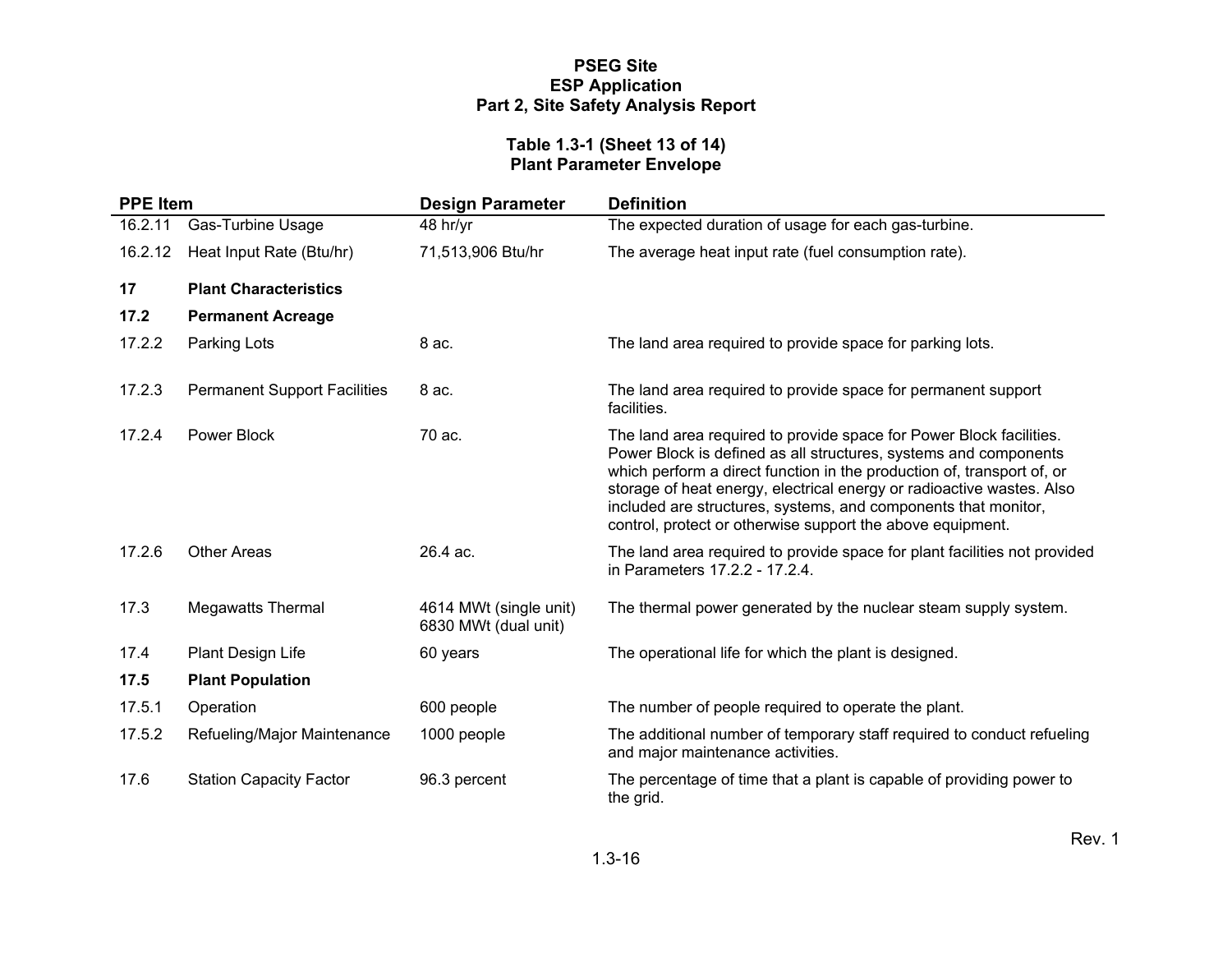#### **Table 1.3-1 (Sheet 14 of 14) Plant Parameter Envelope**

| <b>PPE Item</b> |                                                                      | <b>Design Parameter</b>                        | <b>Definition</b>                                                                                                      |  |  |
|-----------------|----------------------------------------------------------------------|------------------------------------------------|------------------------------------------------------------------------------------------------------------------------|--|--|
| 17.7            | <b>Plant Operating Cycle</b>                                         | 18 or 24 months                                | The normal plant operating cycle length.                                                                               |  |  |
| 18              | <b>Construction</b>                                                  |                                                |                                                                                                                        |  |  |
| 18.2            | Acreage                                                              |                                                |                                                                                                                        |  |  |
| 18.2.1          | Laydown Area                                                         | 128 ac.                                        | The land area required to provide space for construction support                                                       |  |  |
| 18.2.2          | <b>Temporary Construction</b><br><b>Facilities</b>                   | 77 ac.                                         | facilities.                                                                                                            |  |  |
| 18.3            | <b>Construction</b>                                                  |                                                |                                                                                                                        |  |  |
| 18.3.1          | <b>Noise</b>                                                         | 102 dBA at 50 ft.                              | The maximum expected sound level due to construction activities,<br>measured in feet from the noise source.            |  |  |
| 18.4            | <b>Plant Population</b>                                              |                                                |                                                                                                                        |  |  |
| 18.4.1          | Construction                                                         | 3950 to 4100 people                            | Number of workers on-site for construction of the new plant.                                                           |  |  |
| 19              | <b>Miscellaneous Parameters</b>                                      |                                                |                                                                                                                        |  |  |
| 19.7            | <b>Maximum Fuel Enrichment</b>                                       | 5 percent wt.                                  | Concentration of U-235 in the fuel.                                                                                    |  |  |
| 19.8            | Maximum Average Assembly<br>Burnup                                   | 54,200 MWD/MTU                                 | Maximum assembly average burnup at end of assembly life.                                                               |  |  |
| 19.9            | Peak Fuel Rod Burnup                                                 | 62,000 MWD/MTU                                 | Peak fuel rod exposure at end of life.                                                                                 |  |  |
| 19.11           | <b>Rated Thermal Power</b>                                           | 4590 MWt (single unit)<br>6800 MWt (dual unit) | Maximum core thermal power.                                                                                            |  |  |
| 19.12           | <b>Liquid-Containing Tank Failure</b><br>Radionuclide Concentrations | See Table 1.3-9                                | The concentrations of radionuclides and associated tank volumes for<br>the analysis of liquid-containing tank failure. |  |  |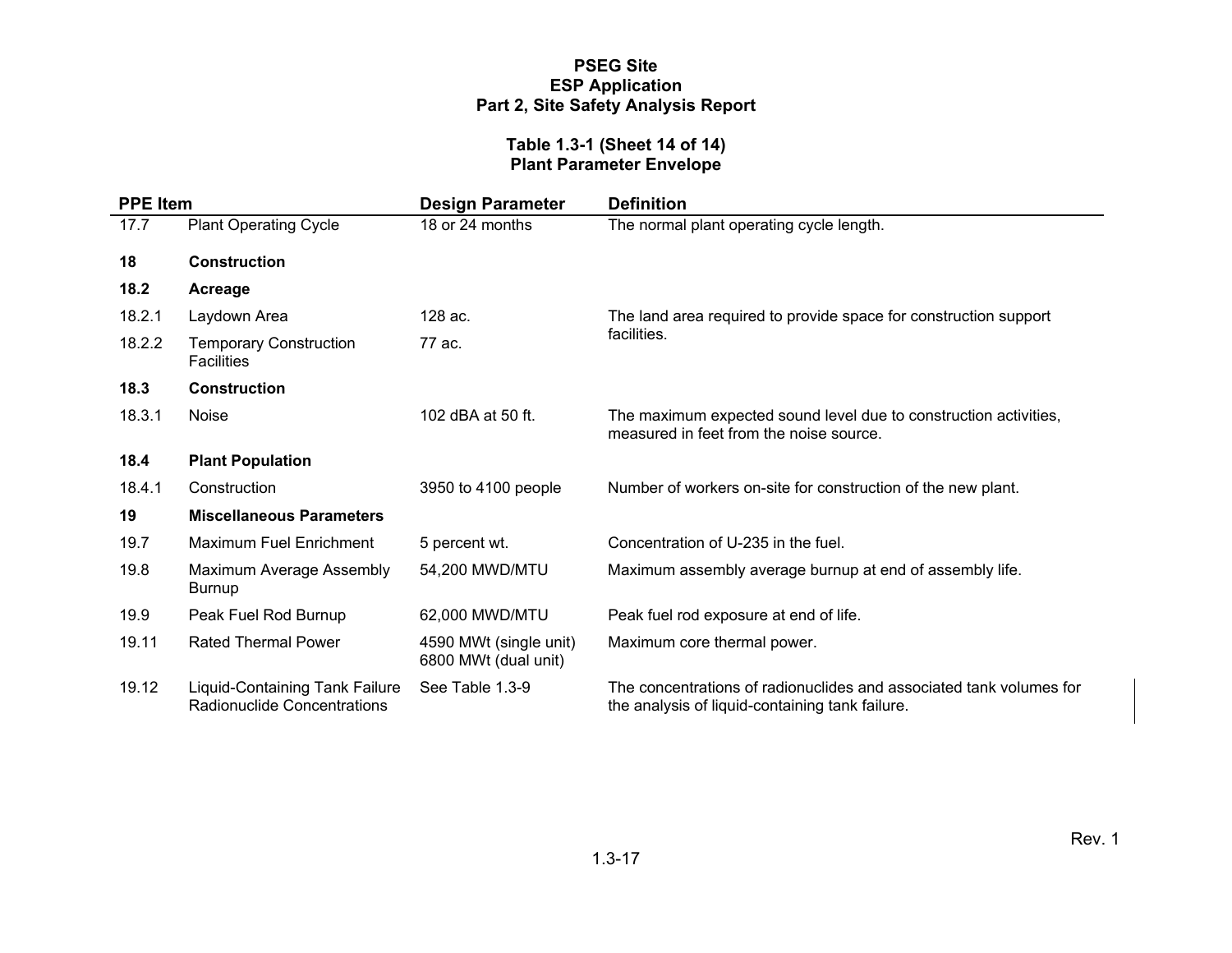#### **Table 1.3-2 Blowdown Constituents and Concentrations**

| <b>Constituents</b>        |                                 | <b>CWS</b><br><b>Blowdown</b> | <b>SWS/UHS</b>         | <b>SWS</b><br><b>Water</b><br><b>Treatment</b> | <b>Sanitary</b><br><b>System</b> | <b>Other</b><br><b>Plant</b> | <b>Combined</b><br>Discharge <sup>(b)</sup> |
|----------------------------|---------------------------------|-------------------------------|------------------------|------------------------------------------------|----------------------------------|------------------------------|---------------------------------------------|
|                            |                                 |                               | <b>Blowdown</b><br>7.5 | <b>Discharge</b>                               | <b>Discharge</b>                 | Discharge <sup>(a)</sup>     |                                             |
| pH                         |                                 | 7.6                           |                        | 7.1                                            | 8.1                              | 8.1                          | 7.6                                         |
| Alkalinity                 | mg/l<br>as<br>CaCO <sub>3</sub> | 70                            | 64                     | 47.1                                           | 283                              | 293                          | 71                                          |
| Suspended<br>Solids        | mg/l                            | 180                           | 30                     | 30                                             | 30                               | 30                           | 176                                         |
| <b>TDS</b>                 | mg/l                            | 9860                          | 13,150                 | 6280                                           | 624                              | 545                          | 9894                                        |
| Total<br><b>Hardness</b>   | mg/l<br>as<br>CaCO <sub>3</sub> | 2020                          | 2700                   | 1330                                           | 134                              | 120                          | 2027                                        |
|                            |                                 |                               |                        |                                                |                                  |                              |                                             |
| Calcium                    | mg/l                            | 146                           | 195                    | 96                                             | 29                               | 27                           | 147                                         |
| Magnesium                  | mg/l                            | 403                           | $\overline{537}$       | 264                                            | 15                               | 12                           | 404                                         |
| Sodium                     | mg/l                            | 3020                          | 4030                   | 1980                                           | 120                              | 99                           | 3030                                        |
| Chloride                   | mg/l                            | 5490                          | 7330                   | 3725                                           | 52                               | 26                           | 5508                                        |
| Sulfate                    | mg/l                            | 748                           | 1020                   | 507                                            | 33                               | 16                           | 751                                         |
| <b>Bicarbonate</b>         | mg/l                            | 83                            | 77                     | 56.4                                           | 310                              | 357                          | 84                                          |
| Ammonia                    | mg/l                            | 0.5                           | 0.6                    | 0.313                                          | 25                               |                              | 0.5                                         |
| ortho-<br>Phosphate        | mg/l                            | 0.5                           | 0.7                    | 0.35                                           | 5                                |                              | 0.5                                         |
| <b>Silica</b>              | mg/l<br>as<br>SiO <sub>2</sub>  | 1.0                           | 1.3                    | 0.67                                           | 12                               | 10                           | 1.0                                         |
| BOD <sub>5</sub>           | mg/l                            |                               |                        |                                                | 30                               |                              |                                             |
|                            |                                 |                               |                        |                                                |                                  |                              |                                             |
| Cycles of<br>concentration |                                 | 1.5                           | $\overline{2}$         |                                                |                                  |                              |                                             |
| $H2SO4$ added              | mg/l                            | $\mathbf 0$                   | 14                     |                                                |                                  |                              |                                             |
| Max TDS                    |                                 | 17,800                        | 23,750                 |                                                |                                  |                              |                                             |

a) Other plant discharges include demineralizer wastes and other plant drains.

b) Combined discharge is the mass-balanced combination of the five primary flow paths.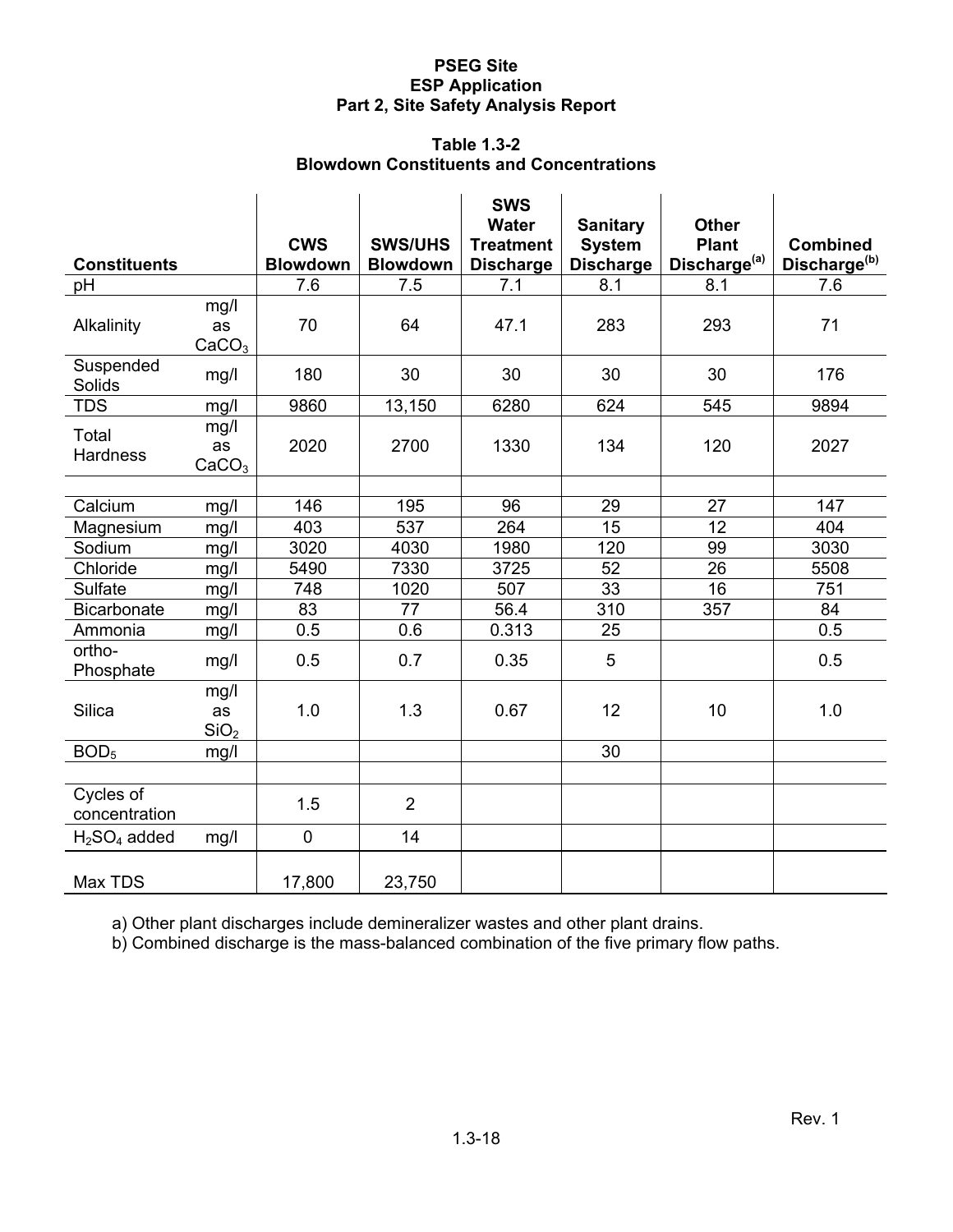#### **Table 1.3-3 (Sheet 1 of 2) Single Unit Principal Radionuclides in Solid Radwaste**

|                     | <b>ABWR</b><br>Quantity | AP1000<br>Quantity | <b>U.S. EPR</b><br>Quantity | <b>US-APWR</b><br>Quantity | <b>Bounding Value</b><br>Quantity |
|---------------------|-------------------------|--------------------|-----------------------------|----------------------------|-----------------------------------|
| <b>Radionuclide</b> | (Ci/yr)                 | (Ci/yr)            | (Ci/yr)                     | (Ci/yr)                    | (Ci/yr)                           |
| $H-3$               |                         | $1.61E + 00$       | 8.52E-02                    |                            | $1.61E + 00$                      |
| $C-14$              |                         | 2.85E-01           | 2.70E-01                    |                            | 2.85E-01                          |
| Na-24               |                         |                    |                             | $6.50E + 01$               | $6.50E + 01$                      |
| $Cr-51$             | $5.24E + 03$            | 2.92E-01           | 1.75E+00                    | 2.73E+02                   | $5.24E + 03$                      |
| Mn-54               | 7.51E+01                | 2.24E+01           | 3.60E+02                    | 1.69E+03                   | 1.69E+03                          |
| Fe-55               | 5.64E+02                | $3.11E + 02$       | 4.73E+02                    | 2.60E+03                   | 2.60E+03                          |
| Mn-56               |                         |                    |                             | 3.64E+01                   | $3.64E + 01$                      |
| Co-58               | 1.96E+02                | $6.23E + 01$       | $1.14E + 02$                | $1.14E + 03$               | $1.14E + 03$                      |
| Fe-59               | 2.87E+01                |                    | 1.09E+00                    | $5.20E + 01$               | $5.20E + 01$                      |
| Co-60               | 4.34E+02                | 2.87E+02           | 2.36E+02                    | $1.04E + 03$               | $1.04E + 03$                      |
| Ni-63               | 1.09E+03                | 3.16E+02           | 4.46E+00                    |                            | 1.09E+03                          |
| $Zn-65$             |                         |                    | 9.34E+01                    | 4.16E+02                   | 4.16E+02                          |
| <b>Br-82</b>        |                         |                    |                             | 3.38E+01                   | 3.38E+01                          |
| <b>Br-83</b>        |                         |                    |                             | 2.08E+01                   | 2.08E+01                          |
| <b>Br-84</b>        |                         |                    |                             | 2.47E+00                   | 2.47E+00                          |
| <b>Rb-86</b>        |                         |                    |                             | $2.21E+02$                 | $2.21E+02$                        |
| <b>Rb-88</b>        |                         |                    |                             | 8.19E+01                   | 8.19E+01                          |
| <b>Rb-89</b>        |                         |                    |                             | 1.56E+00                   | 1.56E+00                          |
| <b>Sr-89</b>        |                         |                    |                             | 2.60E+02                   | 2.60E+02                          |
| <b>Sr-90</b>        |                         |                    | 2.63E+00                    | 1.56E+02                   | 1.56E+02                          |
| $Y-90$              |                         |                    | 2.55E+00                    | 1.56E+02                   | 1.56E+02                          |
| Sr-91               |                         |                    |                             | 1.30E+00                   | 1.30E+00                          |
| $Y-91$              |                         |                    |                             | 4.81E+01                   | 4.81E+01                          |
| $Y-91m$             |                         |                    |                             | 8.19E-01                   | 8.19E-01                          |
| <b>Sr-92</b>        |                         |                    |                             | 2.08E-01                   | 2.08E-01                          |
| $Y-92$              |                         |                    |                             | 4.29E-01                   | 4.29E-01                          |
| $Y-93$              |                         |                    |                             | 2.73E-01                   | 2.73E-01                          |
| <b>Nb-95</b>        | 7.73E+00                | 3.23E-01           | 7.59E+00                    | 9.49E+01                   | 9.49E+01                          |
| $Zr-95$             | 7.73E+00                | 7.16E-02           | 3.66E+00                    | $6.24E + 01$               | $6.24E + 01$                      |
| Mo-99               |                         |                    |                             | 3.25E+03                   | $3.25E + 03$                      |
| Tc-99m              |                         |                    |                             | 2.99E+03                   | 2.99E+03                          |
| Mo-101              |                         |                    |                             | 5.33E-01                   | 5.33E-01                          |
| Rh-103m             |                         |                    | $1.12E + 01$                |                            | $1.12E + 01$                      |
| Ru-103              |                         |                    | $1.25E + 01$                | $3.12E + 01$               | $3.12E + 01$                      |
| Ru-106              |                         |                    | 2.08E+01                    | 7.80E+01                   | 7.80E+01                          |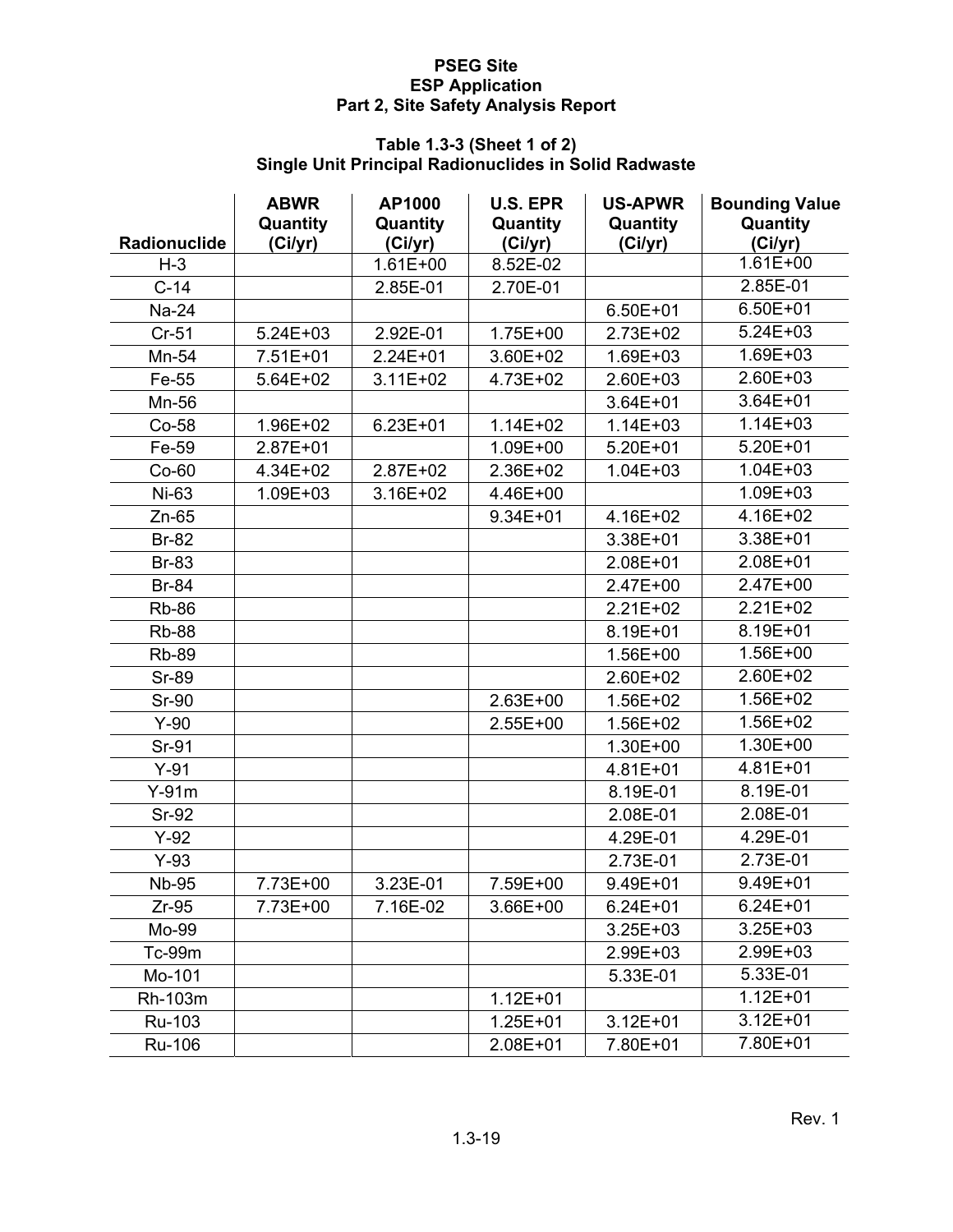#### **Table 1.3-3 (Sheet 2 of 2) Single Unit Principal Radionuclides in Solid Radwaste**

|                     | <b>ABWR</b><br>Quantity | AP1000<br>Quantity | <b>U.S. EPR</b><br>Quantity | <b>US-APWR</b><br>Quantity | <b>Bounding Value</b><br>Quantity |
|---------------------|-------------------------|--------------------|-----------------------------|----------------------------|-----------------------------------|
| <b>Radionuclide</b> | (Ci/yr)                 | (Ci/yr)            | (Ci/yr)                     | (Ci/yr)                    | (Ci/yr)                           |
| Ag-110m             | 1.06E+00                | 4.60E-02           | $1.11E + 02$                | 5.59E-01                   | $1.11E + 02$                      |
| Te-125m             |                         |                    |                             | $6.63E + 01$               | $6.63E + 01$                      |
| Te-127m             |                         |                    |                             | 4.94E+02                   | 4.94E+02                          |
| Te-129              |                         |                    |                             | 9.49E-01                   | 9.49E-01                          |
| Te-129m             |                         |                    |                             | 5.20E+02                   | $5.20E + 02$                      |
| $I-130$             |                         |                    |                             | 8.06E+04                   | 8.06E+04                          |
| $I - 131$           |                         |                    |                             | 3.38E+04                   | 3.38E+04                          |
| Te-131              |                         |                    |                             | 3.90E-01                   | 3.90E-01                          |
| Te-131m             |                         |                    |                             | 5.20E+01                   | $5.20E + 01$                      |
| Cs-132              |                         |                    |                             | 5.59E+02                   | 5.59E+02                          |
| $I-132$             |                         |                    |                             | 1.69E+03                   | 1.69E+03                          |
| Te-132              |                         |                    |                             | 1.43E+03                   | $1.43E + 03$                      |
| $I - 133$           |                         |                    |                             | 6.37E+03                   | 6.37E+03                          |
| Te-133m             |                         |                    |                             | 1.69E+00                   | 1.69E+00                          |
| Cs-134              |                         |                    | 1.83E+02                    | 4.16E+05                   | 4.16E+05                          |
| $I - 134$           |                         |                    |                             | 5.98E+01                   | 5.98E+01                          |
| Te-134              |                         |                    |                             | 2.21E+00                   | $2.21E+00$                        |
| Cs-135m             |                         |                    |                             | 4.94E-01                   | 4.94E-01                          |
| $I-135$             |                         |                    |                             | 1.30E+03                   | 1.30E+03                          |
| Cs-136              |                         |                    |                             | 4.16E+03                   | 4.16E+03                          |
| Ba-137m             |                         |                    |                             | 2.99E+05                   | 2.99E+05                          |
| Cs-137              |                         |                    | 3.48E+02                    | $3.12E + 05$               | $3.12E + 05$                      |
| Cs-138              |                         |                    |                             | $3.25E + 01$               | $3.25E + 01$                      |
| Ba-140              | $2.62E + 02$            | 8.73E-02           | 1.92E-01                    | 7.80E+01                   | $2.62E + 02$                      |
| La-140              | 2.62E+02                | 4.01E-02           | 1.92E-01                    | 7.93E+01                   | $2.62E + 02$                      |
| Ce-141              |                         |                    |                             | $3.12E + 01$               | $3.12E + 01$                      |
| Ce-143              |                         |                    |                             | 1.09E+00                   | 1.09E+00                          |
| Ce-144              |                         |                    | 7.74E-01                    | 1.69E+02                   | 1.69E+02                          |
| Pr-144              |                         |                    |                             | 1.69E+02                   | 1.69E+02                          |
| Pm-147              |                         |                    |                             | $3.12E + 01$               | $3.12E + 01$                      |
| Eu-154              |                         |                    |                             | $3.51E + 00$               | $3.51E+00$                        |
| Np-239              | 1.50E+03                |                    |                             |                            | $1.50E + 03$                      |
| Pu-241              |                         | 1.14E-01           | 3.39E-01                    |                            | 3.39E-01                          |
| Total w/o H-3       | $9.67E + 03$            | 1.00E+03           | 1.99E+03                    | $1.17E + 06$               | 1.18E+06                          |
| Total w/ H-3        | 9.67E+03                | 1.00E+03           | 1.99E+03                    | 1.17E+06                   | 1.18E+06                          |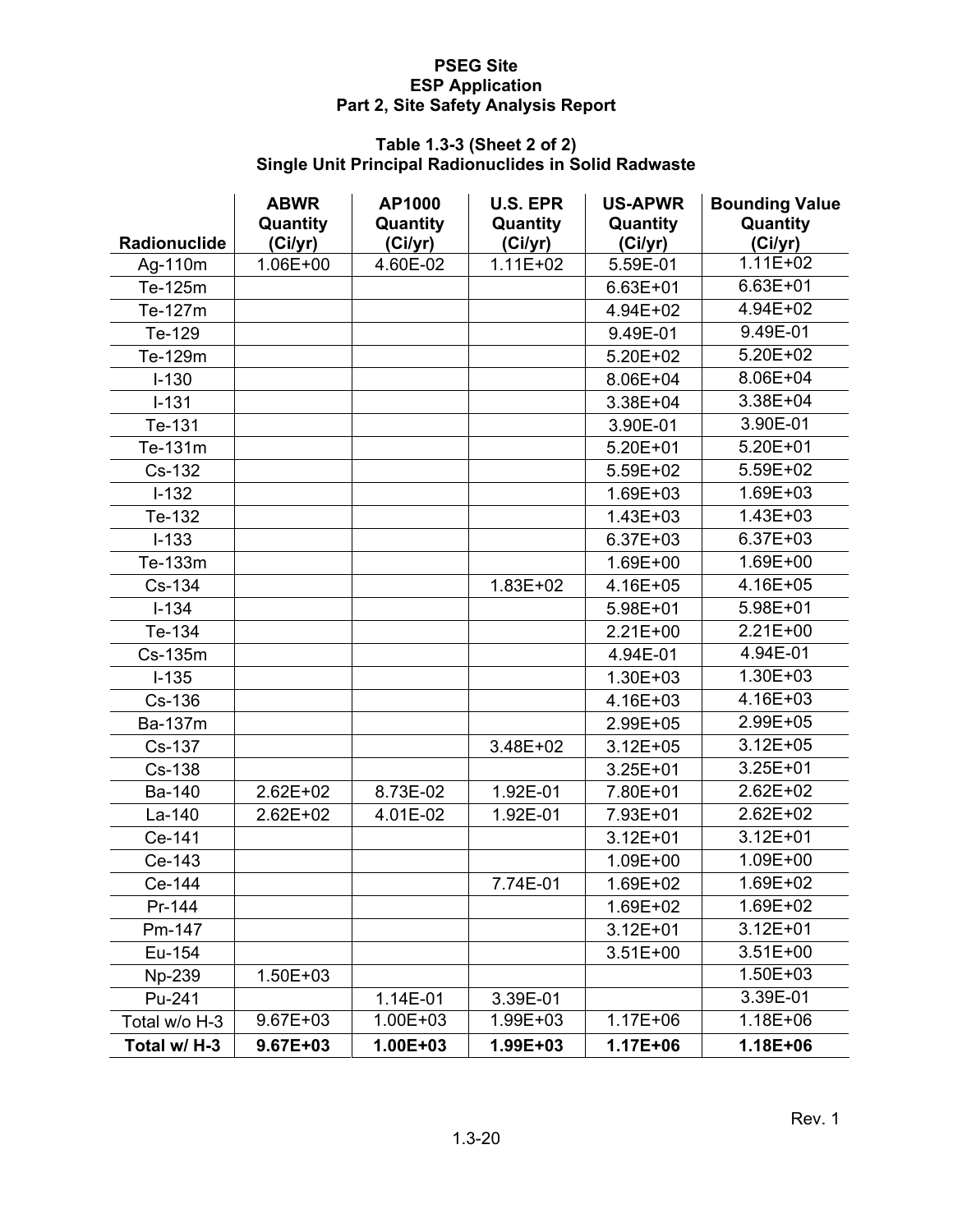#### **Table 1.3-4 Emissions from Auxiliary Boilers**

# Pollutant Discharged (lbs)<sup>(a)</sup>

| Particulates $(PM_{10})$                  | 34,500  |
|-------------------------------------------|---------|
| <b>Sulfur Oxides</b>                      | 115,000 |
| Carbon Monoxide                           | 1749    |
| Volatile Organic Compounds <sup>(b)</sup> | 100,200 |
| Nitrogen Oxides                           | 19.022  |

a) Emissions based on 30 days continuous operation per boiler.

b) As total hydrocarbons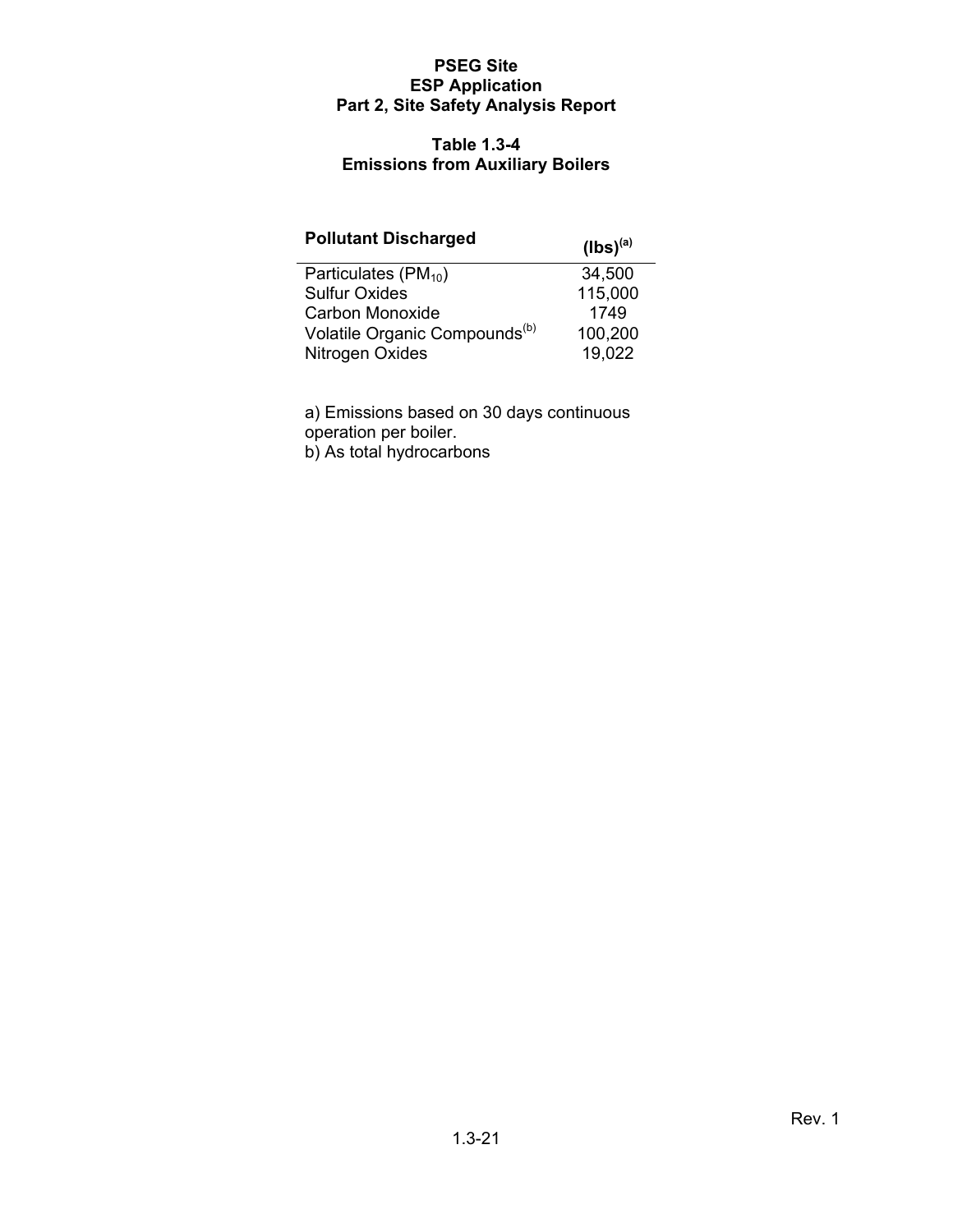#### **Table 1.3-5 Emissions from Standby Diesel Generators**

| <b>Pollutant Discharged</b>               | <b>Diesel</b><br><b>Generators</b><br>$(lb/yr)^{(a)}$ |
|-------------------------------------------|-------------------------------------------------------|
| Particulates $(PM_{10})$                  | 1620                                                  |
| <b>Sulfur Oxides</b>                      | 5010                                                  |
| Carbon Monoxide                           | 4600                                                  |
| Volatile Organic Compounds <sup>(b)</sup> | 3070                                                  |
| Nitrogen Oxides                           | 28,968                                                |

a) Emissions based on 4 hr/month operation

for all of the generators.

b) As total hydrocarbons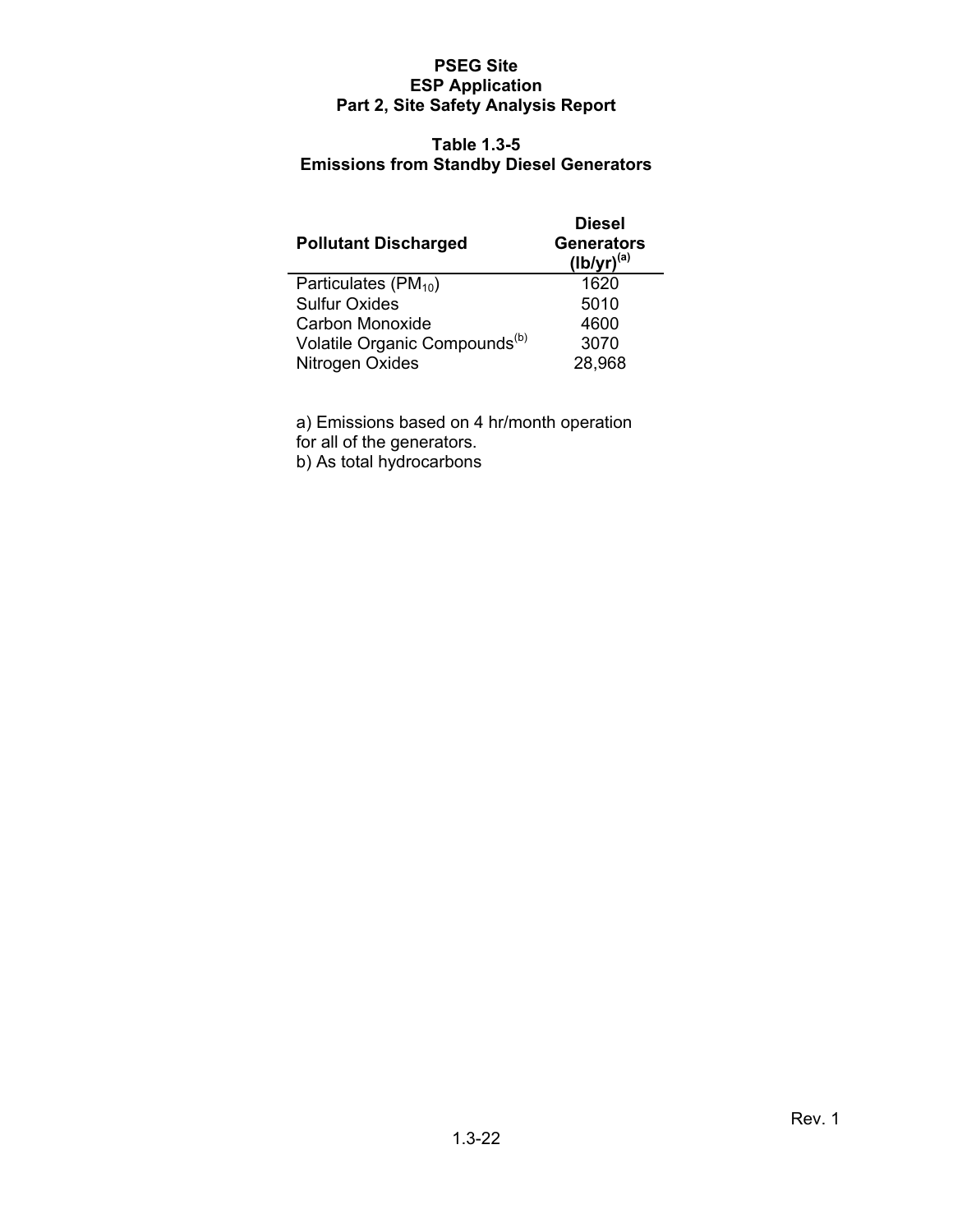#### **Table 1.3-6 Standby Power System Gas Turbine Flue Gas Effluents**

| <b>Pollutant</b>                                    | <b>Emission</b><br>Factor <sup>(a)(b)</sup> |         | Emission Rate (per GTG) <sup>(f)</sup><br>(Normal Operation) |                   |
|-----------------------------------------------------|---------------------------------------------|---------|--------------------------------------------------------------|-------------------|
|                                                     | (Ib/MMBtu)                                  | (lb/hr) | $(lb/24-hr)$                                                 | $(lb/2-yr)^{(c)}$ |
| <b>NO<sub>x</sub></b><br>(Uncontrolled)             | 8.80E-01                                    | 66.25   | 1589.96                                                      | 3179.93           |
| NO <sub>x</sub> (Water-<br>Steam Injection)         | 2.40E-01                                    | 18.07   | 433.63                                                       | 867.25            |
| CO (Uncontrolled)                                   | 3.30E-03                                    | 0.25    | 5.96                                                         | 11.92             |
| CO (Water-Steam<br>Injection)                       | 7.60E-02                                    | 5.72    | 137.32                                                       | 274.63            |
| SO2 <sup>(d)</sup>                                  | 5.05 E-02                                   | 3.8     | 91.24                                                        | 182.48            |
| Filterable<br>Particulate<br>Matter $(e)$           | 4.30E-03                                    | 0.32    | 7.77                                                         | 15.54             |
| Condensable<br>Particulate<br>Matter <sup>(e)</sup> | 7.20E-03                                    | 0.54    | 13.01                                                        | 26.02             |
| <b>Total Particulate</b><br>Matter <sup>(e)</sup>   | 1.20E-02                                    | 0.9     | 21.68                                                        | 43.36             |
| Total<br>Hydrocarbons <sup>(e)</sup>                | 4.00E-03                                    | 0.3     | 7.23                                                         | 14.45             |

a) Emission factors obtained from AP 42, Fifth Edition, Volume I, Chapter 3: Stationary Internal Combustion Sources, Section 3.1: Stationary Gas Turbines; U.S. EPA.

b) Based on average distillate oil heating value of 139 MMBtu/103 gallons. To convert from (lb/MMBtu) to (lb/103 gallons), multiply by 139.

c) Value based on operation 1 hour per month and one additional 24 hour period every 24 months.

d) Emission Factor = 1.01S, where S=percent sulfur in fuel. Example if sulfur content in the fuel is 3.4 percent, then S=3.4. All sulfur in the fuel is assumed to be converted to SO2.

e) Emission factor is based on combustion turbines using water-steam injection, which is not expected to have a large effect on particulate matter emissions. Particulate matter data for uncontrolled gas turbines were not available.

f) The bounding plant design has a total of six gas turbine generators.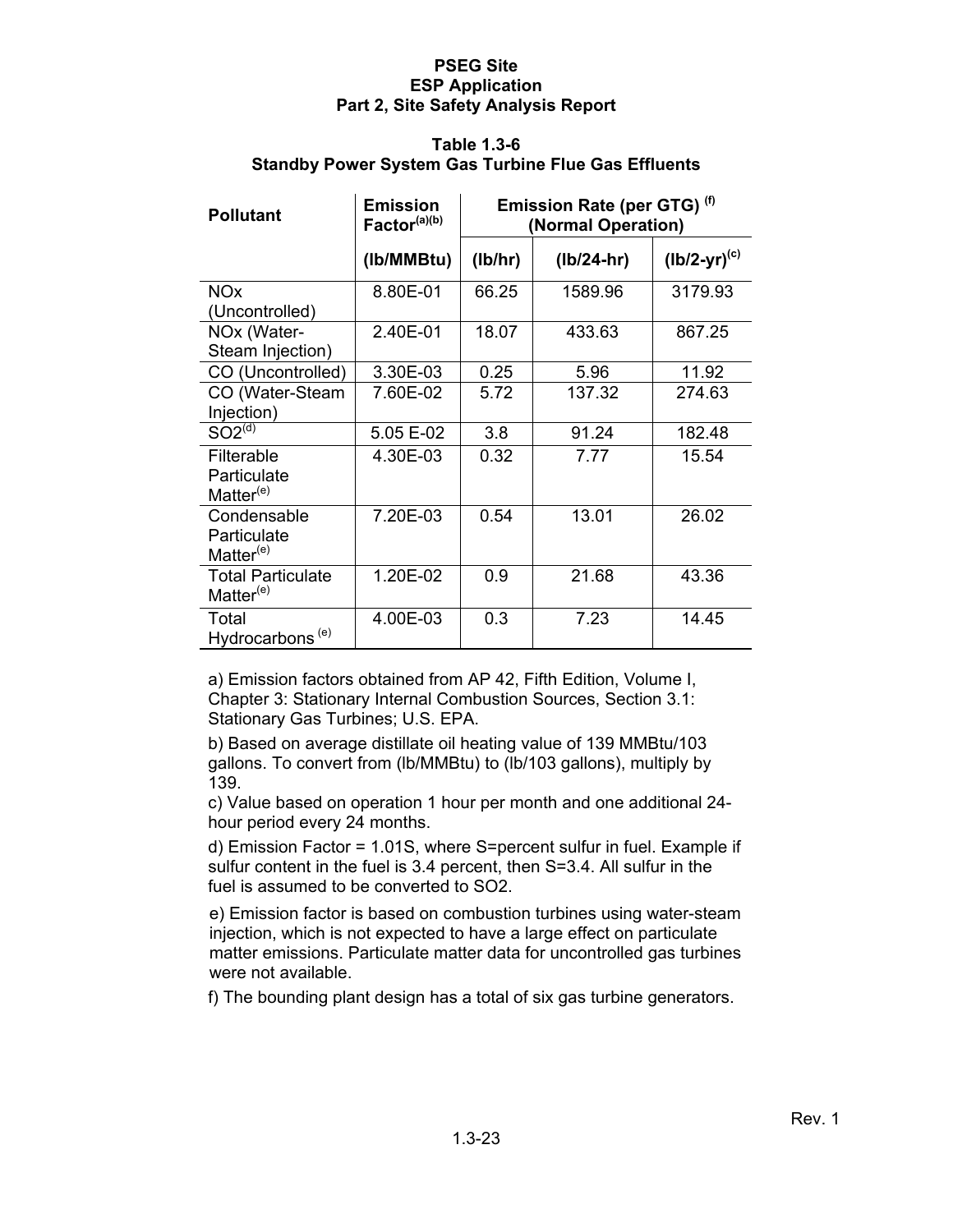#### **Table 1.3-7 (Sheet 1 of 3) Single Unit Composite Average Annual Normal Gaseous Release**

|                         | <b>ABWR</b><br>Release <sup>(a)</sup> | AP1000<br>Release <sup>(b)</sup> | <b>U.S. EPR</b><br>Release <sup>(c)</sup> | <b>US-APWR</b><br>Release <sup>(d)</sup> | <b>Bounding Value</b><br><b>Release</b> |
|-------------------------|---------------------------------------|----------------------------------|-------------------------------------------|------------------------------------------|-----------------------------------------|
| <b>Isotope</b><br>$H-3$ | (Ci/yr)                               | (Ci/yr)                          | (Ci/yr)                                   | (Ci/yr)                                  | (Ci/yr)<br>3.50E+02                     |
| $C-14$                  | 7.30E+01<br>9.19E+00                  | 3.50E+02<br>7.30E+00             | 1.80E+02<br>$1.89E+01^{(e)}$              | 1.80E+02<br>7.30E+00                     | 1.89E+01                                |
| Na-24                   |                                       |                                  |                                           |                                          | 4.05E-03                                |
| $P-32$                  | 4.05E-03                              |                                  |                                           |                                          | 9.19E-04                                |
| $Ar-41$                 | 9.19E-04                              |                                  |                                           |                                          | 3.40E+01                                |
| $Cr-51$                 | 6.76E+00                              | 3.40E+01                         | 3.40E+01                                  | 3.40E+01                                 | 3.51E-02                                |
|                         | 3.51E-02                              | 6.10E-04                         | 9.70E-05                                  | 6.10E-04                                 | 5.41E-03                                |
| Mn-54                   | 5.41E-03                              | 4.30E-04                         | 5.70E-05                                  | 4.30E-04                                 |                                         |
| Fe-55                   | 6.49E-03                              |                                  |                                           |                                          | 6.49E-03                                |
| Mn-56                   | 3.51E-03                              |                                  |                                           |                                          | 3.51E-03                                |
| $Co-57$                 |                                       | 8.20E-06                         | 8.20E-06                                  | 8.20E-06                                 | 8.20E-06                                |
| Co-58                   | 2.41E-03                              | 2.30E-02                         | 4.80E-04                                  | 2.30E-02                                 | 2.30E-02                                |
| Fe-59                   | 8.11E-04                              | 7.90E-05                         | 2.80E-05                                  | 7.90E-05                                 | 8.11E-04                                |
| $Co-60$                 | 1.30E-02                              | 8.70E-03                         | 1.10E-04                                  | 8.80E-03                                 | 1.30E-02                                |
| Ni-63                   | 6.49E-06                              |                                  |                                           |                                          | 6.49E-06                                |
| Cu-64                   | 1.00E-02                              |                                  |                                           |                                          | 1.00E-02                                |
| $Zn-65$                 | 1.11E-02                              |                                  |                                           |                                          | 1.11E-02                                |
| $Kr-83m$                | 8.38E-04                              |                                  |                                           |                                          | 8.38E-04                                |
| <b>Kr-85</b>            | 5.68E+02                              | 4.10E+03                         | $2.80E+03^{(e)}$                          | 1.40E+03                                 | 4.10E+03                                |
| $Kr-85m$                | $2.11E + 01$                          | 3.60E+01                         | 1.50E+02                                  | $0.00E + 00$                             | 1.50E+02                                |
| <b>Kr-87</b>            | $2.51E+01$                            | 1.50E+01                         | 5.30E+01                                  | $0.00E + 00$                             | 5.30E+01                                |
| <b>Kr-88</b>            | 3.78E+01                              | 4.60E+01                         | 1.80E+02                                  | $0.00E + 00$                             | 1.80E+02                                |
| <b>Kr-89</b>            | 2.41E+02                              |                                  |                                           |                                          | 2.41E+02                                |
| <b>Rb-89</b>            | 4.32E-05                              |                                  |                                           |                                          | 4.32E-05                                |
| <b>Sr-89</b>            | 5.68E-03                              | 3.00E-03                         | 1.60E-04                                  | 3.00E-03                                 | 5.68E-03                                |
| <b>Kr-90</b>            | 3.24E-04                              |                                  |                                           |                                          | 3.24E-04                                |
| <b>Sr-90</b>            | 7.03E-05                              | 1.20E-03                         | 6.30E-05                                  | 1.20E-03                                 | 1.20E-03                                |
| $Y-90$                  | 4.59E-05                              |                                  |                                           |                                          | 4.59E-05                                |
| Sr-91                   | 1.00E-03                              |                                  |                                           |                                          | 1.00E-03                                |
| $Y-91$                  | 2.41E-04                              |                                  |                                           |                                          | 2.41E-04                                |
| $Sr-92$                 | 7.84E-04                              |                                  |                                           |                                          | 7.84E-04                                |
| $Y-92$                  | 6.22E-04                              |                                  |                                           |                                          | 6.22E-04                                |
| $Y-93$                  | 1.11E-03                              |                                  |                                           |                                          | 1.11E-03                                |
| <b>Nb-95</b>            | 8.38E-03                              | 2.50E-03                         | 4.20E-05                                  | 2.50E-03                                 | 8.38E-03                                |
| $Zr-95$                 | 1.59E-03                              | 1.00E-03                         | 1.00E-05                                  | 1.00E-03                                 | 1.59E-03                                |
| Mo-99                   | 5.95E-02                              |                                  |                                           |                                          | 5.95E-02                                |
| Tc-99m                  | 2.97E-04                              |                                  |                                           |                                          | 2.97E-04                                |

 $\overline{\phantom{a}}$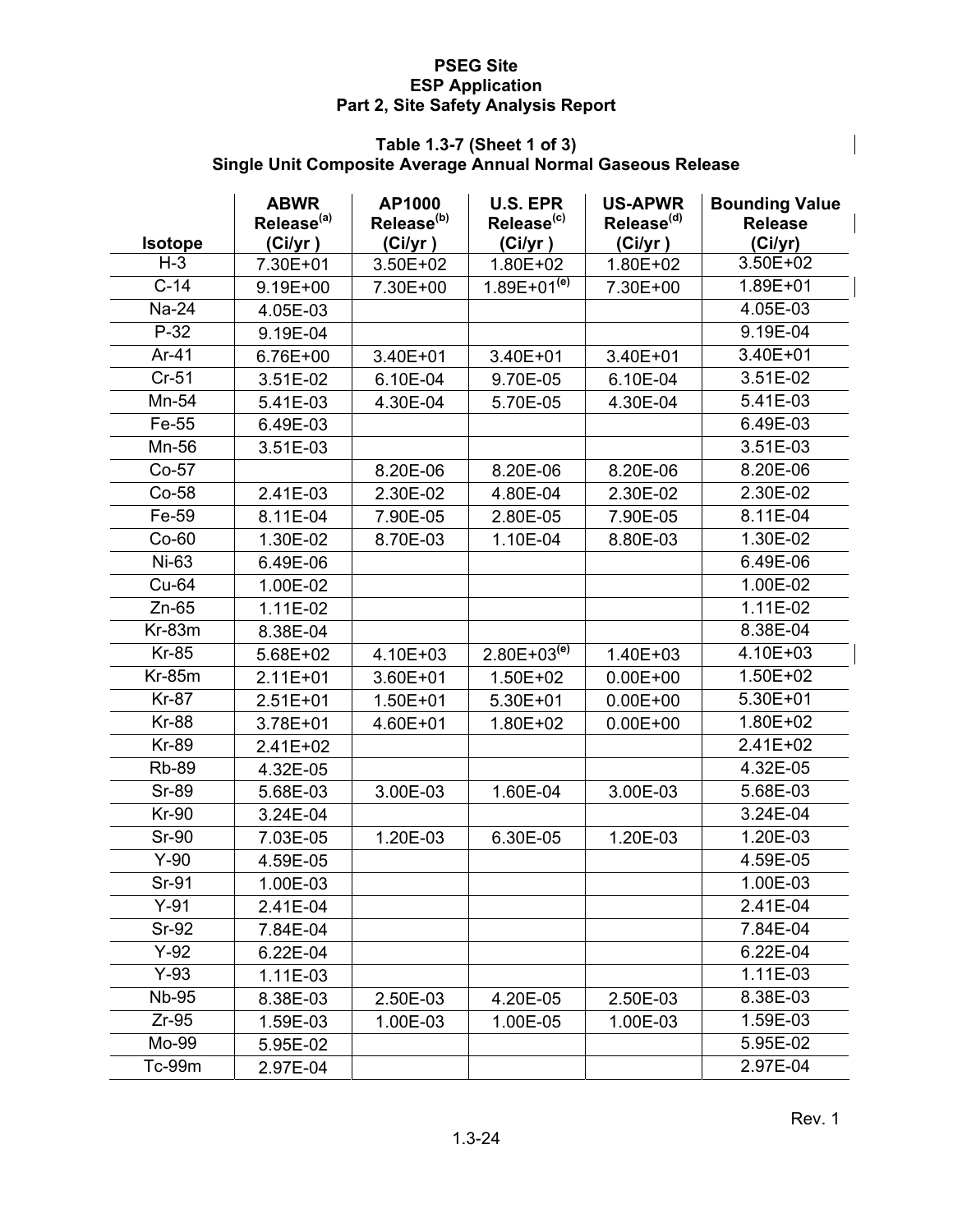#### **Table 1.3-7 (Sheet 2 of 3) Single Unit Composite Average Annual Normal Gaseous Release**

|                | <b>ABWR</b><br>Release <sup>(a)</sup> | AP1000<br>Release <sup>(b)</sup> | <b>U.S. EPR</b><br>Release <sup>(c)</sup> | <b>US-APWR</b><br>Release <sup>(d)</sup> | <b>Bounding Value</b><br><b>Release</b> |
|----------------|---------------------------------------|----------------------------------|-------------------------------------------|------------------------------------------|-----------------------------------------|
| <b>Isotope</b> | (Ci/yr)                               | (Ci/yr)                          | (Ci/yr)                                   | (Ci/yr)                                  | (Ci/yr)                                 |
| Ru-103         | 3.51E-03                              | 8.00E-05                         | 1.70E-05                                  | 8.00E-05                                 | 3.51E-03                                |
| Rh-103m        | 1.11E-04                              |                                  |                                           |                                          | 1.11E-04                                |
| Rh-106         | 1.89E-05                              |                                  |                                           |                                          | 1.89E-05                                |
| Ru-106         | 1.89E-05                              | 7.80E-05                         | 7.80E-07                                  | 7.80E-05                                 | 7.80E-05                                |
| Ag-110m        | 2.00E-06                              |                                  |                                           |                                          | 2.00E-06                                |
| Sb-124         | 1.81E-04                              |                                  |                                           |                                          | 1.81E-04                                |
| Sb-125         |                                       | 6.10E-05                         | 6.10E-07                                  | 6.10E-05                                 | 6.10E-05                                |
| Te-129m        | 2.19E-04                              |                                  |                                           |                                          | 2.19E-04                                |
| $I - 131$      | 2.59E-01                              | 1.20E-01                         | 8.80E-03                                  | 4.20E-03                                 | 2.59E-01                                |
| Te-131m        | 7.57E-05                              |                                  |                                           |                                          | 7.57E-05                                |
| Xe-131m        | $5.14E + 01$                          | 1.80E+03                         | $2.70E + 03^{(e)}$                        | 2.60E+02                                 | 2.70E+03                                |
| $I - 132$      | 2.19E+00                              | 4.00E-01                         |                                           |                                          | 2.19E+00                                |
| Te-132         | 1.89E-05                              |                                  |                                           |                                          | 1.89E-05                                |
| $I-133$        | 1.70E+00                              |                                  | 3.20E-02                                  | 6.40E-02                                 | 1.70E+00                                |
| Xe-133         | 2.41E+03                              | 4.60E+03                         | $7.20E+03^{(e)}$                          | $0.00E + 00$                             | 7.20E+03                                |
| Xe-133m        | 8.65E-02                              | 8.70E+01                         | $1.70E+02^{(e)}$                          | 2.00E+00                                 | 1.70E+02                                |
| Cs-134         | 6.22E-03                              | 2.30E-03                         | 4.80E-05                                  | 2.30E-03                                 | 6.22E-03                                |
| $I - 134$      | 3.78E+00                              |                                  |                                           |                                          | 3.78E+00                                |
| $I-135$        | 2.41E+00                              |                                  |                                           |                                          | $2.41E+00$                              |
| Xe-135         | 4.59E+02                              | 3.30E+02                         | $1.20E + 03$                              | 2.00E+00                                 | 1.20E+03                                |
| Xe-135m        | 4.05E+02                              | 7.00E+00                         | 1.40E+01                                  | 4.00E+00                                 | 4.05E+02                                |
| Cs-136         | 5.95E-04                              | 8.50E-05                         | 3.30E-05                                  | 8.50E-05                                 | 5.95E-04                                |
| Cs-137         | 9.46E-03                              | 3.60E-03                         | 9.00E-05                                  | 3.60E-03                                 | 9.46E-03                                |
| Xe-137         | 5.14E+02                              |                                  | $0.00E + 00$                              | 4.00E+00                                 | $5.14E + 02$                            |
| <b>Ba-137m</b> |                                       |                                  |                                           | 3.60E-03                                 | 3.60E-03                                |
| Cs-138         | 1.70E-04                              |                                  |                                           |                                          | 1.70E-04                                |
| Xe-138         | 4.32E+02                              | $6.00E + 00$                     | 1.20E+01                                  | 1.00E+00                                 | 4.32E+02                                |
| Xe-139         | 4.05E-04                              |                                  |                                           |                                          | 4.05E-04                                |
| Ba-140         | 2.70E-02                              | 4.20E-04                         | 4.20E-06                                  | 4.20E-04                                 | 2.70E-02                                |
| La-140         | 1.81E-03                              |                                  |                                           |                                          | 1.81E-03                                |
| Ce-141         | 9.19E-03                              | 4.20E-05                         | 1.30E-05                                  | 4.20E-05                                 | 9.19E-03                                |
| Ce-144         | 1.89E-05                              |                                  |                                           |                                          | 1.89E-05                                |
| Pr-144         | 1.89E-05                              |                                  |                                           |                                          | 1.89E-05                                |
| W-187          | 1.89E-04                              |                                  |                                           |                                          | 1.89E-04                                |
| Np-239         | 1.19E-02                              |                                  |                                           |                                          | 1.19E-02                                |
| Total w/o H-3  | 5.19E+03                              | $1.11E + 04$                     | $1.45E+04^{(e)}$                          | $1.71E + 03$                             | $1.74E + 04$                            |
| Total w/ H-3   | 5.26E+03                              | 1.14E+04                         | $1.47E + 04^{(e)}$                        | 1.89E+03                                 | 1.78E+04                                |

Rev.  $1<sup>1</sup>$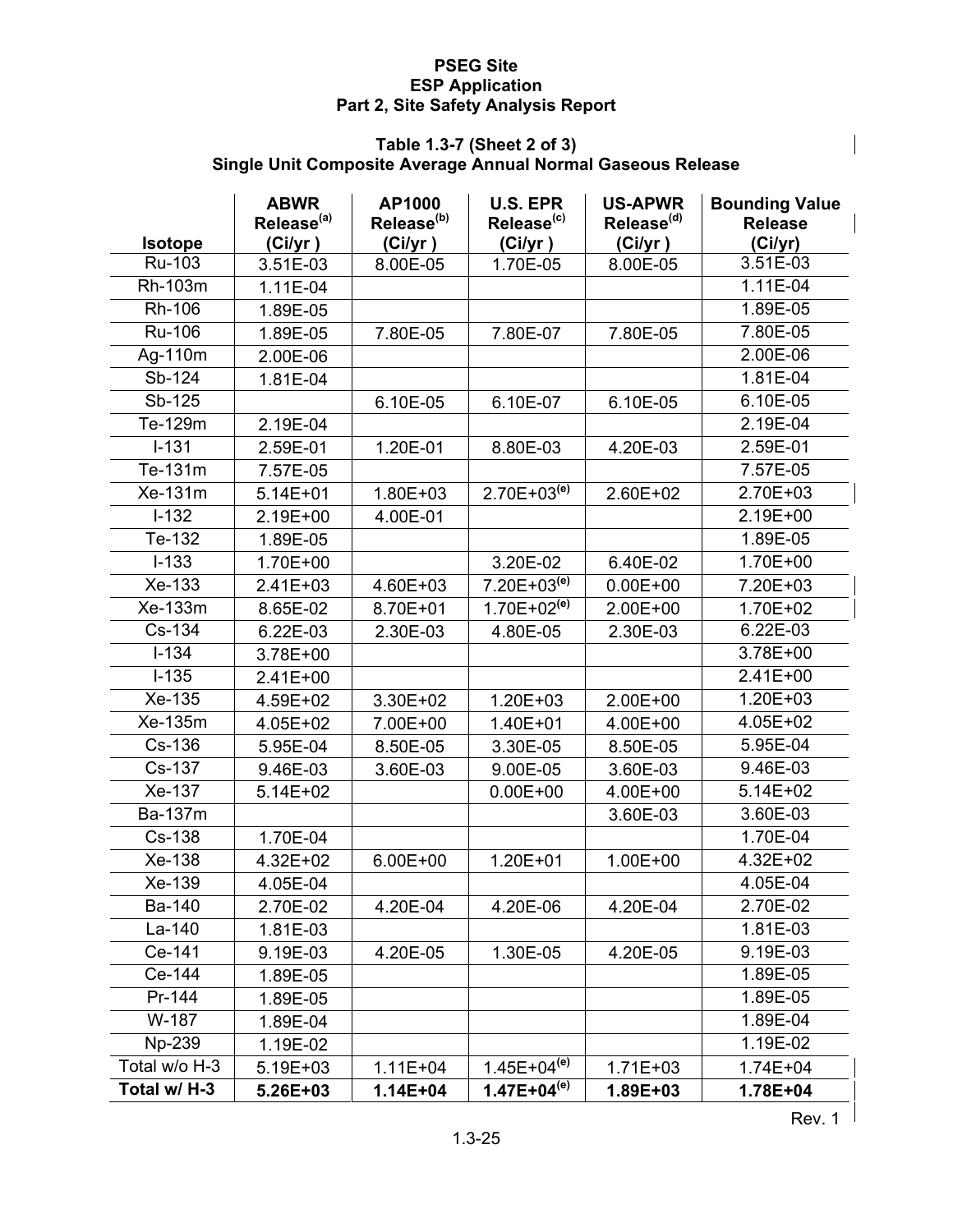#### **Table 1.3-7 (Sheet 3 of 3) Single Unit Composite Average Annual Normal Gaseous Release**

Notes:

- a) The annual average normal gaseous release from the ABWR for each isotope was provided by Toshiba America Nuclear Energy (TANE) Corporation in a letter dated June 11, 2009 and by GE Hitachi (GEH) in a letter dated March 4, 2009.
- b) The annual average normal gaseous release from the AP1000 for each isotope was provided by Westinghouse Electric Company (WEC) in letters dated March 9, 2009 and March 11, 2009.
- c) The annual average normal gaseous release from the U.S. EPR for each isotope was provided by AREVA NP, Inc. in a letter dated March 9, 2009, except for specific isotopes identified by footnote e) below.
- d) The annual average normal gaseous release from the US-APWR for each isotope was provided by Mitsubishi Nuclear Energy Systems (MNES) in a letter dated March 9, 2009.
- e) The annual average normal gaseous release for the U.S. EPR for this isotope was obtained from the Bell Bend Nuclear Power Plant (BBNPP) Final Safety Analysis Report (FSAR), Revision 2.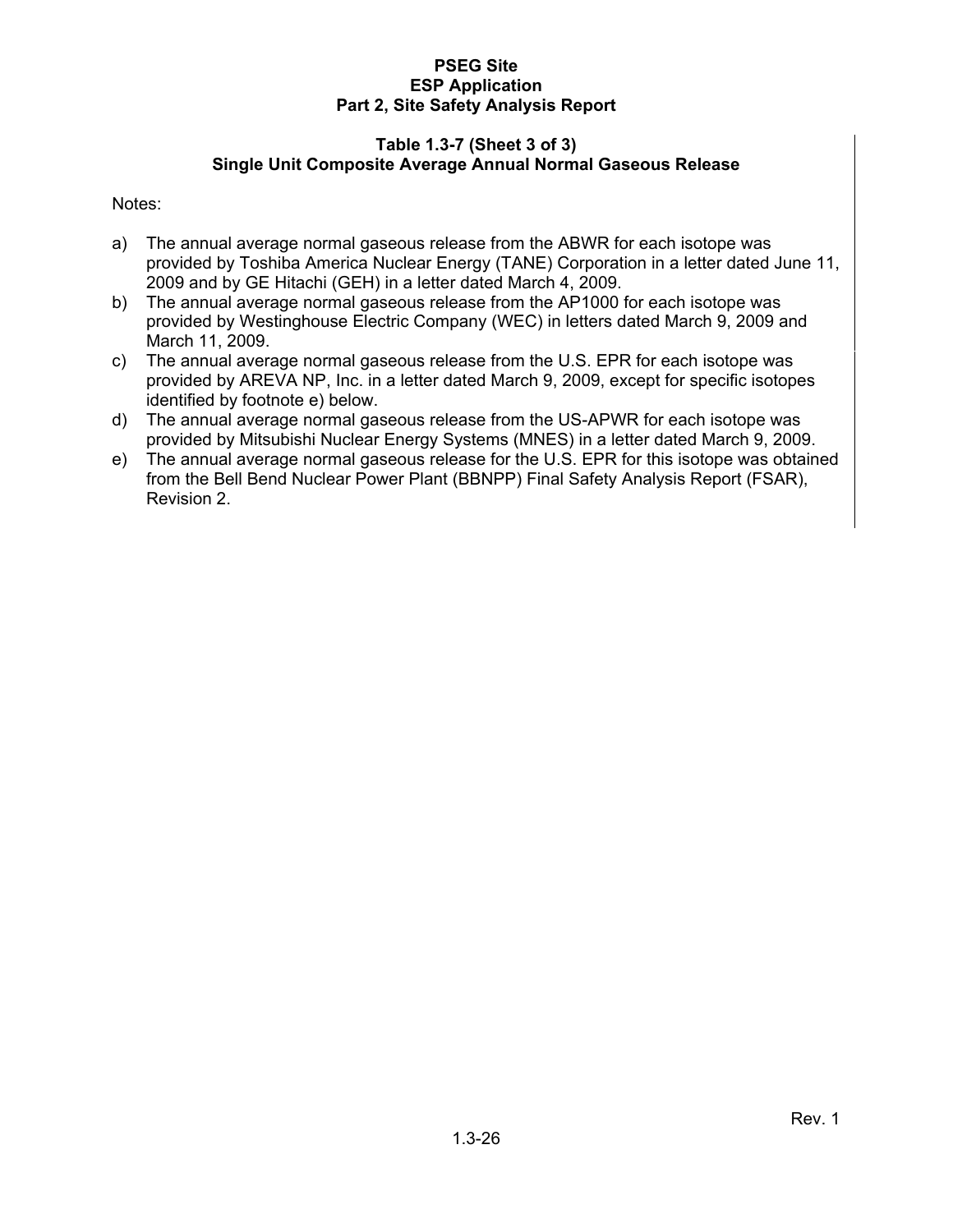#### **Table 1.3-8 (Sheet 1 of 2) Single Unit Composite Average Annual Normal Liquid Release**

| <b>Isotope</b> | <b>ABWR</b><br><b>Release</b><br>(Ci/yr) | AP1000<br><b>Release</b><br>(Ci/yr) | <b>U.S. EPR</b><br><b>Release</b><br>(Ci/yr) | <b>US-APWR</b><br><b>Release</b><br>(Ci/yr) | <b>Bounding Value</b><br><b>Release</b><br>(Ci/yr) |
|----------------|------------------------------------------|-------------------------------------|----------------------------------------------|---------------------------------------------|----------------------------------------------------|
| $H-3$          | 8.00E+00                                 | $1.01E + 03$                        | 1.66E+03                                     | $1.60E + 03$                                | 1.66E+03                                           |
| $C-14$         | $0.00E + 00$                             |                                     |                                              |                                             | $0.00E + 00$                                       |
| Na-24          | 5.05E-03                                 | 1.63E-03                            | 6.10E-03                                     | 4.70E-03                                    | 6.10E-03                                           |
| $P-32$         | 5.68E-04                                 |                                     |                                              | 1.80E-04                                    | 5.68E-04                                           |
| $Cr-51$        | 1.70E-02                                 | 1.85E-03                            | 1.00E-03                                     | 6.00E-03                                    | 1.70E-02                                           |
| Mn-54          | 3.97E-03                                 | 1.30E-03                            | 5.40E-04                                     | 4.50E-03                                    | 4.50E-03                                           |
| Fe-55          | 9.46E-03                                 | 1.00E-03                            | 4.10E-04                                     | 7.70E-03                                    | 9.46E-03                                           |
| $Co-56$        | $0.00E + 00$                             |                                     |                                              |                                             | $0.00E + 00$                                       |
| Mn-56          | 2.04E-03                                 |                                     |                                              |                                             | 2.04E-03                                           |
| $Co-57$        | $0.00E + 00$                             |                                     |                                              |                                             | $0.00E + 00$                                       |
| $Co-58$        | 8.38E-03                                 | 3.36E-03                            | 1.50E-03                                     | 9.80E-03                                    | 9.80E-03                                           |
| Fe-59          | 2.23E-03                                 | 2.00E-04                            | 1.00E-04                                     | 2.30E-03                                    | 2.30E-03                                           |
| $Co-60$        | 1.54E-02                                 | 4.40E-04                            | 1.80E-04                                     | 1.40E-02                                    | 1.54E-02                                           |
| Ni-63          | 1.70E-03                                 |                                     |                                              | 1.70E-03                                    | 1.70E-03                                           |
| Cu-64          | 1.26E-02                                 |                                     |                                              |                                             | 1.26E-02                                           |
| $Zn-65$        | 4.41E-04                                 | 4.10E-04                            | 1.70E-04                                     | 2.20E-04                                    | 4.41E-04                                           |
| <b>Br-84</b>   |                                          | 2.00E-05                            |                                              |                                             | 2.00E-05                                           |
| <b>Rb-88</b>   |                                          | 2.70E-04                            |                                              | 2.80E-02                                    | 2.80E-02                                           |
| <b>Rb-89</b>   | $0.00E + 00$                             |                                     |                                              |                                             | $0.00E + 00$                                       |
| <b>Sr-89</b>   | 3.14E-04                                 | 1.00E-04                            | 5.00E-05                                     | 1.50E-04                                    | 3.14E-04                                           |
| <b>Sr-90</b>   | 2.68E-05                                 | 1.00E-05                            |                                              | 1.80E-05                                    | 2.68E-05                                           |
| $Y-90$         | $0.00E + 00$                             |                                     |                                              |                                             | $0.00E + 00$                                       |
| Sr-91          | 1.25E-03                                 | 2.00E-05                            | 8.00E-05                                     | 6.80E-05                                    | 1.25E-03                                           |
| $Y-91$         | 2.35E-04                                 |                                     |                                              | 9.00E-05                                    | 2.35E-04                                           |
| $Y-91m$        |                                          | 1.00E-05                            | 5.00E-05                                     | 4.40E-05                                    | 5.00E-05                                           |
| $Sr-92$        | 4.43E-04                                 |                                     |                                              |                                             | 4.43E-04                                           |
| $Y-92$         | 1.69E-03                                 |                                     |                                              |                                             | 1.69E-03                                           |
| $Y-93$         | 1.36E-03                                 | 9.00E-05                            | 3.60E-04                                     | 2.90E-04                                    | 1.36E-03                                           |
| Nb-95          | 3.14E-04                                 | 2.10E-04                            | 1.00E-04                                     | 2.00E-03                                    | 2.00E-03                                           |
| $Zr-95$        | 1.11E-03                                 | 2.30E-04                            | 1.30E-04                                     | 1.30E-03                                    | 1.30E-03                                           |
| Mo-99          | 2.61E-03                                 | 5.70E-04                            | 1.80E-03                                     | 1.70E-03                                    | 2.61E-03                                           |
| Tc-99m         | 5.68E-03                                 | 5.50E-04                            | 1.70E-03                                     | 1.70E-03                                    | 5.68E-03                                           |
| Ru-103         | 3.27E-04                                 | 4.93E-03                            | 2.50E-03                                     | 3.40E-03                                    | 4.93E-03                                           |
| Rh-103m        | $0.00E + 00$                             | 4.93E-03                            | 2.50E-03                                     | 3.10E-03                                    | 4.93E-03                                           |
| Rh-106         | $0.00E + 00$                             | 7.35E-02                            | 3.10E-02                                     | 3.90E-02                                    | 7.35E-02                                           |
| Ru-106         | 8.89E-03                                 | 7.35E-02                            | 3.10E-02                                     | 4.70E-02                                    | 7.35E-02                                           |
| Ag-110         |                                          | 1.40E-04                            | 6.00E-05                                     | 7.20E-05                                    | 1.40E-04                                           |

Rev. 1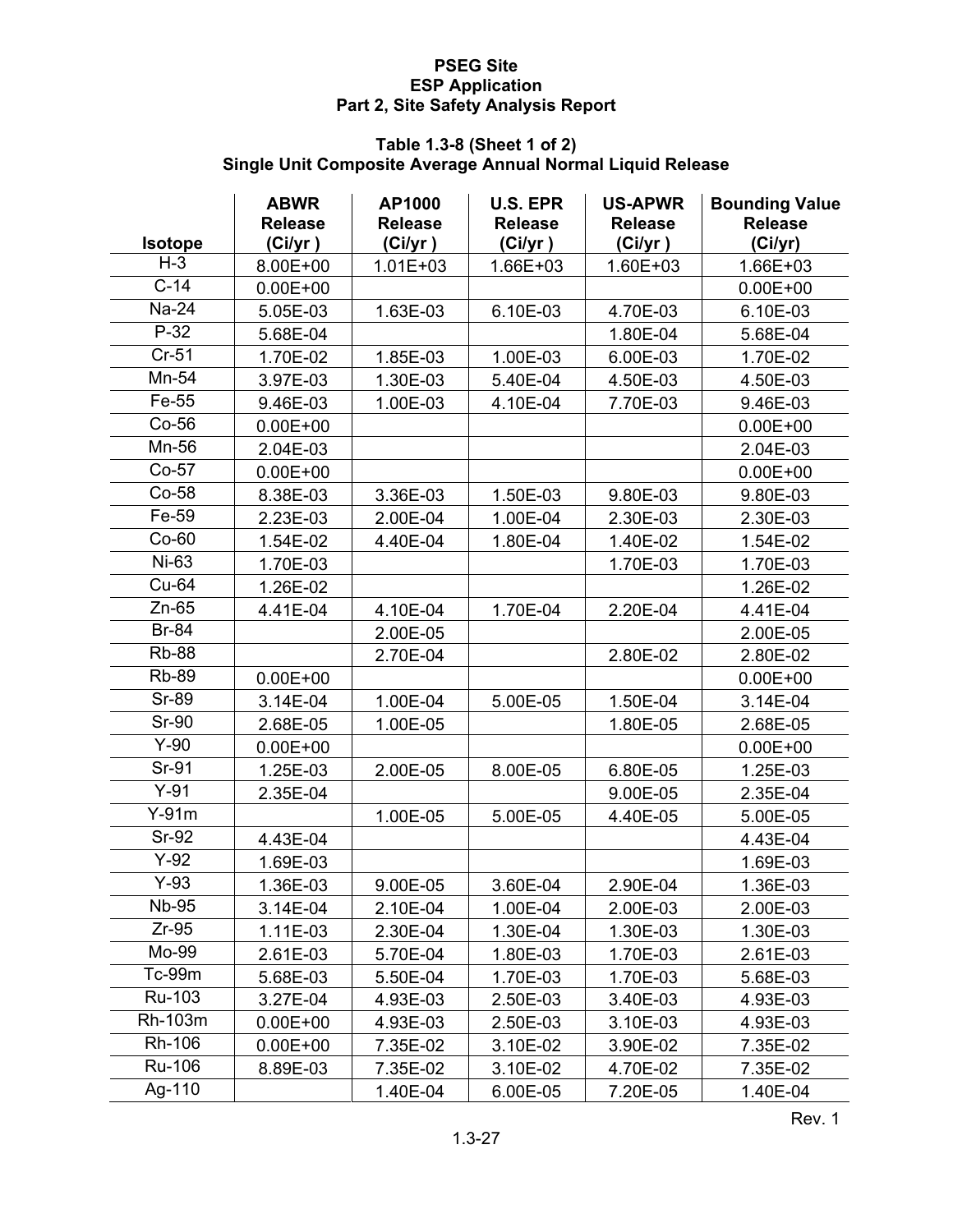#### **Table 1.3-8 (Sheet 2 of 2) Single Unit Composite Average Annual Normal Liquid Release**

| <b>Isotope</b> | <b>ABWR</b><br><b>Release</b> | AP1000<br><b>Release</b> | <b>U.S. EPR</b><br><b>Release</b> | <b>US-APWR</b><br><b>Release</b> | <b>Bounding Value</b><br><b>Release</b> |
|----------------|-------------------------------|--------------------------|-----------------------------------|----------------------------------|-----------------------------------------|
| Ag-110m        | (Ci/yr)                       | (Ci/yr)<br>1.05E-03      | (Ci/yr)<br>4.40E-04               | (Ci/yr)<br>1.80E-03              | (Ci/yr)<br>1.80E-03                     |
| Sb-124         |                               |                          |                                   | 4.30E-04                         | 4.30E-04                                |
| Te-129         |                               | 1.50E-04                 | 4.00E-05                          | 3.10E-04                         | 3.10E-04                                |
| Te-129m        | 8.43E-05                      | 1.20E-04                 |                                   | 7.80E-05                         | 1.20E-04                                |
| $I - 131$      |                               |                          | 6.00E-05                          |                                  |                                         |
| Te-131         | 9.05E-03                      | 1.41E-02                 | 3.40E-02                          | 2.00E-03                         | 3.40E-02                                |
| Te-131m        |                               | 3.00E-05                 | 6.00E-05                          | 7.60E-05                         | 7.60E-05                                |
| $I-132$        | 8.38E-05                      | 9.00E-05                 | 3.10E-04                          | 2.50E-04                         | 3.10E-04                                |
| Te-132         | 1.93E-03                      | 1.64E-03                 | 1.20E-03                          | 3.10E-04                         | 1.93E-03                                |
|                | 1.35E-05                      | 2.40E-04                 | 4.80E-04                          | 4.70E-04                         | 4.80E-04                                |
| $I-133$        | 3.73E-02                      | 6.70E-03                 | 3.50E-02                          | 8.10E-04                         | 3.73E-02                                |
| Cs-134         | 1.13E-02                      | 9.93E-03                 | 2.60E-03                          | 1.20E-02                         | 1.20E-02                                |
| $I - 134$      | 1.14E-04                      | 8.10E-04                 |                                   | 8.90E-05                         | 8.10E-04                                |
| $I-135$        | 1.09E-02                      | 4.97E-03                 | 1.50E-02                          | 7.80E-04                         | 1.50E-02                                |
| Cs-136         | 7.51E-04                      | 6.30E-04                 | 3.10E-04                          | 2.20E-02                         | 2.20E-02                                |
| Cs-137         | 1.78E-02                      | 1.33E-02                 | 3.50E-03                          | 1.80E-02                         | 1.80E-02                                |
| Ba-137m        |                               | 1.25E-02                 | 3.30E-03                          | 4.60E-04                         | 1.25E-02                                |
| Cs-138         | 8.00E-07                      |                          |                                   |                                  | 8.00E-07                                |
| <b>Ba-140</b>  | 1.68E-03                      | 5.52E-03                 | 4.20E-03                          | 5.80E-03                         | 5.80E-03                                |
| La-140         | $0.00E + 00$                  | 7.43E-03                 | 7.60E-03                          | 8.00E-03                         | 8.00E-03                                |
| Ce-141         | 2.97E-04                      | 9.00E-05                 | 5.00E-05                          | 2.90E-04                         | 2.97E-04                                |
| Ce-143         |                               | 1.90E-04                 | 6.10E-04                          | 5.00E-04                         | 6.10E-04                                |
| Pr-143         | 8.11E-05                      | 1.30E-04                 | 5.00E-05                          | 7.90E-05                         | 1.30E-04                                |
| Ce-144         | 3.89E-03                      | 3.16E-03                 | 1.30E-03                          | 5.60E-03                         | 5.60E-03                                |
| Pr-144         |                               | 3.16E-03                 | 1.30E-03                          | 1.70E-03                         | 3.16E-03                                |
| Nd-147         | 2.00E-06                      |                          |                                   |                                  | 2.00E-06                                |
| W-187          | 2.23E-04                      | 1.30E-04                 | 4.60E-04                          | 3.50E-04                         | 4.60E-04                                |
| Np-239         | 9.49E-03                      | 2.40E-04                 | 5.80E-04                          | 5.30E-04                         | 9.49E-03                                |
| Other          |                               | 2.00E-05                 | 2.00E-05                          | 1.20E-05                         | 2.00E-05                                |
| Total w/o H-3  | 2.08E-01                      | 2.56E-01                 | 1.94E-01                          | 2.62E-01                         | 4.75E-01                                |
| Total w/ H-3   | 8.21E+00                      | $1.01E + 03$             | 1.66E+03                          | 1.60E+03                         | 1.66E+03                                |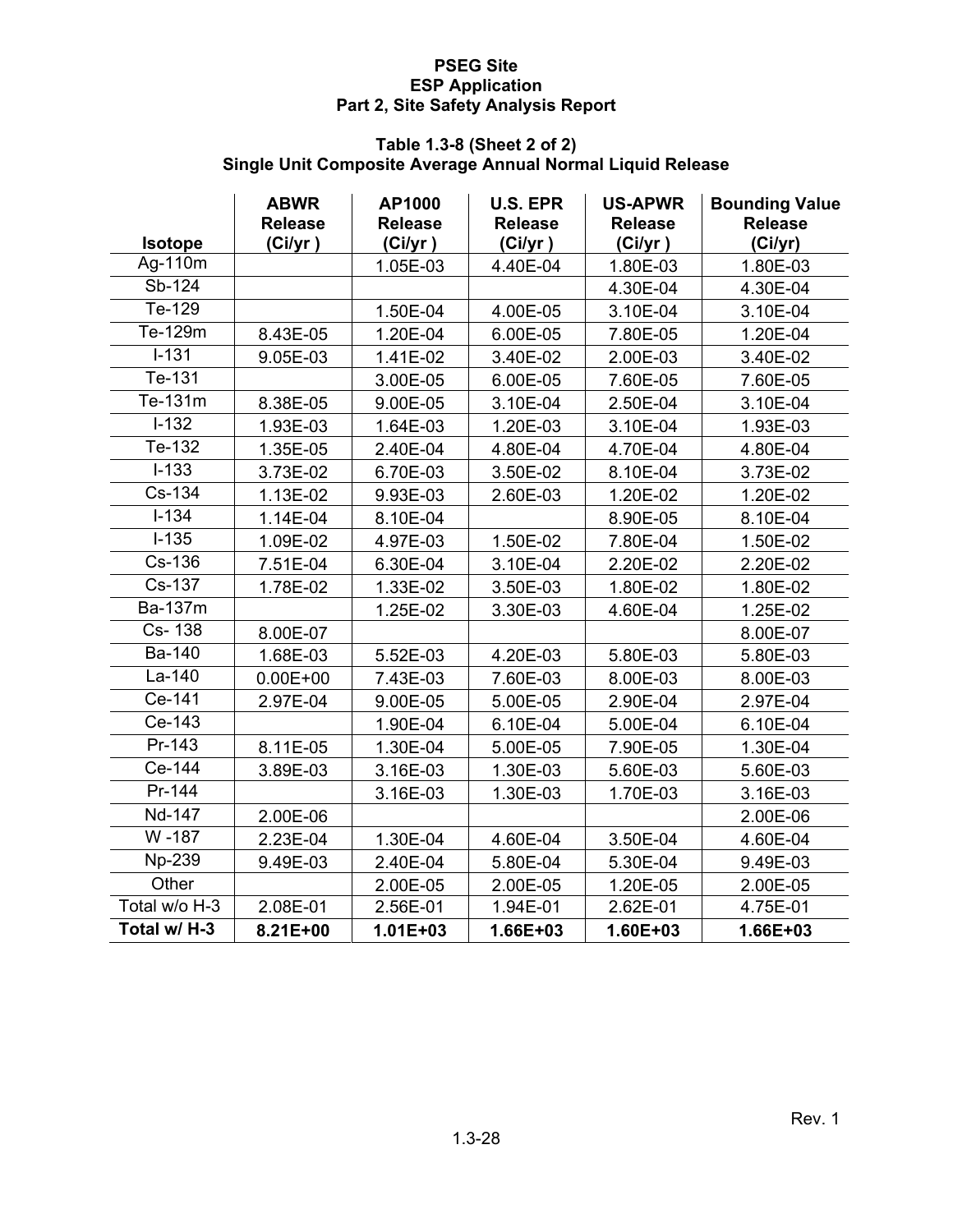# **Table 1.3-9 (Sheet 1 of 3)**

|              |                     |                               |                        | Liquid-Containing Tank Failure Radionuclide Concentrations |                  |                 |
|--------------|---------------------|-------------------------------|------------------------|------------------------------------------------------------|------------------|-----------------|
|              |                     |                               |                        |                                                            |                  | <b>Bounding</b> |
|              | ABWR <sup>(a)</sup> |                               | AP-1000 <sup>(b)</sup> | $US-APWR^{(c)}$                                            | U.S. $EPR^{(d)}$ | <b>Value</b>    |
| Radionuclide | (MBq)               | $(\mu$ Ci/cc <sup>(e)</sup> ) | (µCi/cc)               | (µCi/cc)                                                   | (µCi/cc)         | (µCi/cc)        |
| <b>Br-82</b> |                     |                               |                        | 3.50E-03                                                   |                  | 3.50E-03        |
| <b>Br-83</b> |                     |                               |                        | 2.40E-02                                                   | 3.20E-02         | 3.20E-02        |
| <b>Br-84</b> |                     |                               |                        | 1.10E-02                                                   | 1.70E-02         | 1.70E-02        |
| <b>Br-85</b> |                     |                               |                        |                                                            | 2.00E-03         | 2.00E-03        |
| Rb-86m       |                     |                               |                        |                                                            | 3.00E-07         | 3.00E-07        |
| <b>Rb-86</b> |                     |                               |                        | 1.10E-02                                                   | 1.90E-03         | 1.10E-02        |
| <b>Rb-88</b> |                     |                               | 1.50E+00               | 1.40E+00                                                   | 1.00E+00         | 1.50E+00        |
| <b>Rb-89</b> | 2.80E+02            | 8.41E-05                      | 6.90E-02               | 2.50E-02                                                   | 4.70E-02         | 6.90E-02        |
| <b>Sr-89</b> | 5.10E+03            | 1.53E-03                      | 1.10E-04               | 8.30E-04                                                   | 6.40E-04         | 1.53E-03        |
| <b>Sr-90</b> | 4.20E+02            | 1.26E-04                      |                        | 5.40E-05                                                   | 3.30E-05         | 1.26E-04        |
| Sr-91        | 7.00E+03            | 2.10E-03                      |                        | $\overline{4.70E-04}$                                      | 1.00E-03         | 2.10E-03        |
| <b>Sr-92</b> | 5.30E+03            | 1.59E-03                      |                        | 2.20E-04                                                   | 1.70E-04         | 1.59E-03        |
| $Y-90$       | 4.20E+02            | 1.26E-04                      |                        | 1.80E-04                                                   | 7.70E-06         | 1.80E-04        |
| $Y-91m$      |                     |                               |                        | 2.70E-04                                                   | 5.20E-04         | 5.20E-04        |
| $Y-91$       | 2.00E+03            | 6.01E-04                      |                        | 1.30E-04                                                   | 8.10E-05         | 6.01E-04        |
| $Y-92$       | 4.10E+03            | $1.23E-03$                    |                        | 2.10E-04                                                   | 1.40E-04         | 1.23E-03        |
| $Y-93$       | 6.80E+03            | 2.04E-03                      |                        | 9.00E-05                                                   | 6.50E-05         | 2.04E-03        |
| $Zr-95$      | 4.10E+02            | 1.23E-04                      |                        | 1.60E-04                                                   | 9.30E-05         | 1.60E-04        |
| $Zr-97$      |                     |                               |                        |                                                            | 6.70E-05         | 6.70E-05        |
| <b>Nb-95</b> | 3.70E+02            | 1.11E-04                      |                        | 1.80E-04                                                   | 9.40E-05         | 1.80E-04        |
| Mo-99        | 2.00E+04            | 6.01E-03                      | 2.10E-01               | 1.80E-01                                                   | 1.10E-01         | 2.10E-01        |
| Mo-101       |                     |                               |                        | 5.00E-03                                                   |                  | 5.00E-03        |
| Tc-99m       | 2.00E+04            | 6.01E-03                      |                        | 1.10E-01                                                   | 4.60E-02         | 1.10E-01        |
| Ru-103       | 9.70E+02            | 2.91E-04                      |                        | 1.30E-04                                                   | 7.80E-05         | 2.91E-04        |
| Ru-105       |                     |                               |                        |                                                            | 9.50E-05         | 9.50E-05        |
| Ru-106       | 1.80E+02            | 5.41E-05                      |                        | 4.70E-05                                                   | 2.70E-05         | 5.41E-05        |
| Rh-103m      | 9.70E+02            | 2.91E-04                      |                        |                                                            | 6.80E-05         | 2.91E-04        |
| Rh-105       |                     |                               |                        |                                                            | 4.40E-05         | 4.40E-05        |
| Rh-106       | 1.80E+02            | 5.41E-05                      |                        |                                                            | 2.70E-05         | 5.41E-05        |
| Ag-110m      | 5.80E+01            | 1.74E-05                      |                        | 4.30E-07                                                   | 2.00E-07         | 1.74E-05        |
| Ag-110       |                     |                               |                        |                                                            | 1.10E-08         | 1.10E-08        |
| Sb-125       |                     |                               |                        |                                                            | 8.00E-07         | 8.00E-07        |
| Sb-127       |                     |                               |                        |                                                            | 5.00E-06         | 5.00E-06        |
| Sb-129       |                     |                               |                        |                                                            | 6.80E-06         | 6.80E-06        |
| Te-125m      |                     |                               |                        | 1.90E-04                                                   |                  | 1.90E-04        |
| Te-127m      |                     |                               |                        | 7.50E-04                                                   | 4.40E-04         | 7.50E-04        |
| Te-127       |                     |                               |                        |                                                            | 2.20E-03         | 2.20E-03        |
| Te-129m      | 1.80E+03            | 5.41E-04                      |                        | 2.50E-03                                                   | 1.50E-03         | 2.50E-03        |
| Te-129       |                     |                               |                        | 2.00E-03                                                   | 2.40E-03         | 2.40E-03        |
| Te-131m      | 4.60E+02            | 1.38E-04                      |                        | 6.30E-03                                                   | 3.70E-03         | 6.30E-03        |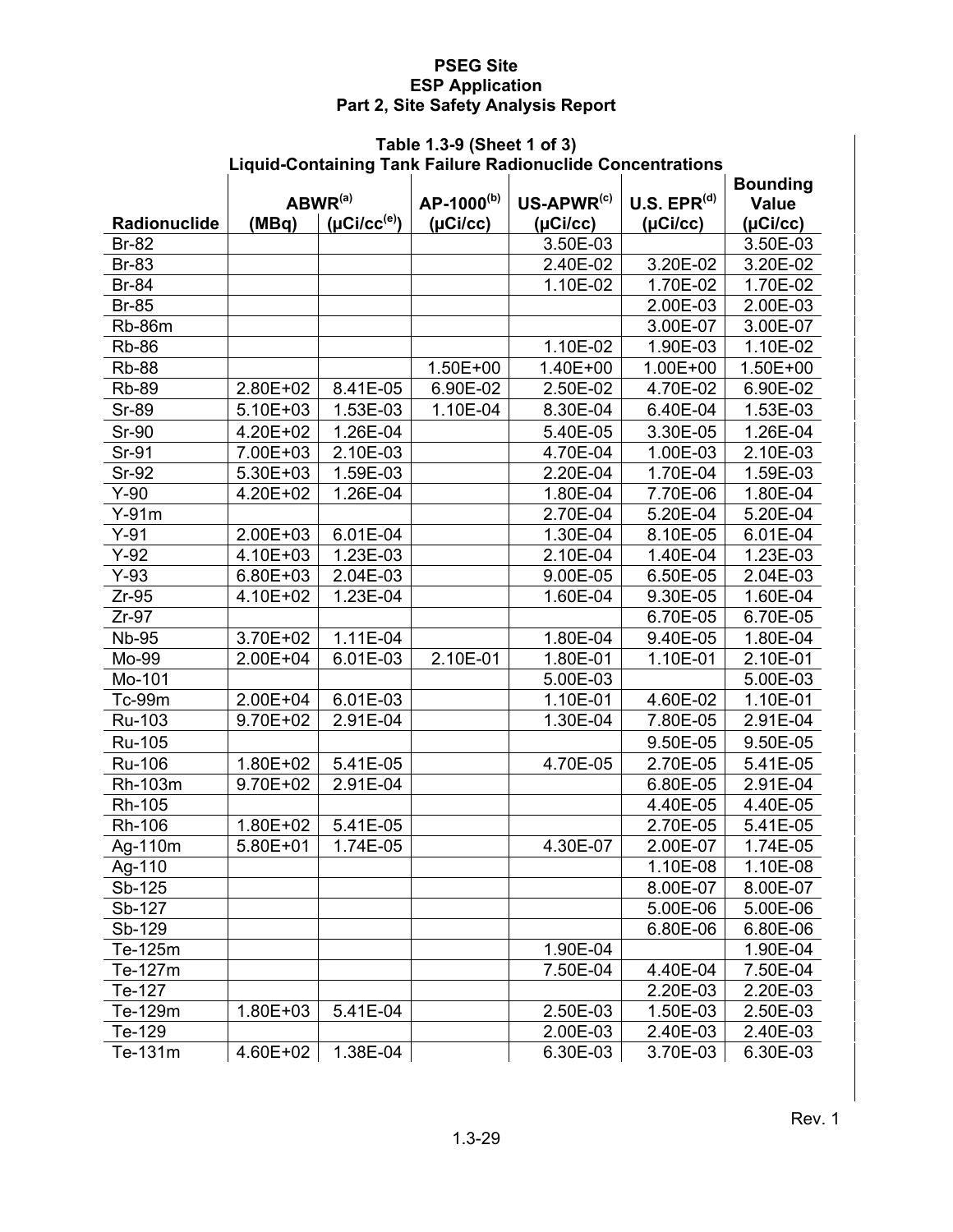#### **Table 1.3-9 (Sheet 2 of 3) Liquid-Containing Tank Failure Radionuclide Concentrations**

| <b>Bounding</b><br>U.S. EPR <sup>(d)</sup><br>ABWR <sup>(a)</sup><br>AP-1000 <sup>(b)</sup><br>$US-APWR^{(c)}$<br><b>Value</b><br>$(\mu$ Ci/cc <sup>(e)</sup> )<br>(µCi/cc)<br>Radionuclide<br>(MBq)<br>(µCi/cc)<br>(µCi/cc)<br>(µCi/cc)<br>2.20E-03<br>2.60E-03<br>Te-131<br>2.60E-03<br>3.30E-05<br>Te-132<br>1.10E+02<br>7.00E-02<br>4.10E-02<br>7.00E-02<br>4.30E-03<br>4.30E-03<br>Te-133m<br>6.70E-03<br>Te-134<br>7.60E-03<br>7.60E-03<br>$I-129$<br>4.60E-08<br>4.60E-08<br>$I-130$<br>2.70E-02<br>5.00E-02<br>5.00E-02<br>$I-131$<br>$1.20E + 05$<br>3.60E-02<br>7.10E-02<br>6.70E-01<br>7.40E-01<br>7.40E-01<br>$I-132$<br>3.70E-01<br>3.70E-01<br>1.70E+04<br>5.11E-03<br>9.30E-02<br>2.90E-01 |
|-----------------------------------------------------------------------------------------------------------------------------------------------------------------------------------------------------------------------------------------------------------------------------------------------------------------------------------------------------------------------------------------------------------------------------------------------------------------------------------------------------------------------------------------------------------------------------------------------------------------------------------------------------------------------------------------------------------|
|                                                                                                                                                                                                                                                                                                                                                                                                                                                                                                                                                                                                                                                                                                           |
|                                                                                                                                                                                                                                                                                                                                                                                                                                                                                                                                                                                                                                                                                                           |
|                                                                                                                                                                                                                                                                                                                                                                                                                                                                                                                                                                                                                                                                                                           |
|                                                                                                                                                                                                                                                                                                                                                                                                                                                                                                                                                                                                                                                                                                           |
|                                                                                                                                                                                                                                                                                                                                                                                                                                                                                                                                                                                                                                                                                                           |
|                                                                                                                                                                                                                                                                                                                                                                                                                                                                                                                                                                                                                                                                                                           |
|                                                                                                                                                                                                                                                                                                                                                                                                                                                                                                                                                                                                                                                                                                           |
|                                                                                                                                                                                                                                                                                                                                                                                                                                                                                                                                                                                                                                                                                                           |
|                                                                                                                                                                                                                                                                                                                                                                                                                                                                                                                                                                                                                                                                                                           |
|                                                                                                                                                                                                                                                                                                                                                                                                                                                                                                                                                                                                                                                                                                           |
| $I-133$<br>$1.10E + 05$<br>3.30E-02<br>1.30E-01<br>1.10E+00<br>1.30E+00<br>1.30E+00                                                                                                                                                                                                                                                                                                                                                                                                                                                                                                                                                                                                                       |
| $I-134$<br>1.10E+04<br>3.30E-03<br>2.20E-02<br>1.50E-01<br>2.40E-01<br>2.40E-01                                                                                                                                                                                                                                                                                                                                                                                                                                                                                                                                                                                                                           |
| $I-135$<br>5.20E+04<br>1.56E-02<br>7.80E-02<br>6.40E-01<br>7.90E-01<br>7.90E-01                                                                                                                                                                                                                                                                                                                                                                                                                                                                                                                                                                                                                           |
| Cs-132<br>2.20E-03<br>2.20E-03                                                                                                                                                                                                                                                                                                                                                                                                                                                                                                                                                                                                                                                                            |
| Cs-134<br>1.70E-01<br>2.00E+00<br>1.60E+03<br>4.80E-04<br>6.90E-01<br>2.00E+00                                                                                                                                                                                                                                                                                                                                                                                                                                                                                                                                                                                                                            |
| 2.40E-03<br>Cs-135m<br>2.40E-03                                                                                                                                                                                                                                                                                                                                                                                                                                                                                                                                                                                                                                                                           |
| Cs-136<br>6.00E+02<br>1.80E-04<br>$1.00E + 00$<br>2.50E-01<br>5.30E-02<br>1.00E+00                                                                                                                                                                                                                                                                                                                                                                                                                                                                                                                                                                                                                        |
| Cs-137<br>1.32E-03<br>5.00E-01<br>1.20E+00<br>4.40E+03<br>1.20E+00<br>1.10E-01                                                                                                                                                                                                                                                                                                                                                                                                                                                                                                                                                                                                                            |
| 2.20E-01<br>3.70E-01<br>Cs-138<br>$1.20E + 03$<br>3.60E-04<br>3.70E-01<br>2.60E-01                                                                                                                                                                                                                                                                                                                                                                                                                                                                                                                                                                                                                        |
| Ba-137m<br>5.00E-01<br>8.00E+00<br>1.00E-01<br>8.00E+00                                                                                                                                                                                                                                                                                                                                                                                                                                                                                                                                                                                                                                                   |
| Ba-139<br>2.20E-02<br>2.20E-02                                                                                                                                                                                                                                                                                                                                                                                                                                                                                                                                                                                                                                                                            |
| Ba-140<br>1.30E+04<br>3.90E-03<br>9.80E-04<br>6.20E-04<br>3.90E-03                                                                                                                                                                                                                                                                                                                                                                                                                                                                                                                                                                                                                                        |
| 1.30E+04<br>3.90E-03<br>4.20E-04<br>1.60E-04<br>3.90E-03<br>La-140                                                                                                                                                                                                                                                                                                                                                                                                                                                                                                                                                                                                                                        |
| La-141<br>5.30E-05<br>5.30E-05                                                                                                                                                                                                                                                                                                                                                                                                                                                                                                                                                                                                                                                                            |
| La-142<br>3.10E-05<br>3.10E-05                                                                                                                                                                                                                                                                                                                                                                                                                                                                                                                                                                                                                                                                            |
| Ce-141<br>1.40E+03<br>4.20E-04<br>1.50E-04<br>4.20E-04<br>8.90E-05                                                                                                                                                                                                                                                                                                                                                                                                                                                                                                                                                                                                                                        |
| Ce-143<br>1.20E-04<br>7.60E-05<br>1.20E-04                                                                                                                                                                                                                                                                                                                                                                                                                                                                                                                                                                                                                                                                |
| 1.70E+02<br>5.11E-05<br>1.20E-04<br>Ce-144<br>1.20E-04<br>6.90E-05                                                                                                                                                                                                                                                                                                                                                                                                                                                                                                                                                                                                                                        |
| Pr-143<br>1.00E+02<br>3.00E-05<br>8.80E-05<br>8.80E-05                                                                                                                                                                                                                                                                                                                                                                                                                                                                                                                                                                                                                                                    |
| Pr-144<br>2.90E-03<br>6.90E-05<br>2.90E-03                                                                                                                                                                                                                                                                                                                                                                                                                                                                                                                                                                                                                                                                |
| Pm-147<br>1.30E-05<br>1.30E-05                                                                                                                                                                                                                                                                                                                                                                                                                                                                                                                                                                                                                                                                            |
| Nd-147<br>3.40E-05<br>3.40E-05                                                                                                                                                                                                                                                                                                                                                                                                                                                                                                                                                                                                                                                                            |
| 1.20E-06<br>1.20E-06<br>Eu-154                                                                                                                                                                                                                                                                                                                                                                                                                                                                                                                                                                                                                                                                            |
| 2.04E-02<br>$6.80E + 04$<br>8.70E-04<br>2.04E-02<br>Np-239                                                                                                                                                                                                                                                                                                                                                                                                                                                                                                                                                                                                                                                |
| Pu-238<br>2.00E-07<br>2.00E-07                                                                                                                                                                                                                                                                                                                                                                                                                                                                                                                                                                                                                                                                            |
| Pu-239<br>2.00E-08<br>2.00E-08                                                                                                                                                                                                                                                                                                                                                                                                                                                                                                                                                                                                                                                                            |
| 2.80E-08<br>Pu-240<br>2.80E-08                                                                                                                                                                                                                                                                                                                                                                                                                                                                                                                                                                                                                                                                            |
| Pu-241<br>6.90E-06<br>6.90E-06                                                                                                                                                                                                                                                                                                                                                                                                                                                                                                                                                                                                                                                                            |
| 7.80E-09<br>Am-241<br>7.80E-09                                                                                                                                                                                                                                                                                                                                                                                                                                                                                                                                                                                                                                                                            |
| Cm-242<br>1.90E-06<br>1.90E-06                                                                                                                                                                                                                                                                                                                                                                                                                                                                                                                                                                                                                                                                            |
| Cm-244<br>1.00E-07<br>1.00E-07                                                                                                                                                                                                                                                                                                                                                                                                                                                                                                                                                                                                                                                                            |
| $2.50E + 04$<br>7.51E-03<br>1.50E-02<br>Na-24<br>3.70E-02<br>3.70E-02                                                                                                                                                                                                                                                                                                                                                                                                                                                                                                                                                                                                                                     |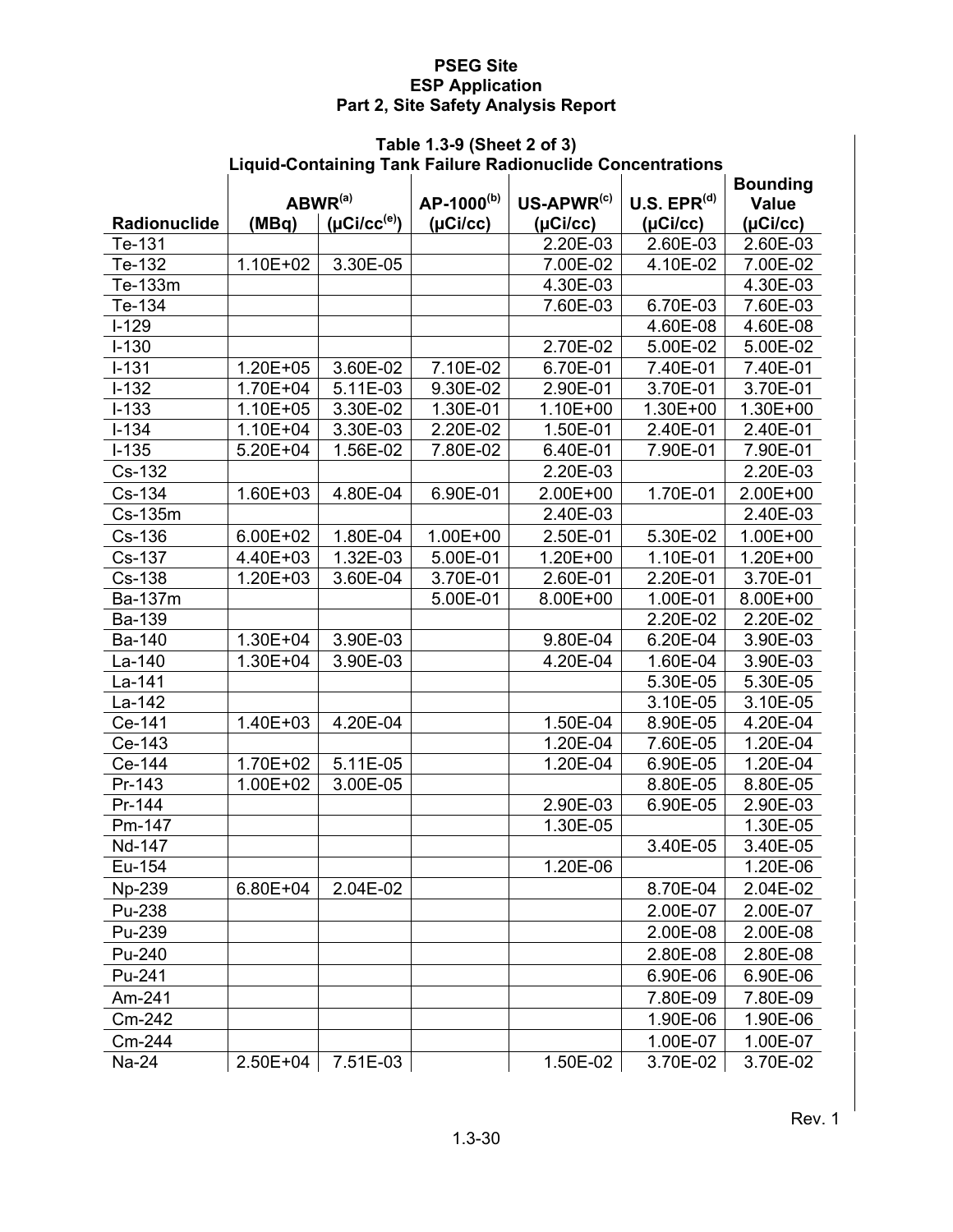#### **Table 1.3-9 (Sheet 3 of 3) Liquid-Containing Tank Failure Radionuclide Concentrations**

|                     | $ABWR^{(a)}$ |                           | AP-1000 <sup>(b)</sup> | $US-APWR^{(c)}$ | U.S. EPR <sup>(d)</sup> | <b>Bounding</b><br><b>Value</b> |
|---------------------|--------------|---------------------------|------------------------|-----------------|-------------------------|---------------------------------|
| <b>Radionuclide</b> | (MBq)        | $( \mu C i / c c^{(e)} )$ | (µCi/cc)               | (µCi/cc)        | (µCi/cc)                | (µCi/cc)                        |
| $P-32$              | 6.90E+03     | 2.07E-03                  |                        |                 |                         | 2.07E-03                        |
| $Cr-51$             | 2.70E+05     | 8.11E-02                  |                        | 1.60E-03        | 2.00E-03                | 8.11E-02                        |
| Mn-54               | 4.10E+03     | 1.23E-03                  |                        | 1.10E-03        | 1.00E-03                | 1.23E-03                        |
| Mn-56               | 2.50E+04     | 7.51E-03                  | 1.70E-02               | 4.00E-02        |                         | 4.00E-02                        |
| Fe-55               | 6.00E+04     | 1.80E-02                  |                        | 1.10E-03        | 7.60E-04                | 1.80E-02                        |
| Fe-59               | $1.50E + 03$ | 4.50E-04                  |                        | 1.90E-04        | 1.90E-04                | 4.50E-04                        |
| $Co-58$             | $1.10E + 04$ | 3.30E-03                  |                        | 2.60E-03        | 2.90E-03                | 3.30E-03                        |
| $Co-60$             | 2.40E+04     | 7.21E-03                  |                        | 3.90E-04        | 3.40E-04                | 7.21E-03                        |
| Ni-63               | $6.00E + 01$ | 1.80E-05                  |                        |                 |                         | 1.80E-05                        |
| Cu-64               | 6.40E+04     | 1.92E-02                  |                        |                 |                         | 1.92E-02                        |
| $Zn-65$             | $1.20E + 04$ | 3.60E-03                  |                        | 3.20E-04        | 3.20E-04                | 3.60E-03                        |
| W-187               | $1.10E + 03$ | 3.30E-04                  |                        |                 | 1.80E-03                | 1.80E-03                        |
| $H-3$               |              | 1.00E-02                  | $3.50E + 00$           | $1.00E + 00$    | $1.00E + 00$            | 3.50E+00                        |

Notes:

a) Data is based on ABWR DCD (Rev. 4) Table 12.2-13a and Section 11.1.2.3. The associated tank size is 90 m<sup>3</sup> (23,778 gallons) per Table 12.2-13a of the ABWR DCD.

b) Data is based on AP1000 DCD (Rev. 18) Table 12.2-9 and Section 11.1.1.3. The associated tank size is 28,000 gallons per Table 12.2-9 of the AP1000 DCD.

c) Data is based on US-APWR DCD (Rev. 2) Table 12.2-37 and Section 11.1.1.3. The associated tank size is 30,000 gallons per Table 11.2-3 of the US-APWR DCD.

d) Data is based on U.S. EPR DCD (Rev. 1) Table 11.1-2. The associated tank size is 19,600 gallons per Table 11.2-2 of the U.S. EPR DCD.

e) A conversion factor between MBq (in a 90  $\text{m}^3$  tank) and  $\mu$ Ci/cc is:  $10^6$  Bq / 1 MBq x 1 µCi / 3.7x10<sup>4</sup> Bq x 1 m<sup>3</sup> / 10<sup>6</sup> cc x 1 / 90 m<sup>3</sup> = 3x10<sup>-7</sup> µCi/cc x m<sup>3</sup>/MBq.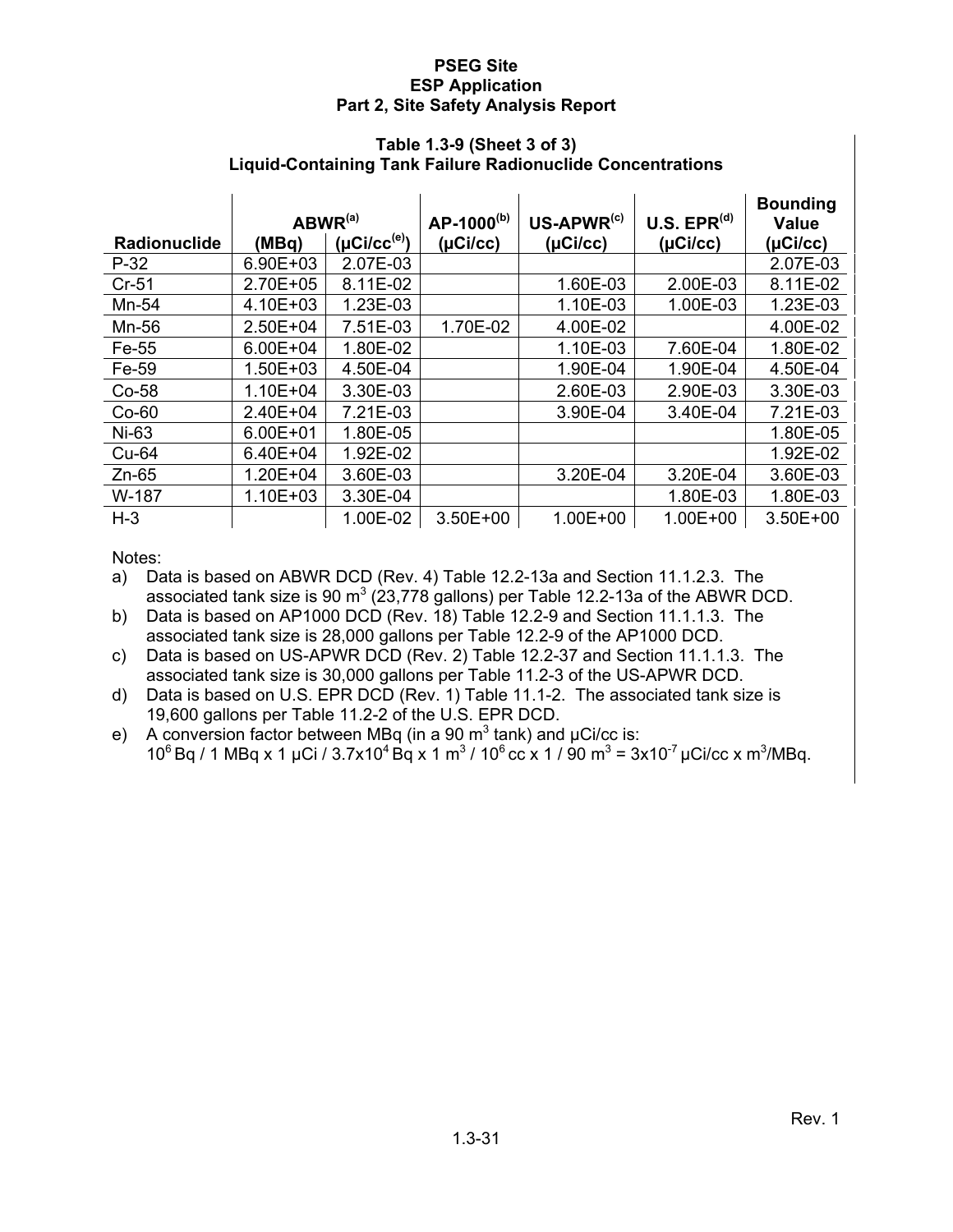#### 1.4 IDENTIFICATION OF AGENTS AND CONTRACTORS

#### 1.4.1 APPLICANT

#### 1.4.1.1 PSEG Power, LLC and PSEG Nuclear, LLC

PSEG Power, LLC submits this application for an Early Site Permit for itself and PSEG Nuclear, LLC.

PSEG Power, LLC is a Delaware limited liability company, which is wholly owned by Public Service Enterprise Group, Incorporated, a corporation formed under the laws of the State of New Jersey. PSEG Nuclear, LLC is a Delaware limited liability company formed to own and operate nuclear generating stations and is a wholly owned subsidiary of PSEG Power, LLC. PSEG Nuclear, LLC is the owner and licensed operator of the Hope Creek Generating Station and the partial owner and licensed operator of the Salem Nuclear Generating Station, Units 1 and 2. These existing nuclear generating stations are adjacent to the PSEG Site that is the subject of this Early Site Permit application. It is anticipated that PSEG Nuclear, LLC will be the licensed operator of the new plant at the PSEG site, which is the subject of this application.

#### 1.4.2 CONTRACTORS

#### 1.4.2.1 Sargent & Lundy, LLC

Sargent & Lundy, LLC is a full-service architect-engineering firm with considerable nuclear plant expertise. The firm has demonstrated and proven capabilities in the design and licensing of nuclear plants both domestically and overseas. Sargent & Lundy, LLC has engineered, designed, planned, evaluated, and managed large, complex nuclear projects including 30 new nuclear units.

Sargent & Lundy, LLC provided engineering, management, and consulting services to prepare the ESPA for PSEG. This included project management and engineering services, developing SSAR and ER sections, developing the emergency plan, and preparing the ESPA.

#### 1.4.2.2 MACTEC Engineering and Consulting, Inc.

MACTEC Engineering and Consulting, Inc. is a leader in the engineering, environmental, and remedial construction industries and provides a full range of engineering consulting services to clients worldwide. These services include site development, planning and engineering design, construction phase services, environmental services, and facilities operations and maintenance services.

MACTEC Engineering and Consulting, Inc. performed hydrogeological, hydrological and geotechnical field investigations and laboratory testing in support of the ESPA for the PSEG Site. This includes performing standard penetration tests, obtaining core samples, and installing groundwater observation wells.

In June 2011, AMEC acquired MACTEC Engineering and Consulting, Inc. AMEC Environment and Infrastructure, Inc. is providing hydrogeological, hydrological and geotechnical engineering services in support of the ESPA for the PSEG Site.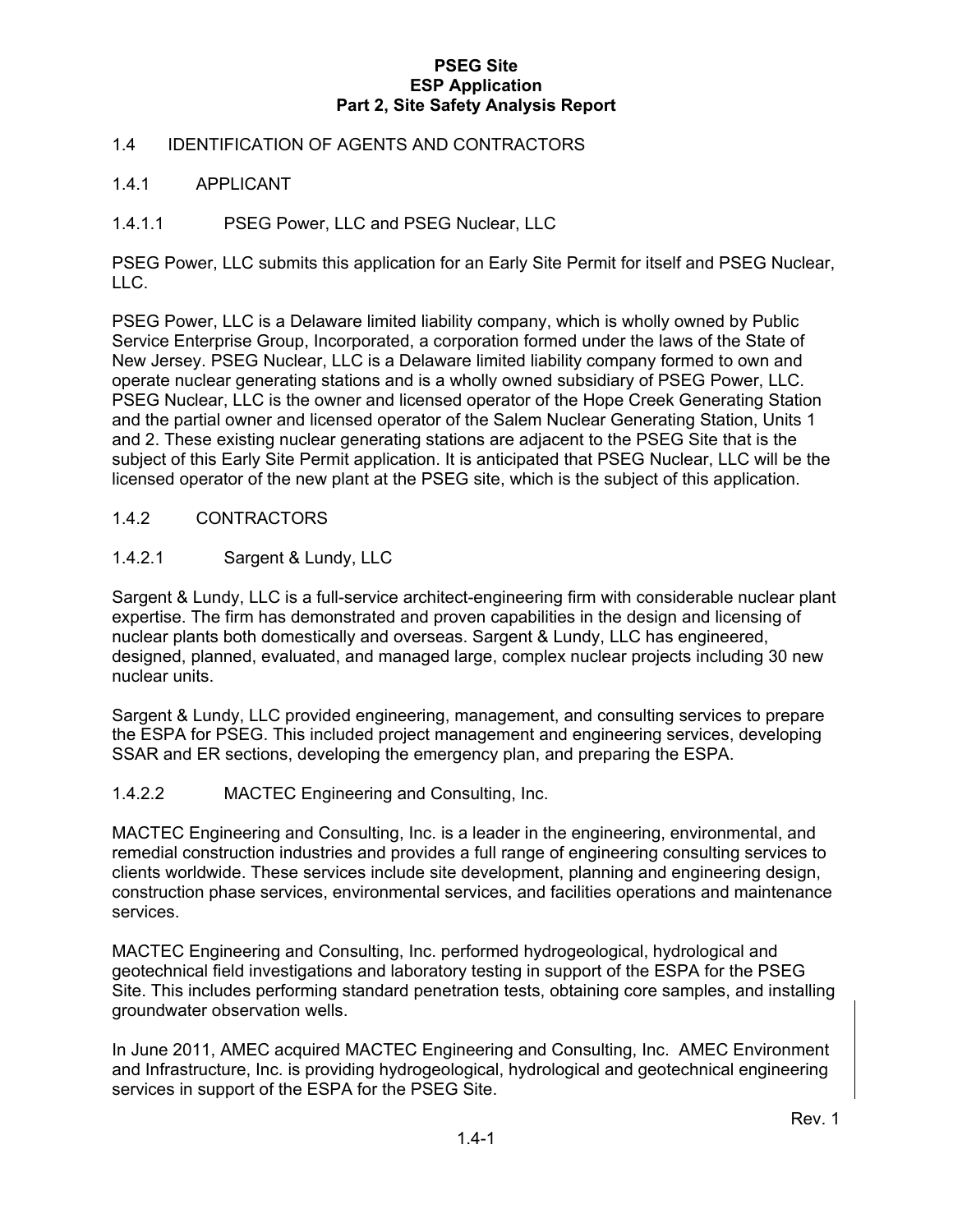#### 1.4.3 OTHER CONSULTANTS

#### 1.4.3.1 William Lettis & Associates, Inc.

William Lettis & Associates, Inc. performed geologic mapping and characterized seismic sources in support of SSAR Section 2.5, including literature review, geologic field reconnaissance, review and evaluation of existing seismic source characterization models, identification and characterization of any new or different sources, and preparation of the related SSAR sections.

In December 2007, William Lettis & Associates, Inc. was acquired by Fugro Consultants, Inc. William Lettis & Associates operated as a unit of Fugro Consultants until being integrated into Fugro Consultants. Fugro Consultants is supporting geoscience topics associated with SSAR Section 2.5.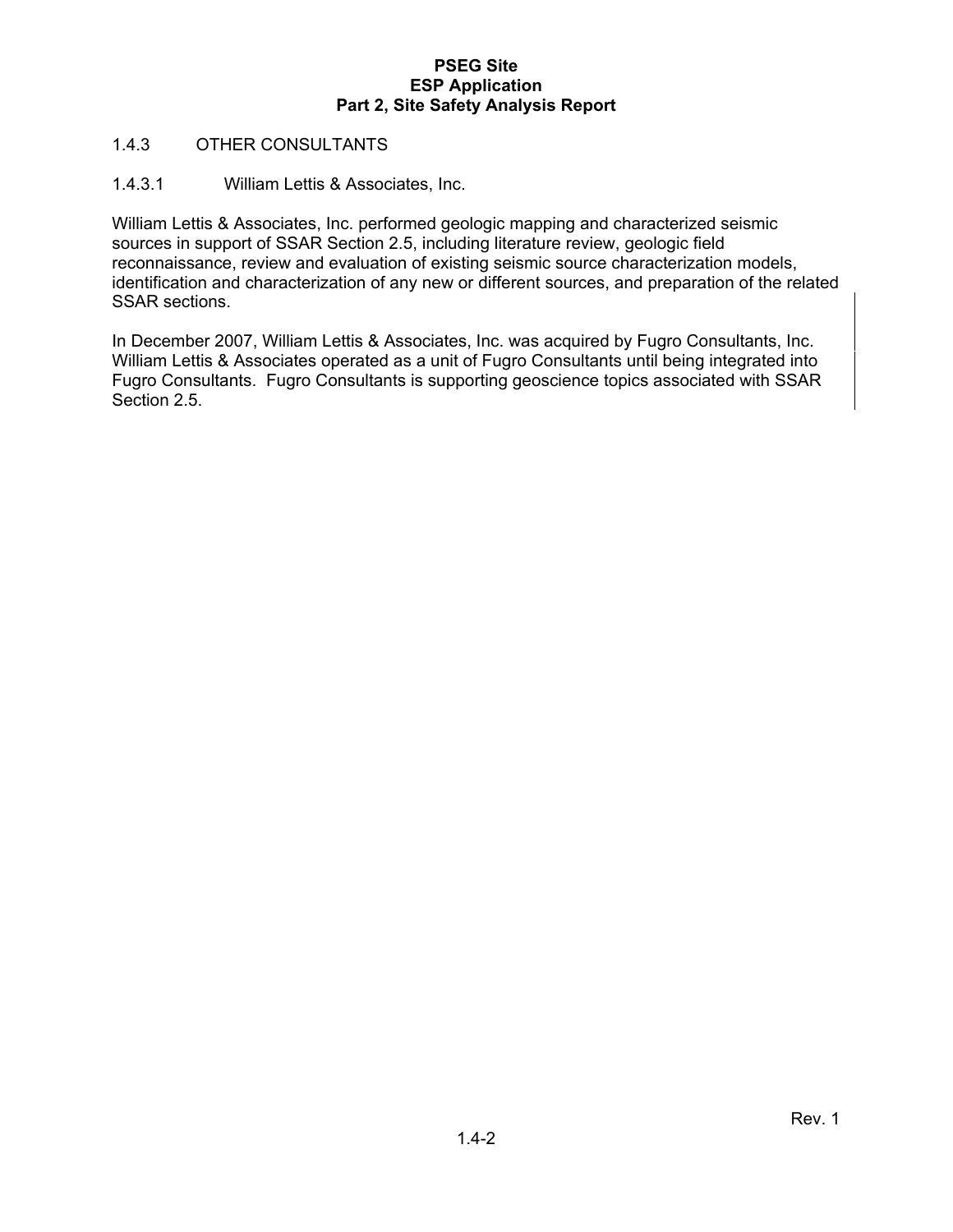### 1.5 REQUIREMENTS FOR FURTHER TECHNICAL INFORMATION

No technical development programs remain to be performed to support this application.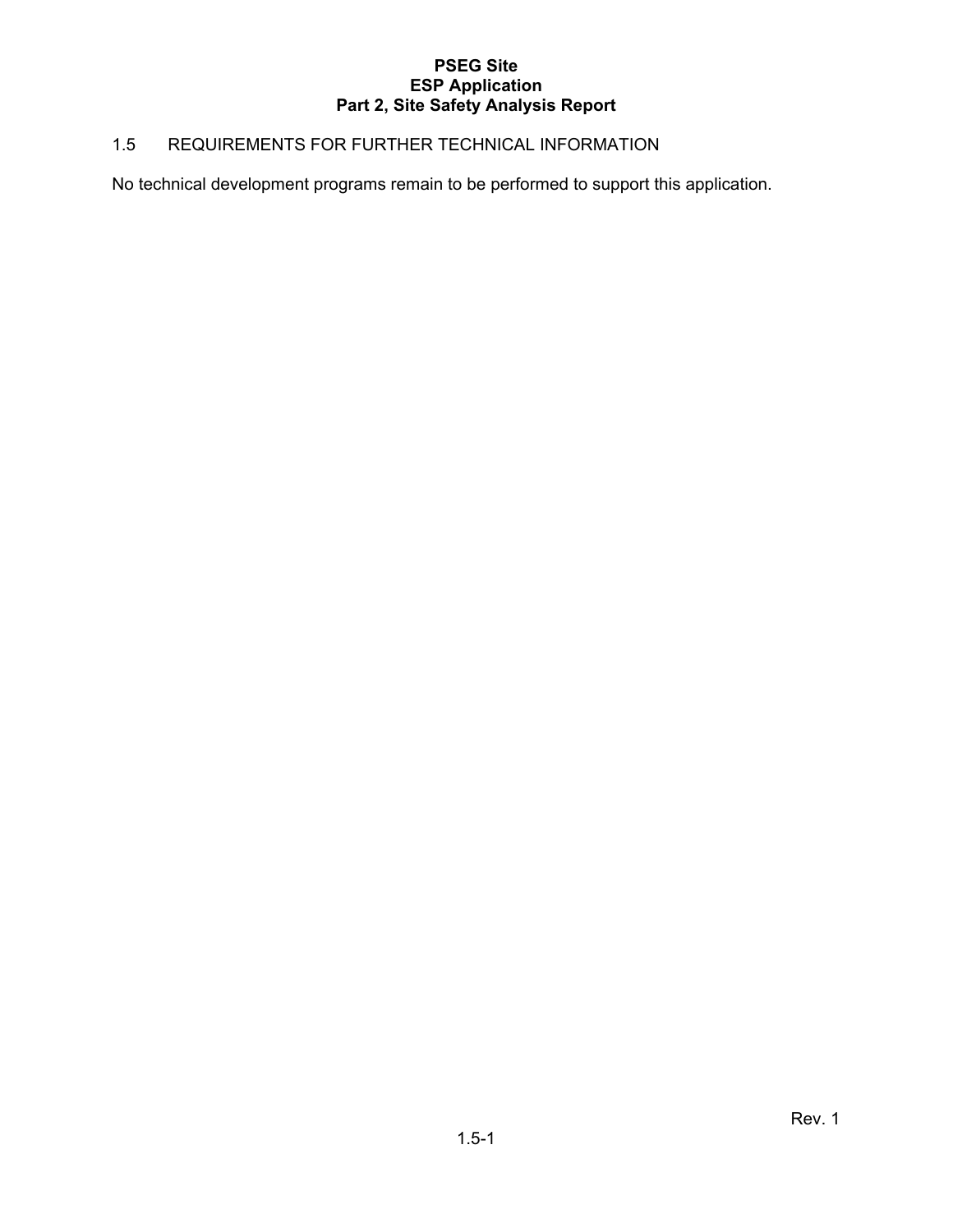#### 1.6 MATERIAL INCORPORATED BY REFERENCE

No material has been incorporated by reference in this application.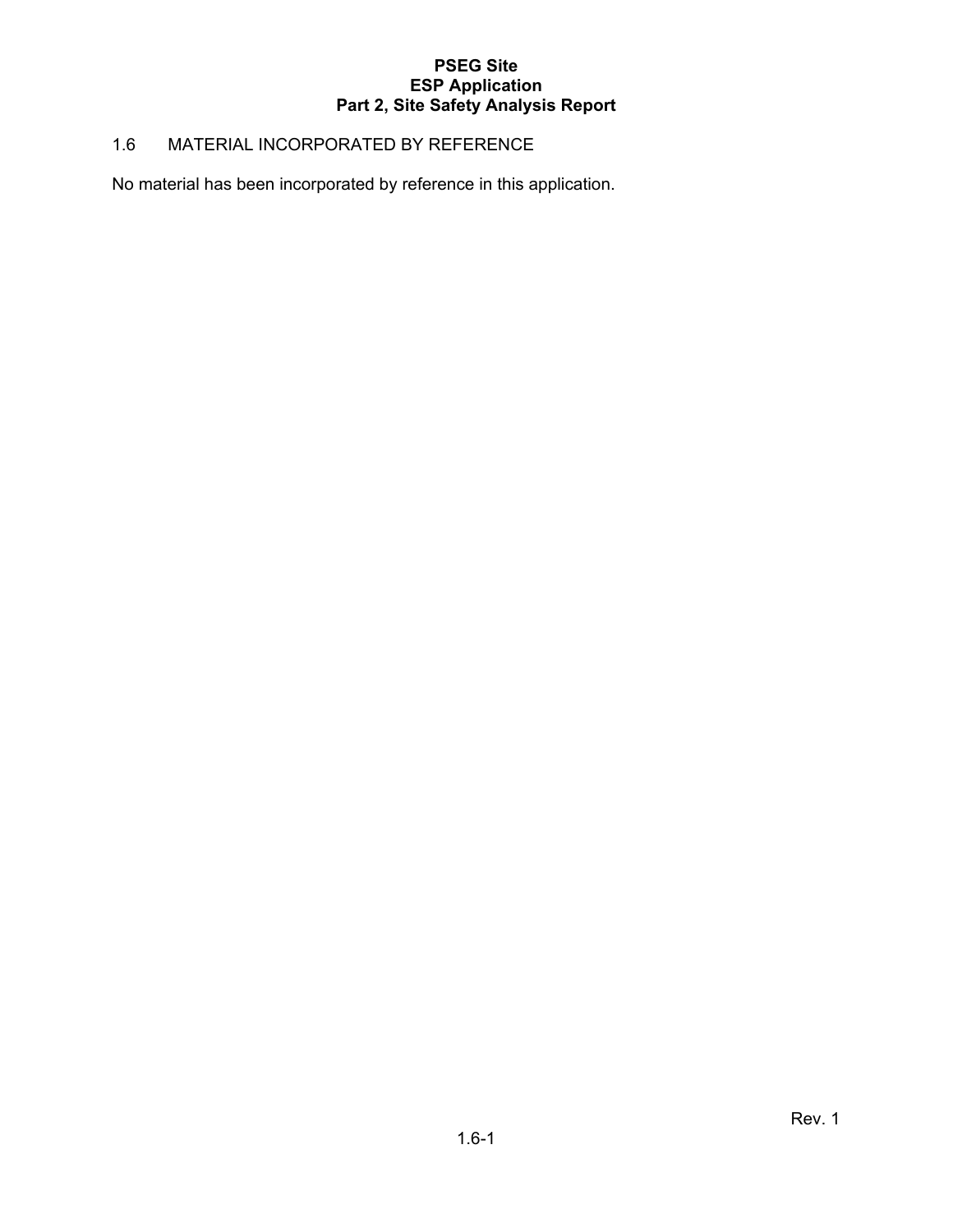#### 1.7 DRAWINGS AND OTHER DETAILED INFORMATION

No such information has been submitted separately as part of this application.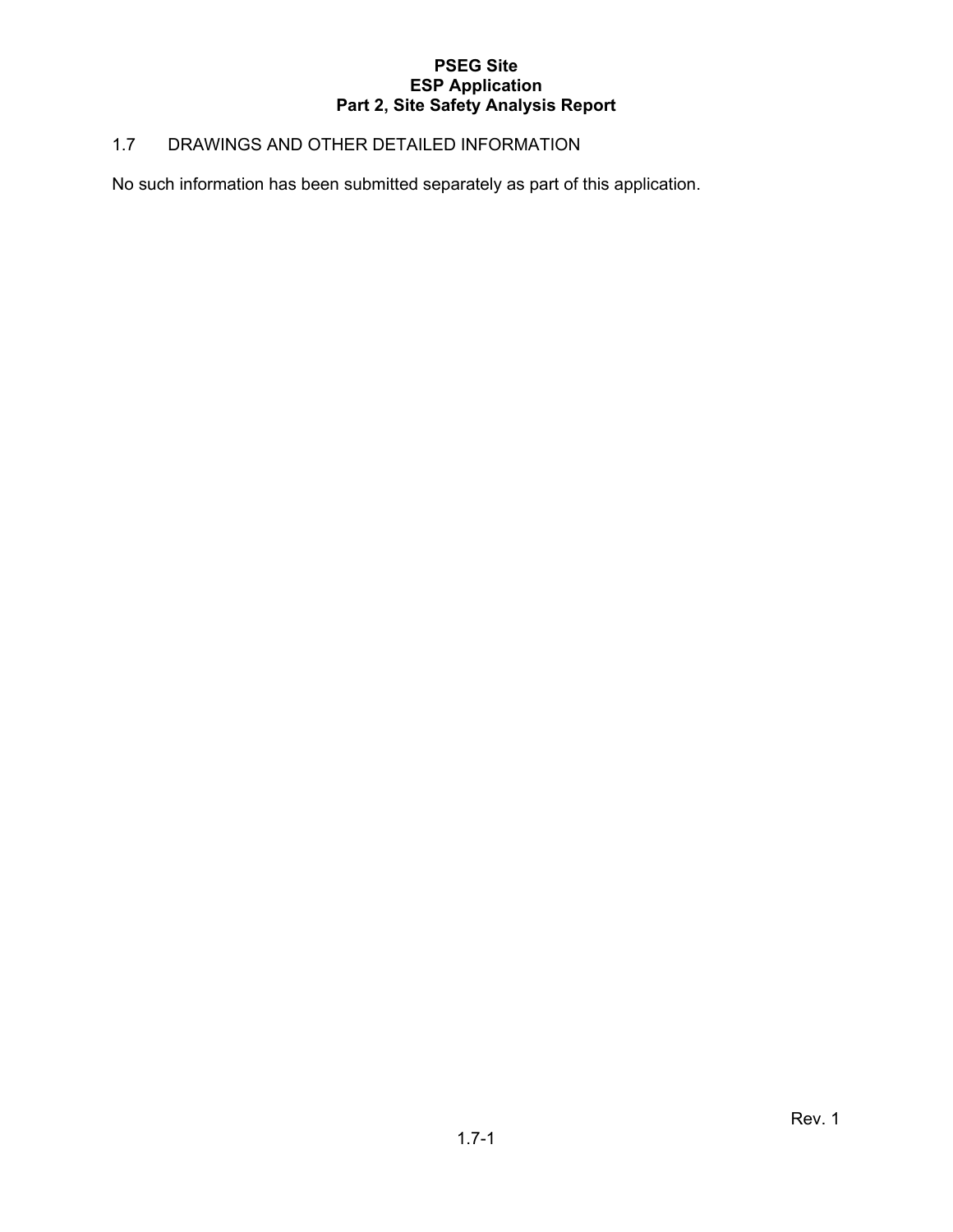#### 1.8 INTERFACES WITH STANDARD DESIGNS

This topic is not applicable to this ESPA and will be discussed at the COL Application stage.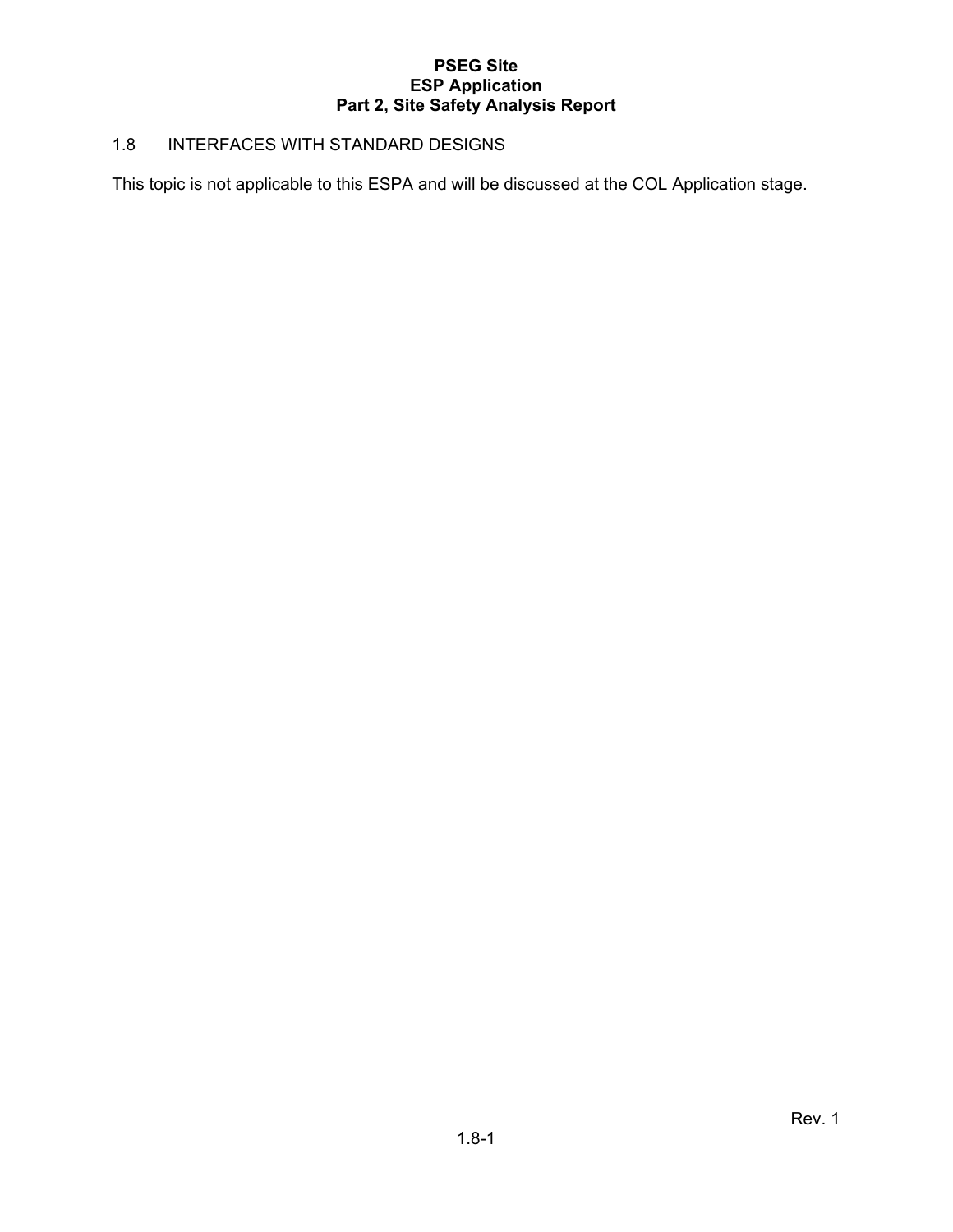#### 1.9 CONFORMANCE TO NRC REGULATIONS AND REGULATORY GUIDANCE

This section discusses the conformance of the ESPA SSAR with applicable NRC regulations and guidance. NRC regulations are contained in Title 10 of the Code of Federal Regulations. NRC guidance is contained in NRC Regulatory Guides (RGs) and in NRC Standard Review Plan NUREG-0800, *Standard Review Plan for the Review of Safety Analysis Reports for Nuclear Power Plants: LWR Edition*.

The applicable NRC regulations, Regulatory Guides, and the Standard Review Plan are identified in Table 1.9-1 for each SAR section. Conformance with the regulation is determined using the acceptance criteria sections of NUREG-0800. The revision number and date are provided for applicable Regulatory Guides.

Clarifications are identified when guidance is met, but additional information is needed to provide complete understanding of the method of conformance. In certain instances, regulations and regulatory guides do not apply due to design features not being applicable or due to process timing (i.e., applies at COL application versus ESPA). Clarification explanations are provided in Table 1.9-2.

In some cases, the regulations or guidance documents in question contain requirements that apply only in part to an ESPA. This table indicates conformance with the portions of the regulations or guidance applicable to an ESPA.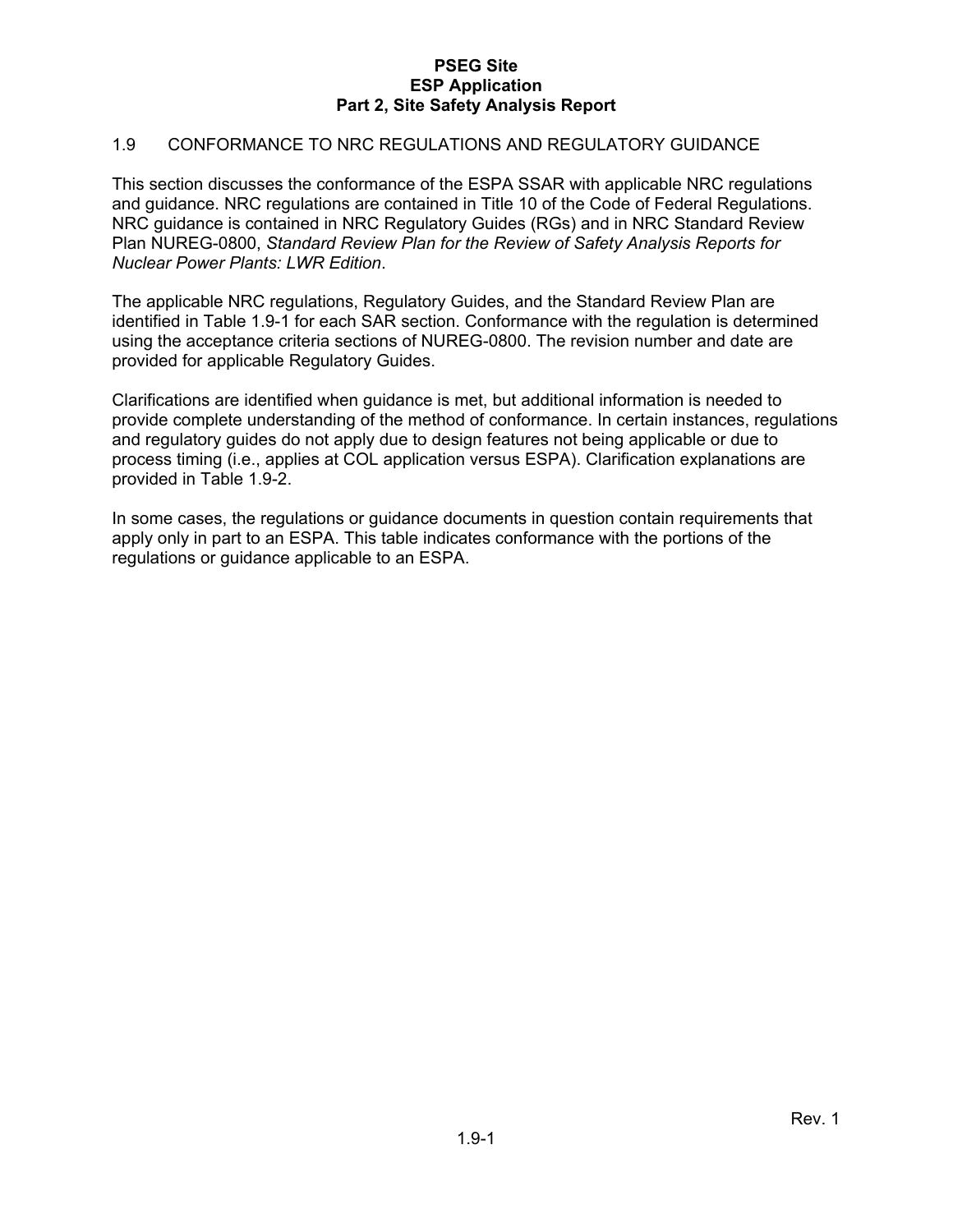#### **Table 1.9-1 (Sheet 1 of 3) Regulatory Conformance Matrix**

| Legend:<br>$X =$ Complies<br>C = Clarification Required, See<br>Table 1.9-2 |      |             | $\overline{\phantom{0}}$<br>Chapter | 2.0                       | 2.1.1        | 2.1.2                     | 2.1.3          | $2.2.1 - 2.2.2$ | 2.2.3            | 2.3.1        | 2.3.2                     | 2.3.3                     | 2.3.4        | 2.3.5                     | 2.4.1        | 2.4.2                     | 2.4.3        | 2.4.4                     | 2.4.5                     | 2.4.6                     | 2.4.7            | 2.4.8        | 2.4.9        | 2.4.10                    | 2.4.11                    | 2.4.12         | 2.4.13           | 2.5.1                     | 2.5.2        | 2.5.3                     | 2.5.4        | 2.5.5        | 3.5.1.6          | 11.2.3         | 11.3.3                    | 13.3         | 13.6                      | Chapter 15   | Chapter 17     |
|-----------------------------------------------------------------------------|------|-------------|-------------------------------------|---------------------------|--------------|---------------------------|----------------|-----------------|------------------|--------------|---------------------------|---------------------------|--------------|---------------------------|--------------|---------------------------|--------------|---------------------------|---------------------------|---------------------------|------------------|--------------|--------------|---------------------------|---------------------------|----------------|------------------|---------------------------|--------------|---------------------------|--------------|--------------|------------------|----------------|---------------------------|--------------|---------------------------|--------------|----------------|
| <b>Regulatory Requirements</b><br><b>Document Title</b>                     | Rev. | <b>Date</b> |                                     |                           |              |                           |                |                 |                  |              |                           |                           |              |                           |              |                           |              |                           |                           |                           |                  |              |              |                           |                           |                |                  |                           |              |                           |              |              |                  |                |                           |              |                           |              |                |
| <b>NRC Regulations</b>                                                      |      |             |                                     |                           |              |                           |                |                 |                  |              |                           |                           |              |                           |              |                           |              |                           |                           |                           |                  |              |              |                           |                           |                |                  |                           |              |                           |              |              |                  |                |                           |              |                           |              |                |
| 10 CFR 20                                                                   |      |             |                                     |                           | $\mathsf{X}$ |                           |                |                 |                  |              |                           |                           |              |                           |              |                           |              |                           |                           |                           |                  |              |              |                           |                           |                |                  |                           |              |                           |              |              |                  |                |                           |              |                           |              |                |
| 10 CFR 20, Appendix B, Table 2                                              |      |             |                                     |                           |              |                           |                |                 |                  |              |                           |                           |              |                           |              |                           |              |                           |                           |                           |                  |              |              |                           |                           |                |                  |                           |              |                           |              |              |                  | $\mathsf{X}$   | $\boldsymbol{\mathsf{X}}$ |              |                           |              |                |
| 10 CFR 20.1301                                                              |      |             |                                     |                           |              |                           |                |                 |                  |              |                           |                           |              |                           |              |                           |              |                           |                           |                           |                  |              |              |                           |                           |                |                  |                           |              |                           |              |              |                  | $\mathsf X$    | $\pmb{\times}$            |              |                           |              |                |
| 10 CFR 50.33                                                                |      |             | X                                   |                           |              |                           |                |                 |                  |              |                           |                           |              |                           |              |                           |              |                           |                           |                           |                  |              |              |                           |                           |                |                  |                           |              |                           |              |              |                  |                |                           | $\mathsf{X}$ |                           |              |                |
| 10 CFR 50.34                                                                |      |             | X                                   |                           |              |                           |                |                 |                  |              |                           |                           |              |                           |              |                           |              |                           |                           |                           |                  |              |              |                           |                           |                |                  |                           |              |                           |              |              |                  |                |                           | $\mathsf{X}$ |                           |              | $\mathsf{X}^-$ |
| 10 CFR 50.34(a)                                                             |      |             |                                     |                           |              |                           |                |                 |                  |              |                           |                           |              | $\mathsf X$               |              |                           |              |                           |                           |                           |                  |              |              |                           |                           |                |                  |                           |              |                           |              |              |                  |                |                           |              |                           |              |                |
| 10 CFR 50.34(a)(1)                                                          |      |             |                                     |                           | $\mathsf{X}$ | $\mathsf X$               | $\mathsf{X}$   |                 |                  |              |                           |                           |              |                           |              |                           |              |                           |                           |                           |                  |              |              |                           |                           |                |                  |                           |              |                           |              |              |                  |                |                           |              |                           | $\mathsf{X}$ |                |
| 10 CFR 50.47(b)                                                             |      |             |                                     |                           |              |                           |                |                 |                  |              |                           | $\mathsf{X}$              |              |                           |              |                           |              |                           |                           |                           |                  |              |              |                           |                           |                |                  |                           |              |                           |              |              |                  |                |                           | $\mathsf{X}$ |                           |              |                |
| 10 CFR 50, Appendix B                                                       |      |             |                                     |                           |              |                           |                |                 |                  |              |                           |                           |              |                           |              |                           |              |                           |                           |                           |                  |              |              |                           |                           |                |                  |                           |              |                           | $\mathsf{X}$ | $\mathsf{X}$ |                  |                |                           |              |                           |              | $\mathsf{X}^-$ |
| 10 CFR 50, Appendix E                                                       |      |             |                                     |                           |              |                           |                |                 |                  |              |                           | $\mathsf{X}$              |              |                           |              |                           |              |                           |                           |                           |                  |              |              |                           |                           |                |                  |                           |              |                           |              |              |                  |                |                           | $\mathsf{X}$ |                           |              |                |
| 10 CFR 50, Appendix I                                                       |      |             |                                     |                           |              |                           |                |                 |                  |              |                           | $\pmb{\times}$            |              | $\mathsf X$               |              |                           |              |                           |                           |                           |                  |              |              |                           |                           |                |                  |                           |              |                           |              |              |                  | $\mathsf{X}^-$ | $\boldsymbol{\mathsf{X}}$ |              |                           |              |                |
| 10 CFR 50, Appendix S                                                       |      |             |                                     |                           |              |                           |                |                 |                  |              |                           |                           |              |                           |              | $\pmb{\times}$            |              |                           |                           |                           |                  |              |              |                           |                           |                |                  |                           |              |                           | X            | $\mathsf X$  |                  |                |                           |              |                           |              |                |
| 10 CFR 52.16                                                                |      |             | X                                   |                           |              |                           |                |                 |                  |              |                           |                           |              |                           |              |                           |              |                           |                           |                           |                  |              |              |                           |                           |                |                  |                           |              |                           |              |              |                  |                |                           |              |                           |              |                |
| 10 CFR 52.17                                                                |      |             | $\mathsf{X}^-$                      | $\boldsymbol{\mathsf{X}}$ |              |                           | $\mathsf{X}$   |                 |                  |              |                           |                           |              |                           |              |                           |              |                           |                           |                           |                  |              |              |                           |                           |                |                  |                           |              |                           |              |              |                  |                |                           | $\mathsf{X}$ | $\boldsymbol{X}$          |              |                |
| 10 CFR 52.17(a)                                                             |      |             |                                     |                           | $\mathsf{X}$ | $\boldsymbol{\mathsf{X}}$ |                | $\pmb{\times}$  | $\boldsymbol{X}$ | $\mathsf{X}$ | $\mathsf{X}$              | $\mathsf X$               | $\pmb{\chi}$ | $\boldsymbol{\mathsf{X}}$ | $\mathsf{X}$ | $\boldsymbol{\mathsf{X}}$ | $\mathsf{X}$ | $\boldsymbol{X}$          | $\boldsymbol{X}$          | $\mathsf X$               | $\boldsymbol{X}$ | $\mathsf{X}$ | $\mathsf X$  | $\mathsf{X}$              | $\boldsymbol{X}$          | $\mathsf{X}$   | $\mathsf{X}$     | $\boldsymbol{\mathsf{X}}$ | $\mathsf{X}$ | $\boldsymbol{\mathsf{X}}$ | $\mathsf X$  | $\mathsf{X}$ | $\boldsymbol{X}$ |                |                           |              |                           | $\mathsf{X}$ | $\mathsf{X}$   |
| 10 CFR 52.18                                                                |      |             |                                     |                           |              |                           |                |                 |                  |              |                           |                           |              |                           |              |                           |              |                           |                           |                           |                  |              |              |                           |                           |                |                  |                           |              |                           |              |              |                  |                |                           | $\mathsf{X}$ |                           |              |                |
| 10 CFR 73.55                                                                |      |             |                                     |                           |              |                           |                |                 |                  |              |                           |                           |              |                           |              |                           |              |                           |                           |                           |                  |              |              |                           |                           |                |                  |                           |              |                           |              |              |                  |                |                           |              | $\mathsf{X}$              |              |                |
| 10 CFR 100                                                                  |      |             |                                     | $\pmb{\times}$            |              |                           | $\pmb{\times}$ |                 |                  |              |                           |                           |              |                           |              |                           |              |                           |                           |                           |                  |              |              |                           |                           |                |                  |                           | $\mathsf{X}$ |                           | $\mathsf{X}$ | $\pmb{\chi}$ |                  |                |                           | $\mathsf{X}$ | $\boldsymbol{\mathsf{X}}$ |              |                |
| 10 CFR 100.3                                                                |      |             |                                     |                           | $\mathsf{X}$ | $\boldsymbol{\mathsf{X}}$ |                |                 |                  |              |                           |                           |              |                           |              |                           |              |                           |                           |                           |                  |              |              |                           |                           |                |                  |                           |              |                           |              |              |                  |                |                           | $\mathsf{X}$ |                           |              |                |
| 10 CFR 100.20                                                               |      |             |                                     |                           |              |                           | $\mathsf X$    |                 |                  |              |                           |                           |              |                           |              |                           |              |                           |                           |                           |                  |              |              |                           |                           |                |                  |                           |              |                           |              |              | $\mathsf{X}$     |                |                           | $\mathsf{X}$ |                           |              |                |
| 10 CFR 100.20(b)                                                            |      |             |                                     |                           | $\mathsf{X}$ | $\mathsf{X}$              | $\mathsf X$    | $\mathsf X$     | $\boldsymbol{X}$ |              |                           |                           |              |                           |              |                           |              |                           |                           |                           |                  |              |              |                           |                           |                |                  |                           |              |                           |              |              |                  |                |                           |              |                           |              |                |
| 10 CFR 100.20(c)                                                            |      |             |                                     |                           |              |                           |                |                 |                  | $\mathsf{X}$ | $\boldsymbol{\mathsf{X}}$ | $\mathsf{X}$              |              |                           |              | $\boldsymbol{\mathsf{X}}$ |              | $\boldsymbol{\mathsf{X}}$ | $\mathsf X$               | $\mathsf X$               | $\mathsf X$      | $\mathsf{X}$ | $\mathsf X$  | $\boldsymbol{\mathsf{X}}$ | $\pmb{\times}$            | $\pmb{\times}$ | $\sf X$          |                           |              |                           |              |              |                  |                |                           |              |                           |              |                |
| 10 CFR 100.21                                                               |      |             |                                     |                           |              |                           | $\pmb{\times}$ |                 |                  |              |                           |                           |              |                           |              |                           |              |                           |                           |                           |                  |              |              |                           |                           |                |                  |                           |              |                           |              |              | $\boldsymbol{X}$ |                |                           |              |                           |              |                |
| 10 CFR 100.21(c)                                                            |      |             |                                     |                           |              |                           |                |                 |                  |              |                           | $\mathsf{X}$              |              |                           |              |                           |              |                           |                           |                           |                  |              |              |                           |                           |                |                  |                           |              |                           |              |              |                  |                |                           |              |                           |              |                |
| 10 CFR 100.21(c)(2)                                                         |      |             |                                     |                           |              |                           |                |                 |                  |              |                           |                           | $\mathsf{X}$ | $\mathsf{X}$              |              |                           |              |                           |                           |                           |                  |              |              |                           |                           |                |                  |                           |              |                           |              |              |                  |                |                           |              |                           | $\mathsf X$  |                |
| 10 CFR 100.21(d)                                                            |      |             |                                     |                           |              |                           |                |                 |                  | $\mathsf{X}$ | $\mathsf{X}$              | $\boldsymbol{\mathsf{X}}$ |              |                           |              | $\boldsymbol{\mathsf{X}}$ |              |                           |                           |                           | X                | $\mathsf{X}$ | $\mathsf{X}$ | $\mathsf{X}$              | $\boldsymbol{\mathsf{X}}$ | $\mathsf{X}$   | $\mathsf{X}$     |                           |              |                           |              |              |                  |                |                           |              |                           |              |                |
| 10 CFR 100.21(f)                                                            |      |             |                                     |                           |              |                           |                |                 |                  |              |                           |                           |              |                           |              |                           |              |                           |                           |                           |                  |              |              |                           |                           |                |                  |                           |              |                           |              |              |                  |                |                           |              | $\mathsf{X}$              |              |                |
| 10 CFR 100.21(g)                                                            |      |             |                                     |                           |              |                           |                |                 |                  |              |                           |                           |              |                           |              |                           |              |                           |                           |                           |                  |              |              |                           |                           |                |                  |                           |              |                           |              |              |                  |                |                           | $\mathsf{X}$ |                           |              |                |
| 10 CFR 100.23                                                               |      |             |                                     |                           |              |                           |                |                 |                  |              |                           |                           |              |                           |              |                           |              |                           |                           |                           |                  |              |              |                           |                           |                |                  | X                         | $\mathsf{X}$ | $\mathsf{X}$              | $\mathsf{X}$ | $\mathsf{X}$ |                  |                |                           |              |                           |              |                |
| 10 CFR 100.23(d)                                                            |      |             |                                     |                           |              |                           |                |                 |                  |              |                           |                           |              |                           |              |                           | $\mathsf{X}$ | $\boldsymbol{X}$          | $\boldsymbol{\mathsf{X}}$ | $\boldsymbol{\mathsf{X}}$ |                  | $\mathsf{X}$ | $\mathsf{X}$ | $\mathsf{X}$              | $\boldsymbol{X}$          | $\mathsf{X}$   | $\boldsymbol{X}$ |                           |              |                           |              |              |                  |                |                           |              |                           |              |                |
| 40 CFR 190                                                                  |      |             |                                     |                           |              |                           |                |                 |                  |              |                           |                           |              |                           |              |                           |              |                           |                           |                           |                  |              |              |                           |                           |                |                  |                           |              |                           |              |              |                  | X              | $\mathsf{X}$              |              |                           |              |                |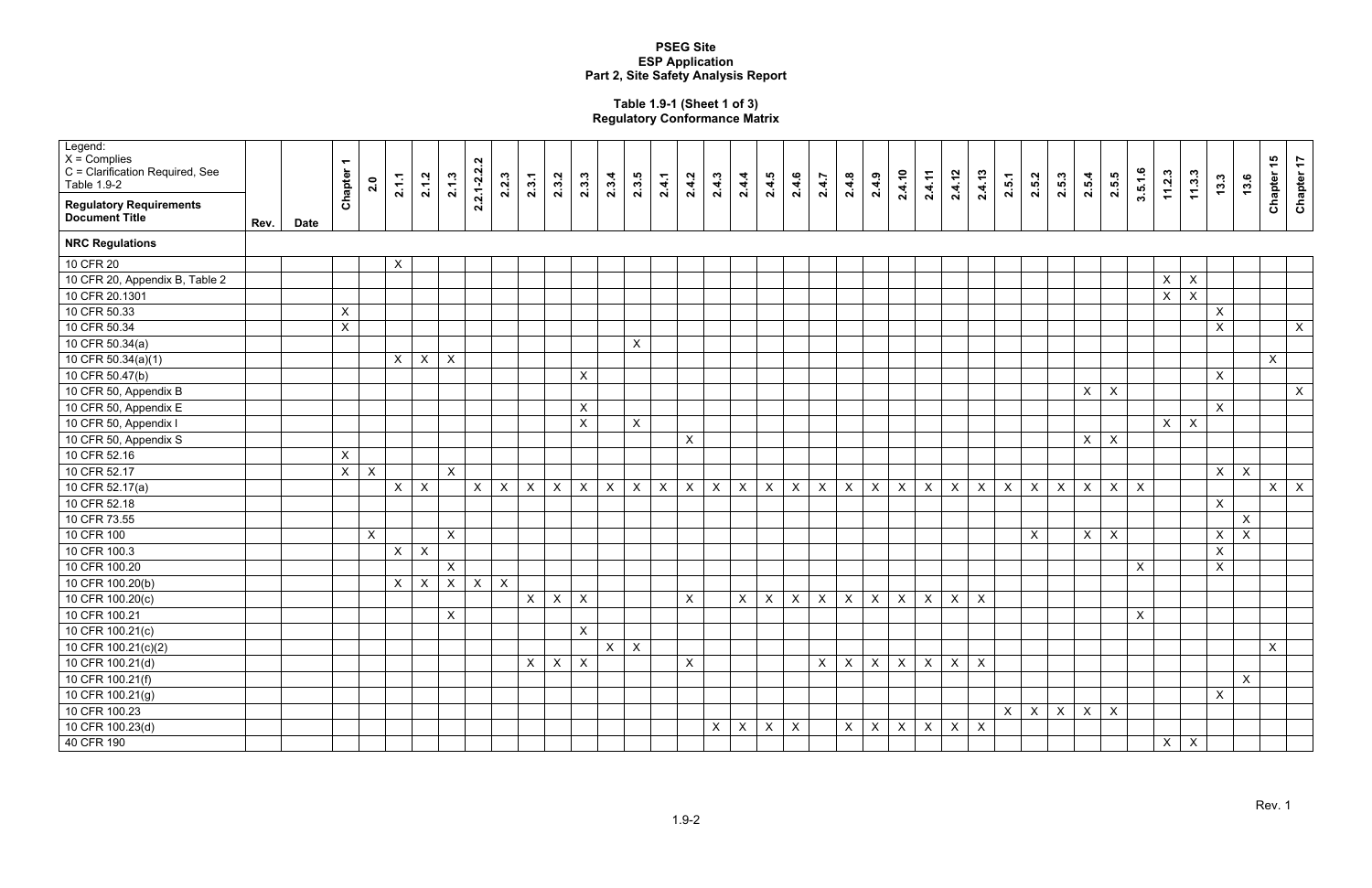Rev. 1

#### **Table 1.9-1 (Sheet 2 of 3) Regulatory Conformance Matrix**

| Legend:<br>$X =$ Complies<br>C = Clarification Required, See<br>Table 1.9-2 |                 |               | $\blacktriangledown$<br>Chapter | 2.0          | 2.1.1        | 2.1.2        | 2.1.3        | Ņ<br>$2.2.1 - 2.2$<br>2.2.3 | 2.3.1            | 2.3.2                     | 2.3.3        | 2.3.4        | 2.3.5                     | 2.4.1                     | 2.4.2                     | 2.4.3                     | 2.4.4                     | 2.4.5                     | 2.4.6        | 2.4.7        | 2.4.8                     | 2.4.9        | 2.4.10       | 2.4.11                    | 2.4.12         | 2.4.13       | 2.5.1          | 2.5.2                     | 2.5.3        | 2.5.4          | 2.5.5                     | 3.5.1.6        | 11.2.3           | 11.3.3       | 13.3           | 13.6         | $\frac{1}{6}$<br>Chapter <sup>-</sup> | $\ddot{ }$<br><b>Chapter</b> |
|-----------------------------------------------------------------------------|-----------------|---------------|---------------------------------|--------------|--------------|--------------|--------------|-----------------------------|------------------|---------------------------|--------------|--------------|---------------------------|---------------------------|---------------------------|---------------------------|---------------------------|---------------------------|--------------|--------------|---------------------------|--------------|--------------|---------------------------|----------------|--------------|----------------|---------------------------|--------------|----------------|---------------------------|----------------|------------------|--------------|----------------|--------------|---------------------------------------|------------------------------|
| <b>Regulatory Requirements</b><br><b>Document Title</b>                     | Rev.            | <b>Date</b>   |                                 |              |              |              |              |                             |                  |                           |              |              |                           |                           |                           |                           |                           |                           |              |              |                           |              |              |                           |                |              |                |                           |              |                |                           |                |                  |              |                |              |                                       |                              |
| <b>NRC Guidance</b>                                                         |                 |               |                                 |              |              |              |              |                             |                  |                           |              |              |                           |                           |                           |                           |                           |                           |              |              |                           |              |              |                           |                |              |                |                           |              |                |                           |                |                  |              |                |              |                                       |                              |
| <b>NRC RG 1.23</b>                                                          |                 | Mar-07        |                                 |              |              |              |              |                             | $\mathsf{C}$     | $\sf X$                   | X            | $\mathsf{X}$ | $\sf X$                   |                           |                           |                           |                           |                           |              |              |                           |              |              |                           |                |              |                |                           |              |                |                           |                |                  |              | $\pmb{\times}$ |              |                                       |                              |
| <b>NRC RG 1.26</b>                                                          | 4               | Mar-07        |                                 |              |              |              |              |                             |                  |                           |              |              |                           |                           |                           |                           |                           |                           |              |              |                           |              |              |                           |                |              |                |                           |              |                |                           |                |                  |              |                |              |                                       | $\pmb{\times}$               |
| <b>NRC RG 1.27</b>                                                          | $\overline{2}$  | Jan-76        |                                 |              |              |              |              |                             | $\sf X$          |                           |              |              |                           | $\pmb{\times}$            | $\boldsymbol{\mathsf{X}}$ | $\boldsymbol{\mathsf{X}}$ | $\pmb{\times}$            | $\mathsf{X}$              | $\mathsf{X}$ | $\mathsf{X}$ | $\pmb{\times}$            | $\mathsf{X}$ |              | X                         | $\pmb{\times}$ |              |                |                           |              | X              | $\pmb{\times}$            |                |                  |              |                |              |                                       |                              |
| <b>NRC RG 1.28</b>                                                          | 3 <sup>1</sup>  | Aug-85        |                                 |              |              |              |              |                             |                  |                           |              |              |                           |                           |                           |                           |                           |                           |              |              |                           |              |              |                           |                |              |                |                           |              |                |                           |                |                  |              |                |              |                                       | ${\bf C}$                    |
| <b>NRC RG 1.29</b>                                                          | $\overline{4}$  | Mar-07        |                                 |              |              |              |              |                             |                  |                           |              |              |                           |                           | $\pmb{\times}$            |                           | $\mathsf{X}$              | $\boldsymbol{\mathsf{X}}$ | $\mathsf{X}$ | $\mathsf{X}$ | $\pmb{\times}$            | $\mathsf{X}$ | $\mathsf{X}$ | $\pmb{\times}$            |                |              |                |                           |              |                |                           |                |                  |              |                |              |                                       | $\mathsf X$                  |
| <b>NRC RG 1.59</b>                                                          | $2^{\circ}$     | Aug-77        |                                 |              |              |              |              |                             |                  |                           |              |              |                           |                           | $\mathsf{X}$              |                           | $\mathsf{X}$              | $\pmb{\times}$            | $\mathsf{X}$ | $\mathsf{X}$ | $\pmb{\times}$            | $\mathsf{X}$ | $\mathsf{X}$ |                           |                |              |                |                           |              |                |                           |                |                  |              |                |              |                                       |                              |
| <b>NRC RG 1.60</b>                                                          |                 | Dec-73        |                                 |              |              |              |              |                             |                  |                           |              |              |                           |                           |                           |                           |                           |                           |              |              |                           |              |              |                           |                |              |                | $\boldsymbol{\mathsf{X}}$ |              |                |                           |                |                  |              |                |              |                                       |                              |
| <b>NRC RG 1.70</b>                                                          | 3               | Nov-78        | ${\rm C}$                       |              | X            | $\mathsf X$  | $\mathsf{X}$ | $\mathsf X$<br>$\mathsf X$  | $\boldsymbol{X}$ | $\boldsymbol{\mathsf{X}}$ | $\mathsf{X}$ | $\mathsf{X}$ | $\boldsymbol{\mathsf{X}}$ | $\boldsymbol{\mathsf{X}}$ | $\boldsymbol{\mathsf{X}}$ | $\mathsf{X}$              | $\boldsymbol{\mathsf{X}}$ | $\boldsymbol{\mathsf{X}}$ | $\mathsf{X}$ | $\mathsf X$  | $\boldsymbol{\mathsf{X}}$ | $\mathsf X$  | $\mathsf X$  | $\boldsymbol{\mathsf{X}}$ | $\mathsf X$    | $\mathsf{X}$ | $\mathsf X$    | $\boldsymbol{\mathsf{X}}$ | $\mathsf X$  | $\mathsf X$    | $\pmb{\times}$            | $\pmb{\times}$ |                  |              | $\pmb{\times}$ | $\mathsf X$  | $\boldsymbol{\mathsf{X}}$             | $\boldsymbol{\mathsf{X}}$    |
| <b>NRC RG 1.76</b>                                                          |                 | Mar-07        |                                 |              |              |              |              |                             | $\mathsf C$      |                           |              |              |                           |                           |                           |                           |                           |                           |              |              |                           |              |              |                           |                |              |                |                           |              |                |                           |                |                  |              |                |              |                                       |                              |
| <b>NRC RG 1.78</b>                                                          |                 | Dec-01        |                                 |              |              |              |              | $\mathsf{X}$                |                  |                           |              | $\mathsf{C}$ | $\mathsf C$               |                           |                           |                           |                           |                           |              |              |                           |              |              |                           |                |              |                |                           |              |                |                           |                |                  |              |                |              |                                       |                              |
| <b>NRC RG 1.91</b>                                                          |                 | Feb-78        |                                 |              |              |              |              | $\pmb{\times}$              |                  |                           |              |              |                           |                           |                           |                           |                           |                           |              |              |                           |              |              |                           |                |              |                |                           |              |                |                           |                |                  |              |                |              |                                       |                              |
| <b>NRC RG 1.101</b>                                                         | $5\phantom{.0}$ | $Jun-05$      |                                 |              |              |              |              |                             |                  |                           |              |              |                           |                           |                           |                           |                           |                           |              |              |                           |              |              |                           |                |              |                |                           |              |                |                           |                |                  |              | $\mathbf C$    |              |                                       |                              |
| NRC RG 1.102                                                                |                 | Sep-76        |                                 |              |              |              |              |                             |                  |                           |              |              |                           | $\mathsf{X}$              | $\mathsf{X}$              | $\mathsf{X}$              | $\mathsf{X}$              | $\mathsf{X}$              | $\mathsf{X}$ | $\mathsf{X}$ | $\pmb{\times}$            | $\mathsf{X}$ | $\mathsf{X}$ |                           |                |              |                |                           |              |                |                           |                |                  |              |                |              |                                       |                              |
| <b>NRC RG 1.109</b>                                                         |                 | Oct-77        |                                 |              |              |              |              |                             |                  |                           |              |              | $\mathsf{X}$              |                           |                           |                           |                           |                           |              |              |                           |              |              |                           |                |              |                |                           |              |                |                           |                | $\mathsf{X}$     | $\mathsf{X}$ |                |              |                                       |                              |
| <b>NRC RG 1.111</b>                                                         |                 | <b>Jul-77</b> |                                 |              |              |              |              |                             |                  |                           |              |              | $\boldsymbol{\mathsf{X}}$ |                           |                           |                           |                           |                           |              |              |                           |              |              |                           |                |              |                |                           |              |                |                           |                |                  | $\mathsf{X}$ |                |              |                                       |                              |
| <b>NRC RG 1.112</b>                                                         |                 | Mar-07        |                                 |              |              |              |              |                             |                  |                           |              |              | ${\rm C}$                 |                           |                           |                           |                           |                           |              |              |                           |              |              |                           |                |              |                |                           |              |                |                           |                | $\pmb{\times}$   | $\mathsf X$  |                |              |                                       |                              |
| <b>NRC RG 1.113</b>                                                         |                 | Apr-77        |                                 |              |              |              |              |                             |                  |                           |              |              |                           |                           |                           |                           |                           |                           |              |              |                           |              |              |                           |                | $\mathsf{X}$ |                |                           |              |                |                           |                | $\boldsymbol{X}$ |              |                |              |                                       |                              |
| <b>NRC RG 1.125</b>                                                         | $\overline{2}$  | Mar-09        |                                 |              |              |              |              |                             |                  |                           |              |              |                           |                           |                           |                           |                           | $\mathsf{X}$              | $\sf X$      |              | $\pmb{\times}$            |              |              |                           |                |              |                |                           |              |                |                           |                |                  |              |                |              |                                       |                              |
| NRC RG 1.132                                                                | $\overline{2}$  | Oct-03        |                                 |              |              |              |              |                             |                  |                           |              |              |                           |                           |                           |                           |                           |                           |              |              |                           |              |              |                           |                |              | $\mathsf{X}$   | $\pmb{\times}$            | $\mathsf{X}$ | $\pmb{\times}$ | $\pmb{\times}$            |                |                  |              |                |              |                                       |                              |
| NRC RG 1.138                                                                | $\overline{2}$  | $Dec-03$      |                                 |              |              |              |              |                             |                  |                           |              |              |                           |                           |                           |                           |                           |                           |              |              |                           |              |              |                           |                |              | $\mathsf X$    |                           |              | X              | $\pmb{\times}$            |                |                  |              |                |              |                                       |                              |
| <b>NRC RG 1.145</b>                                                         |                 | Feb-83        |                                 |              |              |              |              |                             |                  |                           |              | $\mathsf{X}$ |                           |                           |                           |                           |                           |                           |              |              |                           |              |              |                           |                |              |                |                           |              |                |                           |                |                  |              |                |              | X                                     |                              |
| NRC RG 1.165                                                                | $\mathbf 0$     | Mar-97        |                                 |              |              |              |              |                             |                  |                           |              |              |                           |                           |                           |                           |                           |                           |              |              |                           |              |              |                           |                |              | $\mathsf{X}$   | $\pmb{\times}$            | $\mathsf{X}$ |                |                           |                |                  |              |                |              |                                       |                              |
| <b>NRC RG 1.183</b>                                                         | $\mathbf{0}$    | $Jul-00$      |                                 |              |              |              |              |                             |                  |                           |              |              |                           |                           |                           |                           |                           |                           |              |              |                           |              |              |                           |                |              |                |                           |              |                |                           |                |                  |              |                |              | X                                     |                              |
| NRC RG 1.198                                                                | $\mathbf 0$     | Nov-03        |                                 |              |              |              |              |                             |                  |                           |              |              |                           |                           |                           |                           |                           |                           |              |              |                           |              |              |                           |                |              | $\mathsf X$    |                           | $\mathsf{X}$ | $\mathsf{X}$   | $\boldsymbol{\mathsf{X}}$ |                |                  |              |                |              |                                       |                              |
| <b>NRC RG 1.206</b>                                                         | $\mathbf 0$     | Jun-07        |                                 |              |              |              |              |                             | X                | $\mathsf{X}$              | $\mathsf{X}$ | $\mathsf{X}$ |                           |                           |                           |                           |                           |                           |              |              |                           |              |              |                           |                |              | $\mathsf{X}^-$ | $\mathsf{X}$              | $\mathsf{X}$ | $\mathsf{X}$   | $\mathsf{X}$              |                |                  |              | ${\bf C}$      |              |                                       |                              |
| NRC RG 1.208                                                                | $\overline{0}$  | Mar-07        |                                 |              |              |              |              |                             |                  |                           |              |              |                           |                           |                           |                           |                           |                           |              |              |                           |              |              |                           |                |              | $\mathsf{X}$   | $\mathsf{X}$              | $\mathsf{X}$ |                |                           |                |                  |              |                |              |                                       |                              |
| <b>NRC RG 4.7</b>                                                           | $2^{\circ}$     | Apr-98        |                                 |              |              |              | $\mathsf{X}$ |                             |                  |                           |              |              |                           |                           |                           |                           |                           |                           |              |              |                           |              |              |                           |                |              | $\mathsf{X}$   | $\mathsf{X}$              | $\mathsf{X}$ | $\mathsf{X}$   |                           |                |                  |              | $\mathsf{X}$   | $\mathsf{X}$ |                                       |                              |
| <b>NUREG-0800</b>                                                           |                 |               |                                 |              |              |              |              |                             |                  |                           |              |              |                           |                           |                           |                           |                           |                           |              |              |                           |              |              |                           |                |              |                |                           |              |                |                           |                |                  |              |                |              |                                       |                              |
| NUREG-0800, Section 1.0                                                     |                 | Nov-07        | $\mathsf C$                     |              |              |              |              |                             |                  |                           |              |              |                           |                           |                           |                           |                           |                           |              |              |                           |              |              |                           |                |              |                |                           |              |                |                           |                |                  |              |                |              |                                       |                              |
| NUREG-0800, Section 2.0                                                     | $\mathbf 0$     | Mar-07        |                                 | $\mathsf{X}$ |              |              |              |                             |                  |                           |              |              |                           |                           |                           |                           |                           |                           |              |              |                           |              |              |                           |                |              |                |                           |              |                |                           |                |                  |              |                |              |                                       |                              |
| NUREG-0800, Section 2.1.1                                                   | $\mathbf{3}$    | Mar-07        |                                 |              | $\mathsf{X}$ |              |              |                             |                  |                           |              |              |                           |                           |                           |                           |                           |                           |              |              |                           |              |              |                           |                |              |                |                           |              |                |                           |                |                  |              |                |              |                                       |                              |
| NUREG-0800, Section 2.1.2                                                   | 3 <sup>1</sup>  | Mar-07        |                                 |              |              | $\mathsf{X}$ |              |                             |                  |                           |              |              |                           |                           |                           |                           |                           |                           |              |              |                           |              |              |                           |                |              |                |                           |              |                |                           |                |                  |              |                |              |                                       |                              |
| NUREG-0800, Section 2.1.3                                                   | $\mathbf{3}$    | Mar-07        |                                 |              |              |              | $\mathsf{X}$ |                             |                  |                           |              |              |                           |                           |                           |                           |                           |                           |              |              |                           |              |              |                           |                |              |                |                           |              |                |                           |                |                  |              |                |              |                                       |                              |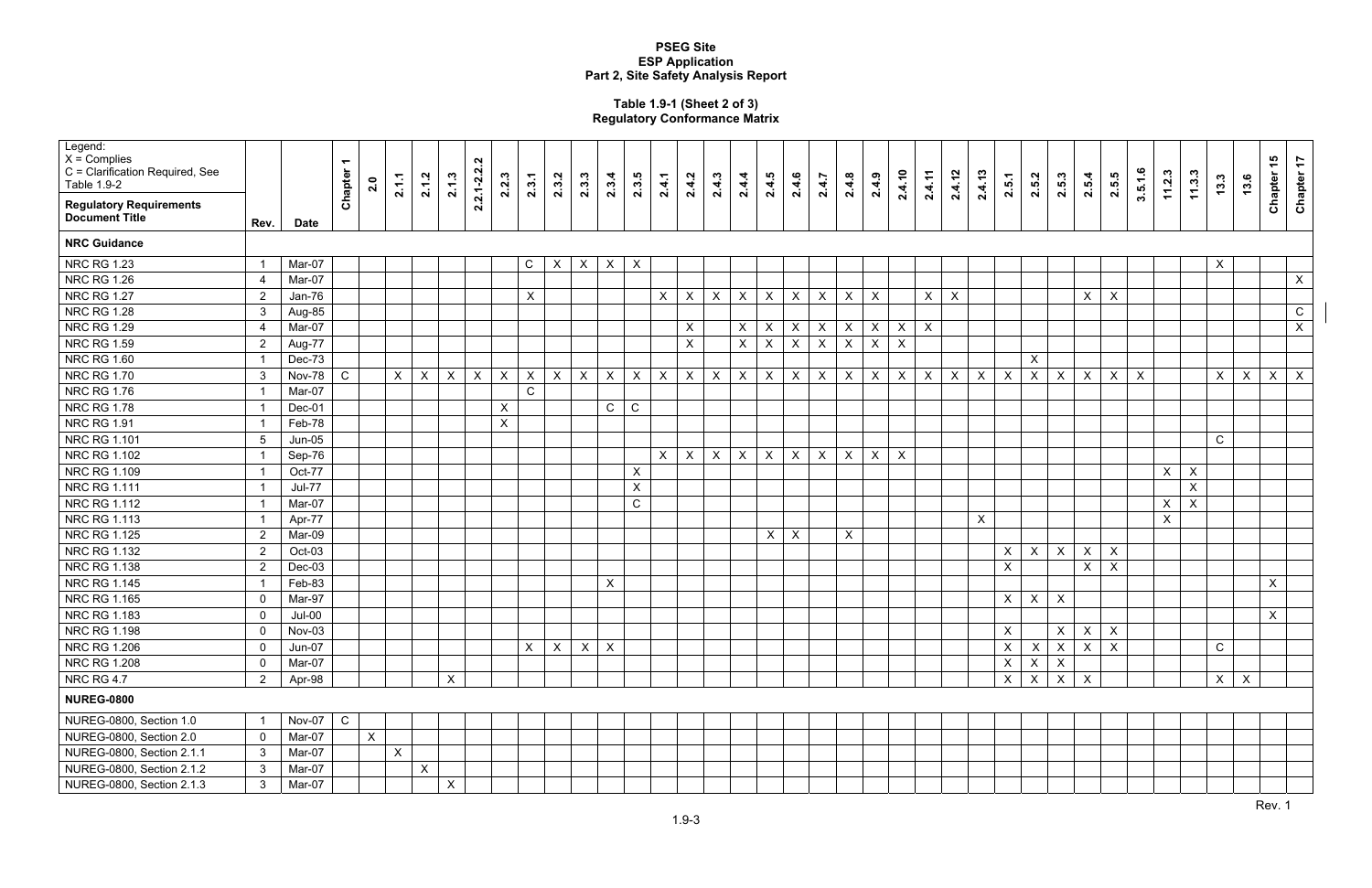#### **Table 1.9-1 (Sheet 3 of 3) Regulatory Conformance Matrix**

| Legend:<br>$X =$ Complies<br>C = Clarification Required, See<br>Table 1.9-2 |                |             | ᠆<br>Chapter | 2.0 | 2.1.1 | 2.1.2 | 2.1.3 | $\sim$<br>$\mathbf{N}$<br>2.2.3<br>$2.1 - 2.$ | 2.3.1 | 2.3.2        | 2.3.3        | 2.3.4       | 2.3.5 | 2.4.1        | 2.4.2 | 2.4.3          | 2.4.4        | 2.4.5 | 2.4.6 | 2.4.7   | 2.4.8 | 2.4.9          | 2.4.10       | 2.4.11       | 2.4.12 | 2.4.13       | 2.5.1            | 2.5.2        | 2.5.3        | 2.5.4        | 2.5.5 | 3.5.1.6      | 11.2.3 | 11.3.3       | n.<br>13.    | 13.6         | Chapter 15   | Chapter 17 |
|-----------------------------------------------------------------------------|----------------|-------------|--------------|-----|-------|-------|-------|-----------------------------------------------|-------|--------------|--------------|-------------|-------|--------------|-------|----------------|--------------|-------|-------|---------|-------|----------------|--------------|--------------|--------|--------------|------------------|--------------|--------------|--------------|-------|--------------|--------|--------------|--------------|--------------|--------------|------------|
| <b>Regulatory Requirements</b><br><b>Document Title</b>                     | Rev.           | <b>Date</b> |              |     |       |       |       | $\overline{N}$                                |       |              |              |             |       |              |       |                |              |       |       |         |       |                |              |              |        |              |                  |              |              |              |       |              |        |              |              |              |              |            |
| NUREG-0800, Section 2.2.1-2.2.2                                             | 3              | Mar-07      |              |     |       |       |       | $\mathsf{X}$                                  |       |              |              |             |       |              |       |                |              |       |       |         |       |                |              |              |        |              |                  |              |              |              |       |              |        |              |              |              |              |            |
| NUREG-0800, Section 2.2.3                                                   | $\mathbf{3}$   | Mar-07      |              |     |       |       |       | $\boldsymbol{\mathsf{X}}$                     |       |              |              |             |       |              |       |                |              |       |       |         |       |                |              |              |        |              |                  |              |              |              |       |              |        |              |              |              |              |            |
| NUREG-0800, Section 2.3.1                                                   | 3              | Mar-07      |              |     |       |       |       |                                               | X     |              |              |             |       |              |       |                |              |       |       |         |       |                |              |              |        |              |                  |              |              |              |       |              |        |              |              |              |              |            |
| NUREG-0800, Section 2.3.2                                                   | 3              | Mar-07      |              |     |       |       |       |                                               |       | $\mathsf{X}$ |              |             |       |              |       |                |              |       |       |         |       |                |              |              |        |              |                  |              |              |              |       |              |        |              |              |              |              |            |
| NUREG-0800, Section 2.3.3                                                   | $\mathbf{3}$   | Mar-07      |              |     |       |       |       |                                               |       |              | $\mathsf{X}$ |             |       |              |       |                |              |       |       |         |       |                |              |              |        |              |                  |              |              |              |       |              |        |              |              |              |              |            |
| NUREG-0800, Section 2.3.4                                                   | $\mathbf{3}$   | Mar-07      |              |     |       |       |       |                                               |       |              |              | $\mathsf C$ |       |              |       |                |              |       |       |         |       |                |              |              |        |              |                  |              |              |              |       |              |        |              |              |              |              |            |
| NUREG-0800, Section 2.3.5                                                   | $\mathbf{3}$   | Mar-07      |              |     |       |       |       |                                               |       |              |              |             | X     |              |       |                |              |       |       |         |       |                |              |              |        |              |                  |              |              |              |       |              |        |              |              |              |              |            |
| NUREG-0800, Section 2.4.1                                                   | 3              | Mar-07      |              |     |       |       |       |                                               |       |              |              |             |       | $\mathsf{X}$ |       |                |              |       |       |         |       |                |              |              |        |              |                  |              |              |              |       |              |        |              |              |              |              |            |
| NUREG-0800, Section 2.4.2                                                   | 4              | Mar-07      |              |     |       |       |       |                                               |       |              |              |             |       |              | X     |                |              |       |       |         |       |                |              |              |        |              |                  |              |              |              |       |              |        |              |              |              |              |            |
| NUREG-0800, Section 2.4.3                                                   | $\overline{4}$ | Mar-07      |              |     |       |       |       |                                               |       |              |              |             |       |              |       | $\pmb{\times}$ |              |       |       |         |       |                |              |              |        |              |                  |              |              |              |       |              |        |              |              |              |              |            |
| NUREG-0800, Section 2.4.4                                                   | 3              | Mar-07      |              |     |       |       |       |                                               |       |              |              |             |       |              |       |                | $\mathsf{X}$ |       |       |         |       |                |              |              |        |              |                  |              |              |              |       |              |        |              |              |              |              |            |
| NUREG-0800, Section 2.4.5                                                   | $\mathbf{3}$   | Mar-07      |              |     |       |       |       |                                               |       |              |              |             |       |              |       |                |              | X     |       |         |       |                |              |              |        |              |                  |              |              |              |       |              |        |              |              |              |              |            |
| NUREG-0800, Section 2.4.6                                                   | $\mathbf{3}$   | Mar-07      |              |     |       |       |       |                                               |       |              |              |             |       |              |       |                |              |       | X     |         |       |                |              |              |        |              |                  |              |              |              |       |              |        |              |              |              |              |            |
| NUREG-0800, Section 2.4.7                                                   | $\mathbf{3}$   | Mar-07      |              |     |       |       |       |                                               |       |              |              |             |       |              |       |                |              |       |       | $\sf X$ |       |                |              |              |        |              |                  |              |              |              |       |              |        |              |              |              |              |            |
| NUREG-0800, Section 2.4.8                                                   | $\mathbf{3}$   | Mar-07      |              |     |       |       |       |                                               |       |              |              |             |       |              |       |                |              |       |       |         | X     |                |              |              |        |              |                  |              |              |              |       |              |        |              |              |              |              |            |
| NUREG-0800, Section 2.4.9                                                   | 3              | Mar-07      |              |     |       |       |       |                                               |       |              |              |             |       |              |       |                |              |       |       |         |       | $\pmb{\times}$ |              |              |        |              |                  |              |              |              |       |              |        |              |              |              |              |            |
| NUREG-0800, Section 2.4.10                                                  | $\mathbf{3}$   | Mar-07      |              |     |       |       |       |                                               |       |              |              |             |       |              |       |                |              |       |       |         |       |                | $\mathsf{X}$ |              |        |              |                  |              |              |              |       |              |        |              |              |              |              |            |
| NUREG-0800, Section 2.4.11                                                  | $\mathbf{3}$   | Mar-07      |              |     |       |       |       |                                               |       |              |              |             |       |              |       |                |              |       |       |         |       |                |              | $\mathsf{X}$ |        |              |                  |              |              |              |       |              |        |              |              |              |              |            |
| NUREG-0800, Section 2.4.12                                                  | $\mathbf{3}$   | Mar-07      |              |     |       |       |       |                                               |       |              |              |             |       |              |       |                |              |       |       |         |       |                |              |              | X      |              |                  |              |              |              |       |              |        |              |              |              |              |            |
| NUREG-0800, Section 2.4.13                                                  | $\mathbf{3}$   | Mar-07      |              |     |       |       |       |                                               |       |              |              |             |       |              |       |                |              |       |       |         |       |                |              |              |        | $\mathsf{X}$ |                  |              |              |              |       |              |        |              |              |              |              |            |
| NUREG-0800, Section 2.5.1                                                   | 4              | Mar-07      |              |     |       |       |       |                                               |       |              |              |             |       |              |       |                |              |       |       |         |       |                |              |              |        |              | $\boldsymbol{X}$ |              |              |              |       |              |        |              |              |              |              |            |
| NUREG-0800, Section 2.5.2                                                   | 4              | Mar-07      |              |     |       |       |       |                                               |       |              |              |             |       |              |       |                |              |       |       |         |       |                |              |              |        |              |                  | $\mathsf{X}$ |              |              |       |              |        |              |              |              |              |            |
| NUREG-0800, Section 2.5.3                                                   | $\overline{4}$ | Mar-07      |              |     |       |       |       |                                               |       |              |              |             |       |              |       |                |              |       |       |         |       |                |              |              |        |              |                  |              | $\mathsf{X}$ |              |       |              |        |              |              |              |              |            |
| NUREG-0800, Section 2.5.4                                                   | 3              | Mar-07      |              |     |       |       |       |                                               |       |              |              |             |       |              |       |                |              |       |       |         |       |                |              |              |        |              |                  |              |              | $\mathsf{X}$ |       |              |        |              |              |              |              |            |
| NUREG-0800, Section 2.5.5                                                   | 3              | Mar-07      |              |     |       |       |       |                                               |       |              |              |             |       |              |       |                |              |       |       |         |       |                |              |              |        |              |                  |              |              |              | X     |              |        |              |              |              |              |            |
| NUREG-0800, Section 3.5.1.6                                                 | $\mathbf{3}$   | Mar-07      |              |     |       |       |       |                                               |       |              |              |             |       |              |       |                |              |       |       |         |       |                |              |              |        |              |                  |              |              |              |       | $\mathsf{C}$ |        |              |              |              |              |            |
| NUREG-0800, Section 11.2                                                    | $\mathbf{3}$   | Mar-07      |              |     |       |       |       |                                               |       |              |              |             |       |              |       |                |              |       |       |         |       |                |              |              |        |              |                  |              |              |              |       |              | X      |              |              |              |              |            |
| NUREG-0800, Section 11.3                                                    | $\mathbf{3}$   | Mar-07      |              |     |       |       |       |                                               |       |              |              |             |       |              |       |                |              |       |       |         |       |                |              |              |        |              |                  |              |              |              |       |              |        | $\mathsf{X}$ |              |              |              |            |
| NUREG-0800, Section 13.3                                                    | $\mathbf{3}$   | Mar-07      |              |     |       |       |       |                                               |       |              |              |             |       |              |       |                |              |       |       |         |       |                |              |              |        |              |                  |              |              |              |       |              |        |              | $\mathsf{C}$ |              |              |            |
| NUREG-0800, Section 13.6                                                    | 3              | Mar-07      |              |     |       |       |       |                                               |       |              |              |             |       |              |       |                |              |       |       |         |       |                |              |              |        |              |                  |              |              |              |       |              |        |              |              | $\mathsf{X}$ |              |            |
| NUREG-0800, Section 15.0.3                                                  | $\Omega$       | Mar-07      |              |     |       |       |       |                                               |       |              |              |             |       |              |       |                |              |       |       |         |       |                |              |              |        |              |                  |              |              |              |       |              |        |              |              |              | $\mathsf{X}$ |            |
| NUREG-0800, Section 17.5                                                    | $\Omega$       | Mar-07      |              |     |       |       |       |                                               |       |              |              |             |       |              |       |                |              |       |       |         |       |                |              |              |        |              |                  |              |              |              |       |              |        |              |              |              |              | X          |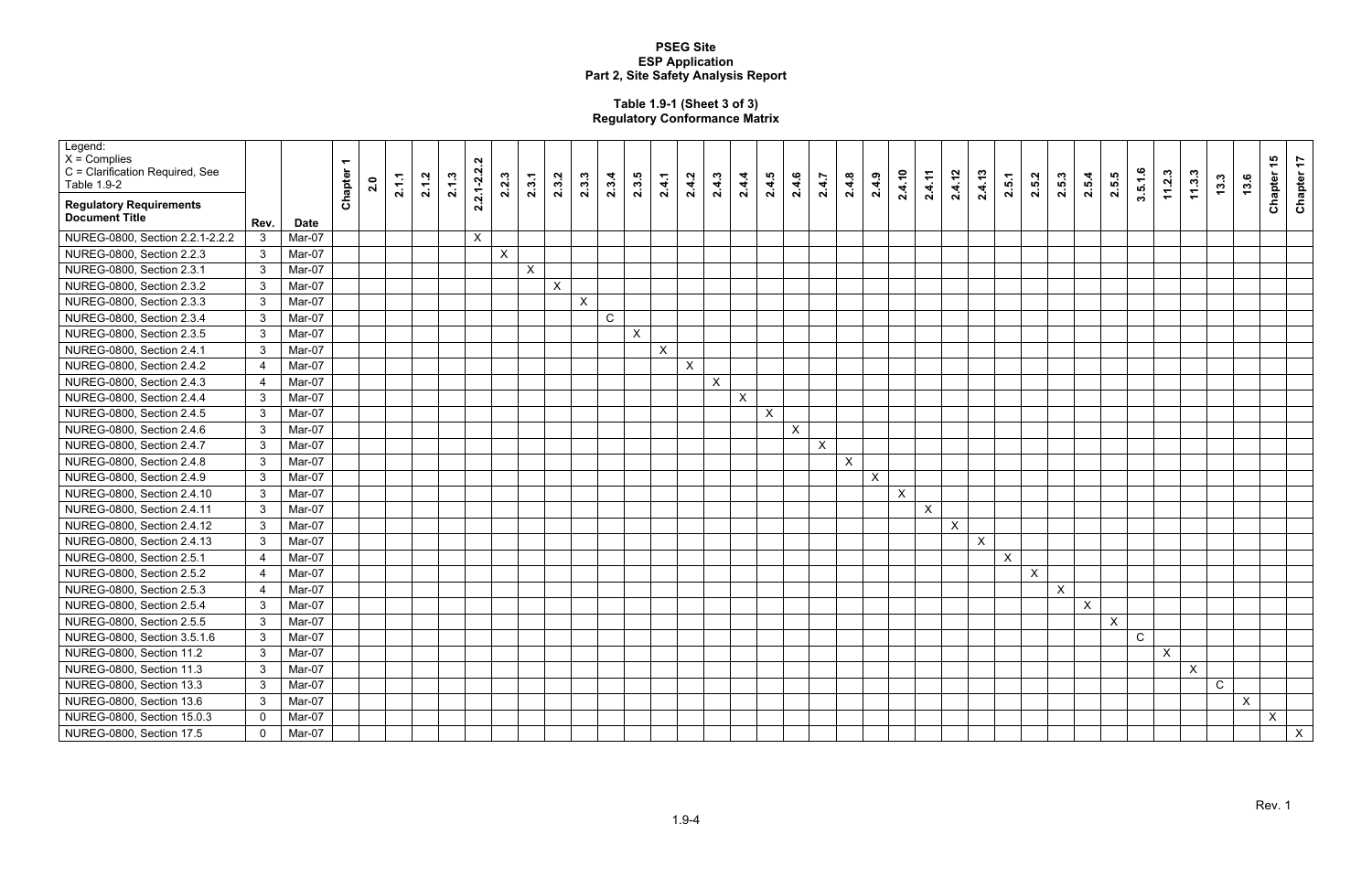#### **Table 1.9-2 (Sheet 1 of 2) Regulatory Conformance Matrix Clarifications**

| <b>SAR</b>                       | <b>Document</b>                             | <b>Clarification</b>                                                                                                                                                                                                                        |
|----------------------------------|---------------------------------------------|---------------------------------------------------------------------------------------------------------------------------------------------------------------------------------------------------------------------------------------------|
| <b>Section/Subsection</b><br>1.3 | RG 1.70                                     | The RG guidance for Section 1.3 is to provide a comparison<br>with other facilities. Since the reactor technology is not<br>selected at this stage, this section is used for presenting the<br>PPE.                                         |
|                                  | <b>NUREG-0800,</b><br>Section 1.0           | The SRP guidance for Section 1.3 is to provide a<br>comparison with other facilities. Since the reactor technology<br>is not selected at this stage, this section is used for<br>presenting the PPE.                                        |
| 2.3.1                            | RG 1.23                                     | ESPA data collected from the existing Salem and Hope<br>Creek meteorological monitoring program prior to July 2008<br>conforms to RG 1.23, Revision 0. As of<br>July 1, 2008 upgrades have been implemented to meet RG<br>1.23, Revision 1. |
|                                  | RG 1.76                                     | The AP1000 and ABWR Design Control Documents (DCDs)<br>comply with RG 1.76, Revision 0. The U.S. EPR and US-<br>APWR DCDs comply with RG 1.76, Revision 1.                                                                                  |
| 2.3.4                            | <b>RG 1.78</b>                              | Control room habitability is addressed in the COL<br>Application.                                                                                                                                                                           |
|                                  | <b>NUREG-0800,</b><br>Subsection<br>2.3.4   | Control room habitability is addressed in the COL<br>Application.                                                                                                                                                                           |
| 2.3.5                            | <b>RG 1.78</b>                              | Control room habitability is addressed in the COL<br>Application.                                                                                                                                                                           |
|                                  | RG 1.112                                    | Source terms for gaseous and liquid releases during normal<br>plant operation are provided as part of the PPE and are<br>listed in other sections involving dose assessment.                                                                |
| 3.5.1.6                          | <b>NUREG-0800,</b><br>Subsection<br>3.5.1.6 | U.S. Department of Energy methodology is used to evaluate<br>the air hazard impact frequency (DOE-STD-3014-96).                                                                                                                             |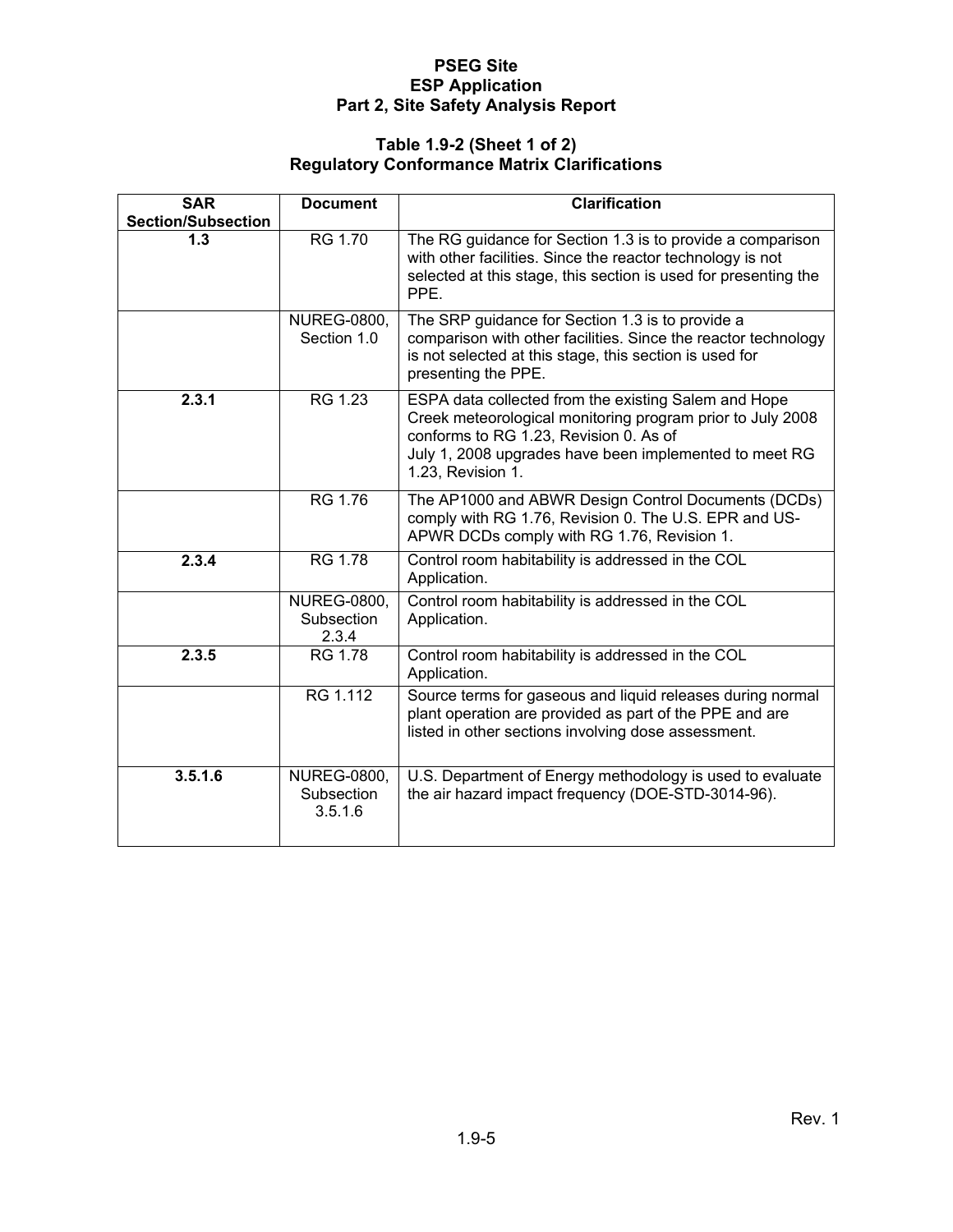#### **Table 1.9-2 (Sheet 2 of 2) Regulatory Conformance Matrix Clarifications**

| <b>SAR</b>                | <b>Document</b>                    | <b>Clarification</b>                                                                                                                                                                                                                                                                                                                                                                                                                                                                                                                                                                                                                                                                                                                                                                                                                                                                                                                                                                                                                                                                             |
|---------------------------|------------------------------------|--------------------------------------------------------------------------------------------------------------------------------------------------------------------------------------------------------------------------------------------------------------------------------------------------------------------------------------------------------------------------------------------------------------------------------------------------------------------------------------------------------------------------------------------------------------------------------------------------------------------------------------------------------------------------------------------------------------------------------------------------------------------------------------------------------------------------------------------------------------------------------------------------------------------------------------------------------------------------------------------------------------------------------------------------------------------------------------------------|
| <b>Section/Subsection</b> |                                    |                                                                                                                                                                                                                                                                                                                                                                                                                                                                                                                                                                                                                                                                                                                                                                                                                                                                                                                                                                                                                                                                                                  |
| 13.3                      | RG 1.101                           | NUREG-0654, Criterion II.B.5 defines a 30 and 60-minute<br>augmentation time. The existing Salem/Hope Creek Nuclear<br>Generating Station's Emergency Plan (E-Plan) describes an<br>Emergency Response Organization (ERO) augmentation<br>time of 90 minutes to augment the affected unit on-shift staff<br>upon the declaration of an Alert or higher classification (E-<br>Plan Section B.5). The existing on-shift staffing, as<br>augmented by the capabilities for additions in 90 minutes,<br>satisfies the staffing requirements of NUREG-0654, Table B-<br>1. In the Safety Evaluation Report (SER) for the revision to<br>the E-Plan that approved the on-shift ERO capabilities, as<br>well as the 90 minute augmentation time capabilities, the<br>NRC found that the ERO augmentation (response) time of<br>90 minutes meets the intent of the NRC-approved E-plan,<br>and continues to meet the standards of 10 CFR 50.47(b)<br>and the requirements of Appendix E to 10 CFR Part 50. The<br>NRC Safety Evaluation Report is dated June 26, 2008<br>(ADAMS Ascension # ML081690552) |
|                           | RG 1.206<br>C.I.13.3               | Certain aspects of the technology specific Emergency Action<br>Levels (EAL) required by 10 CFR 50.47(b)(4) and 10 CFR<br>50 App. E Section IV.B cannot be completed until actual as-<br>built information is available, and certain Technical<br>Specifications are finalized. PSEG will adopt its EAL scheme<br>prior to initial fuel load of the unit.                                                                                                                                                                                                                                                                                                                                                                                                                                                                                                                                                                                                                                                                                                                                         |
|                           | <b>NUREG-0800,</b><br>Section 13.3 | NUREG-0654, Criterion II.B.5 defines a 30 and 60-minute<br>augmentation time. The existing Salem/Hope Creek Nuclear<br>Generating Station's Emergency Plan (E-Plan) describes an<br>Emergency Response Organization (ERO) augmentation<br>time of 90 minutes to augment the affected unit on-shift staff<br>upon the declaration of an Alert or higher classification (E-<br>Plan Section B.5). The existing on-shift staffing, as<br>augmented by the capabilities for additions in 90 minutes,<br>satisfies the staffing requirements of NUREG-0654, Table B-<br>1. In the Safety Evaluation Report (SER) for the revision to<br>the E-Plan that approved the on-shift ERO capabilities, as<br>well as the 90 minute augmentation time capabilities, the<br>NRC found that the ERO augmentation (response) time of<br>90 minutes meets the intent of the NRC-approved E-plan,<br>and continues to meet the standards of 10 CFR 50.47(b)<br>and the requirements of Appendix E to 10 CFR Part 50. The<br>NRC Safety Evaluation Report is dated June 26, 2008<br>(ADAMS Ascension # ML081690552) |
| 17.5<br>QAPD Part IV      | RG 1.28                            | Quality assurance requirements utilize the more recently<br>NRC endorsed NQA-1 in lieu of the identified outdated<br>standards.                                                                                                                                                                                                                                                                                                                                                                                                                                                                                                                                                                                                                                                                                                                                                                                                                                                                                                                                                                  |